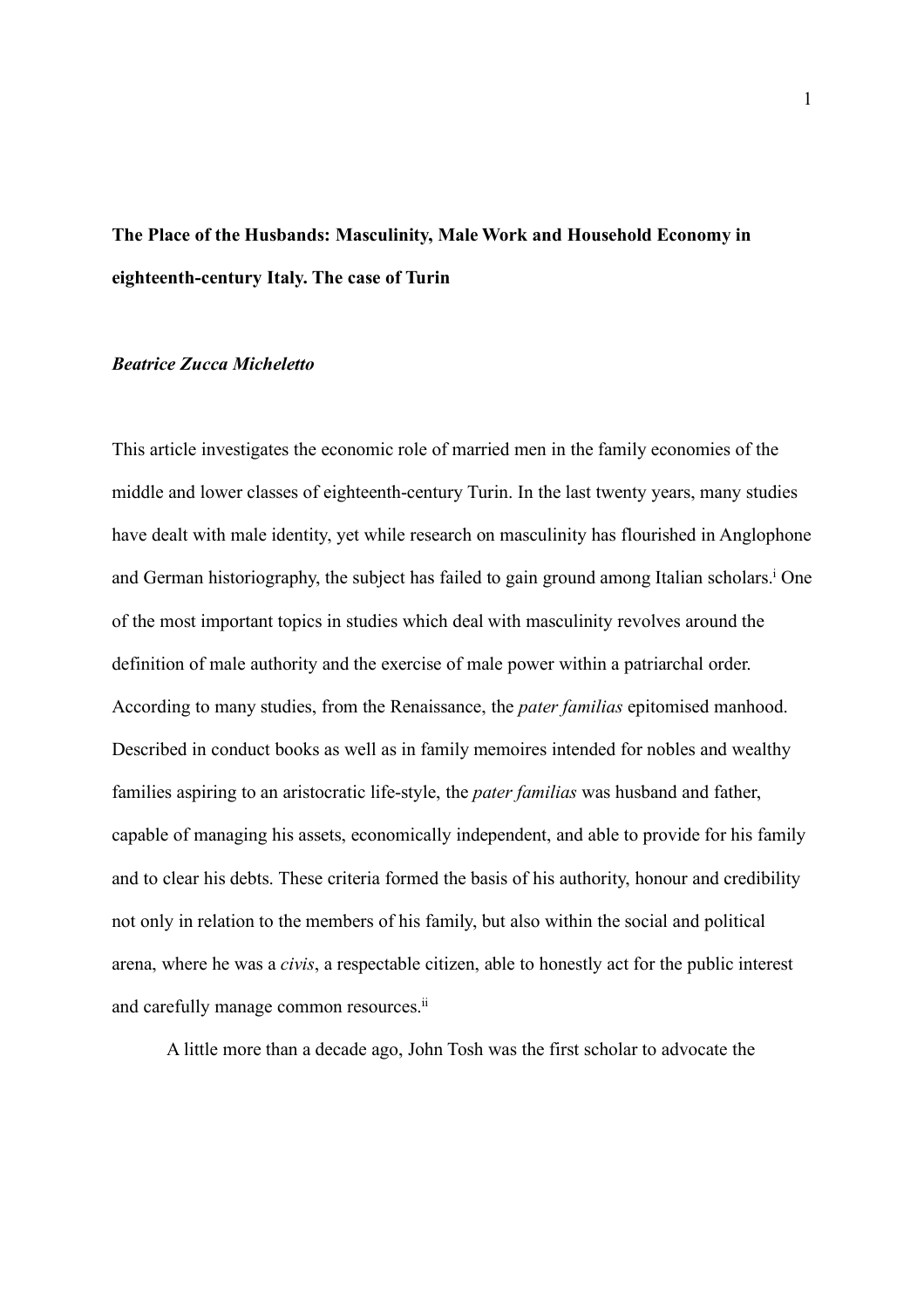importance of studying the place and role of men in *domesticity* and *upbringing* in understanding masculinity. His proposal was a response to the tendency among scholars to hold that 'the proper scope of "history" was defined by the *res gestae* of the public world', and that in Western societies, masculinity 'has been identified with the disparagement of home comforts, and sometimes with the rejection of home itself'.<sup>iii</sup> On the contrary, according to Tosh, 'the domestic sphere has always been central to the validation of masculinity'. In Tosh's view, in Victorian England, an adult male would become head of the family as soon as he could establish a household of his own; his position entailed that he could exercise economic and sexual control over the members of his family, while at the same time ensuring their protection. His virility was manifested through fatherhood and the act of passing his property and skills to the ensuing generation. Within this framework, the household was a 'pyramidal' unit of production at whose pinnacle stood the *pater familias*, with the dependants (wife, children, and cohabitant servants and apprentices) at the bottom. Specific economic relations existed between the former and the latter: all family members worked for the household under the direction and control of the head of the family, who acted 'as head and director of a productive team'.iv It was the father who retained decisional power and controlled the production, organised the labour resources, assigned tasks and administered discipline; while at the same time he was responsible for establishing the connections between the family business and the network of customers and suppliers. A man who fulfilled these expectations gained authority, social recognition and respectability.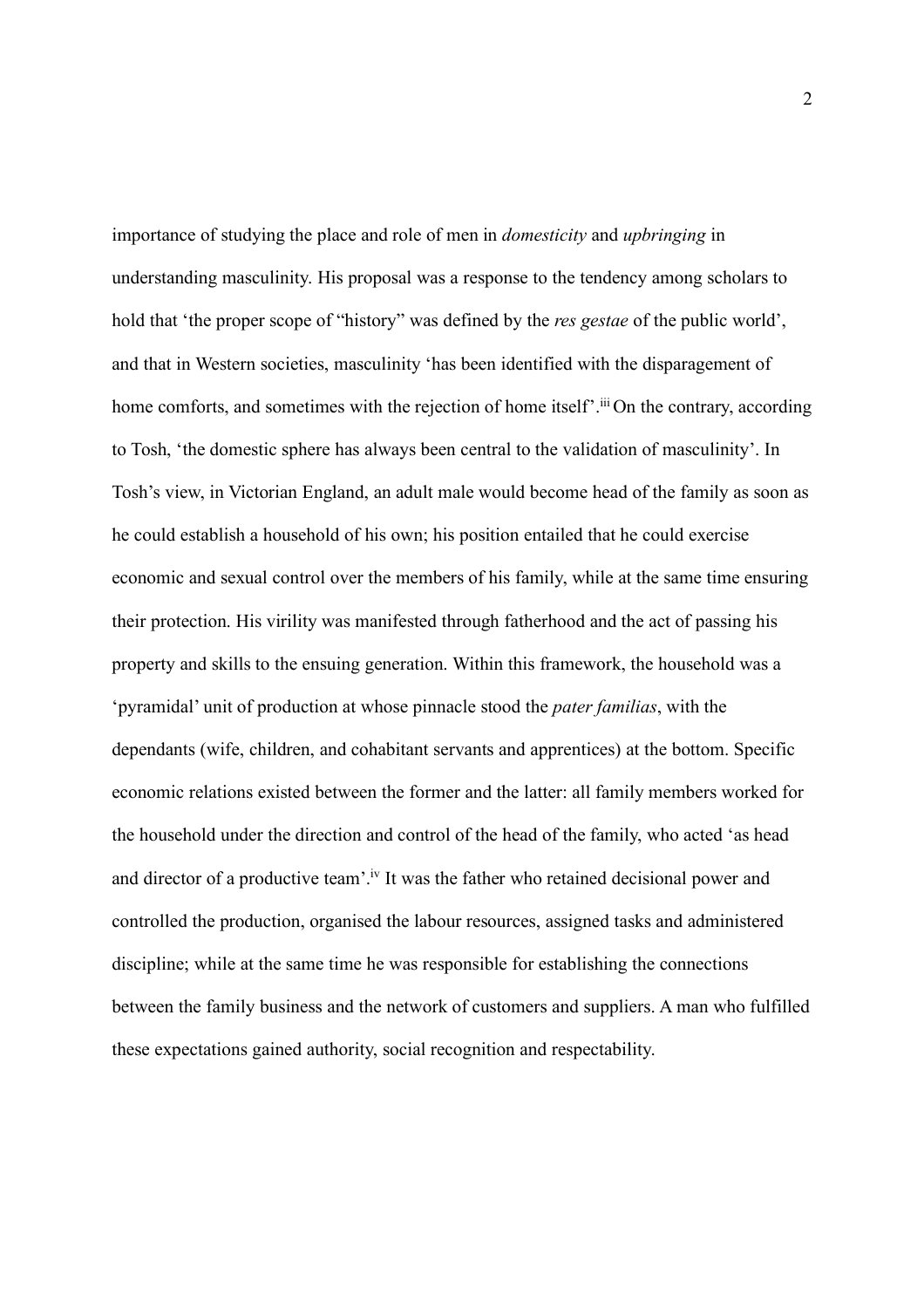Later research that tackled artisanal groups in pre-industrial societies established the existence of a precise nexus between masculinity and domesticity. In northern Europe, especially in German-speaking areas, manhood, mastery and marriage were interconnected. These links were supported by law, institutions, and social and cultural models. Guilds' regulations required a master to be married; as a matter of fact marriage contributed in marking the difference between masters and journeymen, for the latter were not allowed (or were discouraged) to marry. According to many such regulations, the master had to be a married man, since he needed the help and collaboration of his wife and children in the workshop. Yet, an artisan could marry only upon acquiring mastery, when he was presumably able to provide for his family<sup>v</sup>. Mastery and marriage, therefore, should mark the passage from a condition of subordination and dependence to one of autonomy and responsibility. The achievement of economic independence was peculiar to the head of the household: this conferred to him authority and confirmed his leading position over his subordinates (women and the other males of the family, be it apprentices, journeymen or servants). In several areas, economic independence also entailed the acquisition of citizenship, which implies that the man gained the right (and the duty) to participate and take decisions in matters pertaining to the community.

However, in everyday practice, the relationship between masculinity and professional paths were more blurred not only because marriage restrictions did not concern all the crafts, but above all, because the ban did not prevent journeymen from getting married, even if in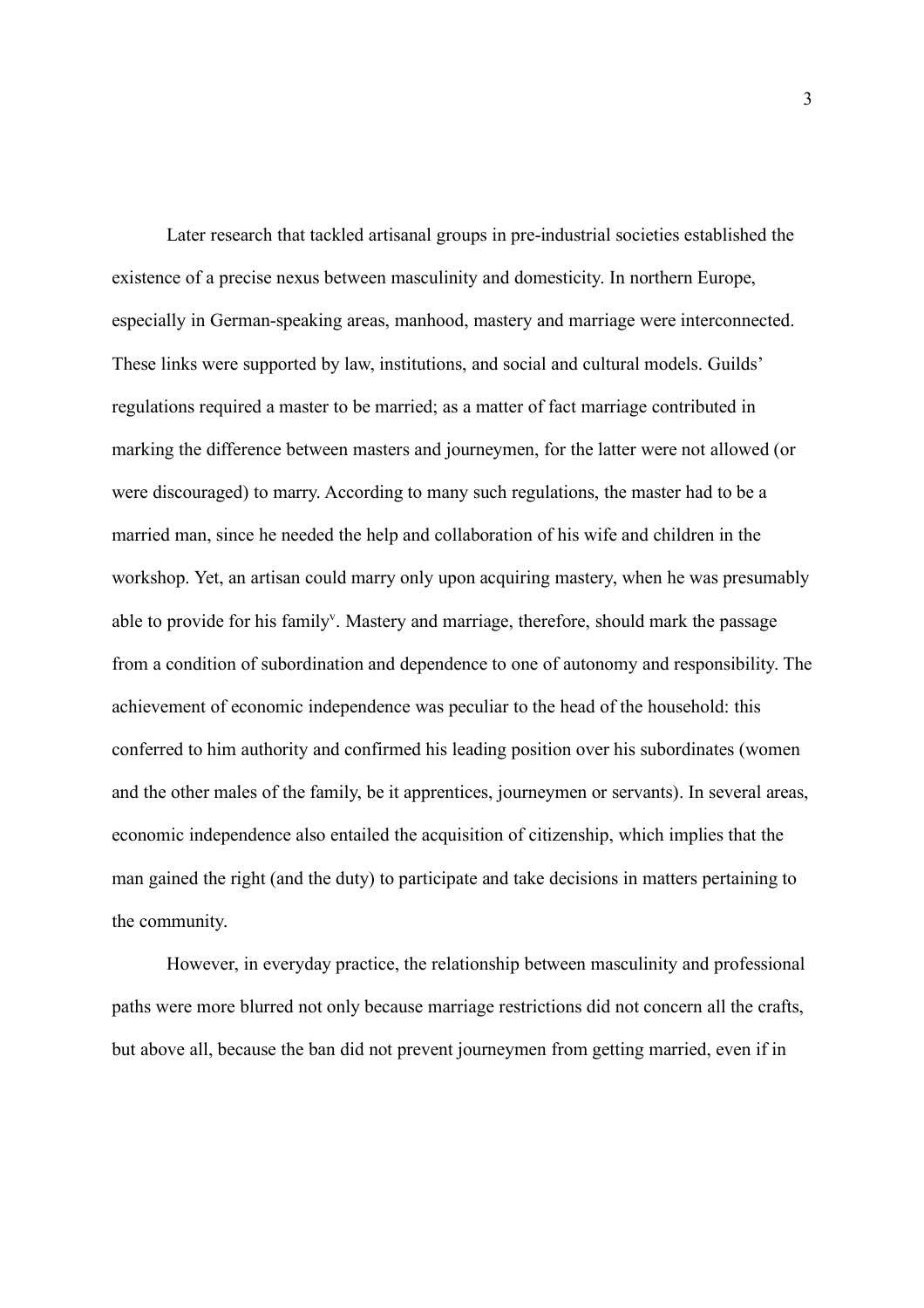the majority of cases they suffered discrimination, marginalisation and even violent attacks from masters and other unmarried journeymen. Specifically, in Early Modern Germany unmarried journeymen developed their own ideal of masculinity based on the rejection of marriage and on a set of values that exalted 'transience, prodigality, physical bravery, and comradeliness' as the foremost virtues of the true man, 'in sharp contrast to the masters' virtues of thrift, reliability and stability'.<sup>vi</sup>

In sum, if we focus our attention on the economic role of the married man, we can conclude that, at least in theory, as head of the household, he was expected to be economically independent, to be the main provider for the family and the leader of the domestic unit. This representation was based upon two (more or less explicit) premises: firstly, male labour, its organisation and the circumstances under which it was performed, was stable and men, in normal conditions, were able to count on regular work and income; secondly, the head of the household had easy access to the resources of the family and of his subordinates (especially his wife's) and was free to manage them. These points cannot be taken for granted and uncritically applied to different social, economic and cultural contexts.

According to Natalie Zemon Davis' and Joan Scott's pioneering studies, gender is a useful category of analysis also because it allows us to question the stereotyped social and cultural construction of both men and women. As a consequence, research on masculinity should go beyond these models of manhood with the aim of testing their limits of applicability and evaluating to what extent they represented ideological constructs as opposed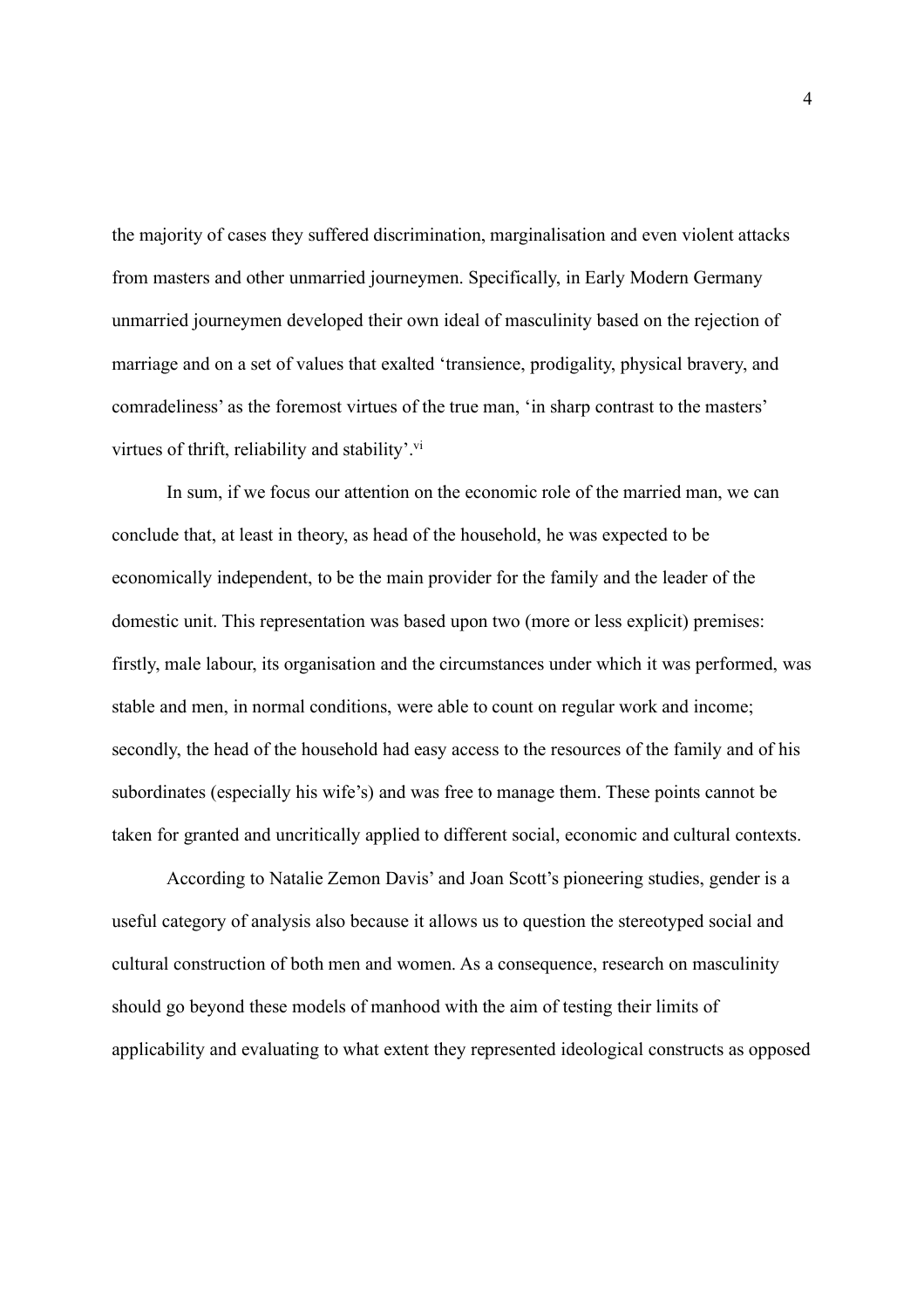to the concrete experience of adult men. In other words, focusing on my case study, was the *pater familias* model pertinent to describe the idea of masculinity of Turinese inhabitants of all social and professional backgrounds, or, on the contrary, was it in competition with other cultural and social models peculiar to specific groups? And did the same prescriptions of northern European guilds apply to the Turinese case? The aim of this paper is to precisely investigate, how married men belonging to middle and lower classes in eighteenth-century Turin participated in domesticity by exploring the nature of male work and the real extension of their control over their family's and wife's resources.

In the last years, several studies have highlighted the diversity of male labour patterns. Some of them have shown that learning and training paths were often irregular, and that exchanges and collusion among guild members and outsiders were possible.<sup>vii</sup> Others have pointed out the great mobility and turnover of the labour force in craft shops.<sup>viii</sup> However none of these studies has taken advantage of this evidence in order to find nuances in the typical depiction of the economic role of the *pater familias* and to establish the limits and constraints of his role as the main provider of his family's well-being.<sup>ix</sup> Recent research has partially mitigated this model. In studying connections between manhood and credit among the lower and middling ranks of early modern Cambridge, for example, Alexandra Shepard has pointed out that even if the economic autonomy of married men was part of a powerful patriarchal discourse, it was also a 'privilege which many men could not afford'<sup>x</sup> since the majority did not have resources or full control over them. In addition, in a more indirect way,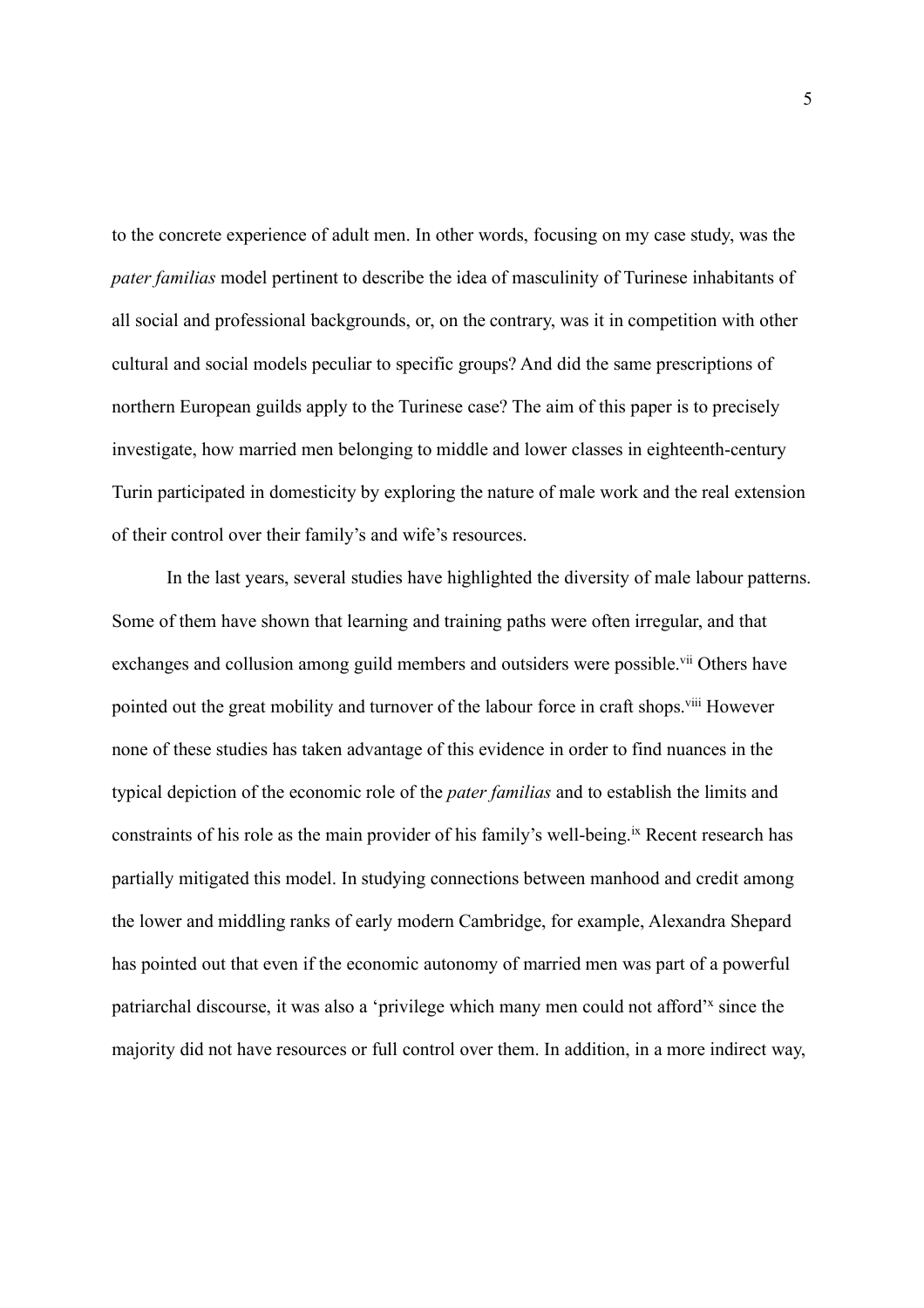during the last twenty years, studies of female property in preindustrial Italy, where a dowry system existed, have provided evidence of the fluid – and even limited – nature of the authority of the *pater familias*. There, the husband was legally responsible for his wife's dowry: he had the *right* to manage it during the marital life, but at the same time he had the *duty* to integrally preserve it in the interest of his wife, a fact which established a severe limitation to his power over his wife's assets. $x_i$ 

Taking into account these studies, the present article will analyse different archival sources providing information on the features and conditions of married men's work in order to verify whether they confirmed or challenged the traditional representation of adult men as 'head of the domestic team' and provider for their 'dependants'. At the same time it will inquire into the authority and independence of married men in managing the economic resources of the domestic unit. Of course, these issues are relevant not only for married men. In a recent research, Sandra Cavallo has explained that in early modern Turin surgeons achieved mastery before getting married, while others ran thriving shops, were appointed to public office and enjoyed respectability and influence while remaining bachelors.<sup>xii</sup> This study will deal specifically with married men and will analyse the role of their paid work within the household economy, as well as the extension of their control over the family's and wife's resources. On the base of the archival material I have analysed, I will suggest that the economic role of husbands and fathers was more complex and contradictory than the model of the pater familias leads us to presume. Moreover the article argues that among the middle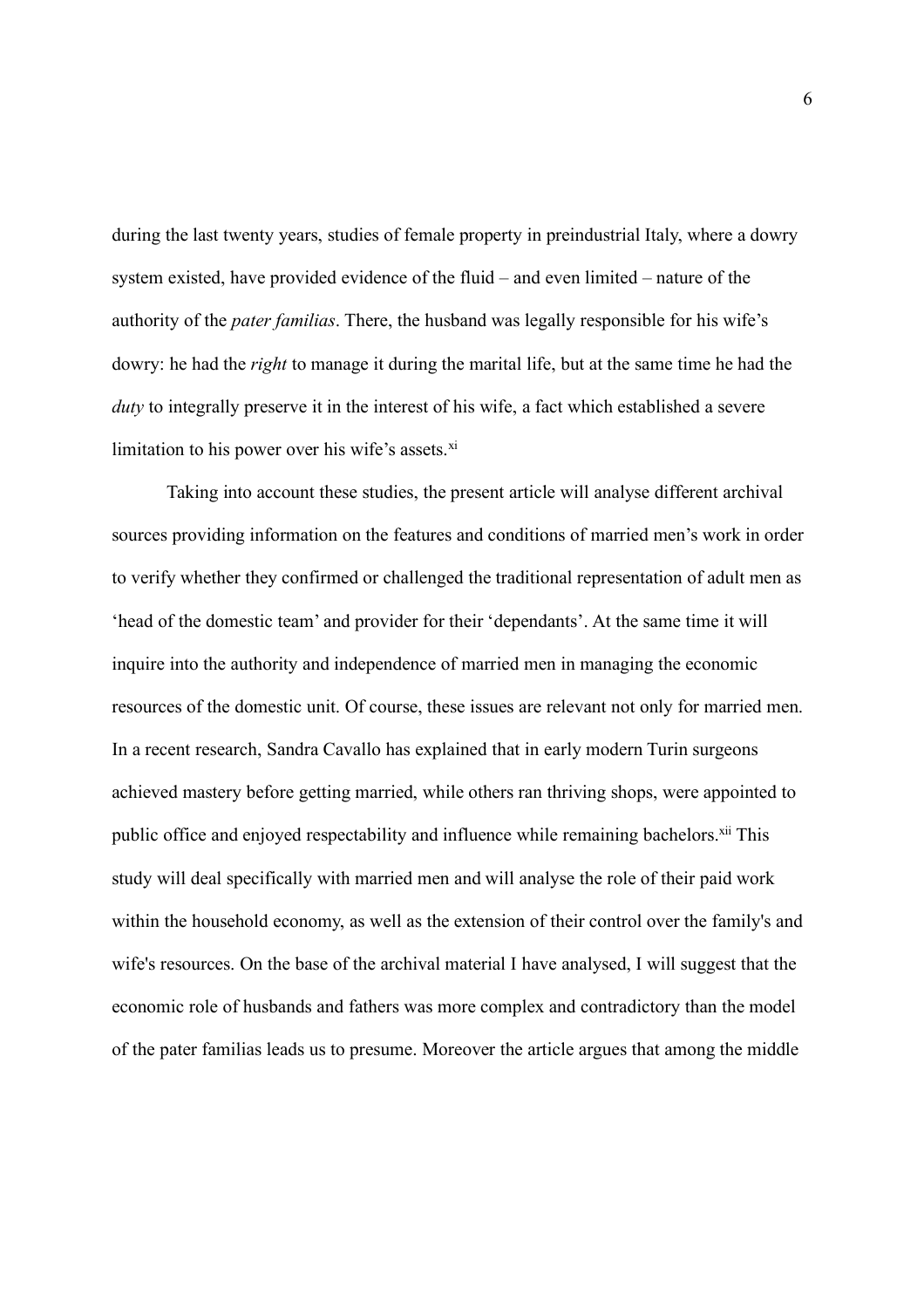and lower classes this model was mitigated and called into question not only by practice but also by an alternative family model based on the idea that every member of the household – including the wife and children – had to provide for their own and for the household.

The article is organised as follows. In the first two sections (*Husbands and fathers in economic difficulty* and *Marital life and professional life*) I will investigate the husband in his function as main provider and economic leader of the household. Applications by poor families to the *Ospedale di Carità* (the most important charitable institution in Old Regime Turinxiii) and a set of petitions from Turin-based artisans will offer evidence of the economic difficulties adult men had to face during their marital life. They will especially show how male work was irregular and uncertain, and affected by professional and geographical mobility, thus betraying the myth of the economic independence and solidity of the *pater familias*. In the sections *Hierarchical economic roles* and *Independence or dependence* the tasks of married men will be studied within the wider context of the household. I will then show that husband and wife performed complementary rather than hierarchical economic roles in the labour market, and will suggest that the husband was far from being the economic leader of the family. As data collected from petitions for dowry alienation clearly show, marriage did not guarantee the opportunity for a man to freely handle either his inheritance and assets or the resources brought by his wife into the new domestic unit. Finally, the fifth section, *The duty to provide for one's family* will inquire into the influence of the ideals of masculinity and femininity as well as social expectations upon behaviour. More specifically,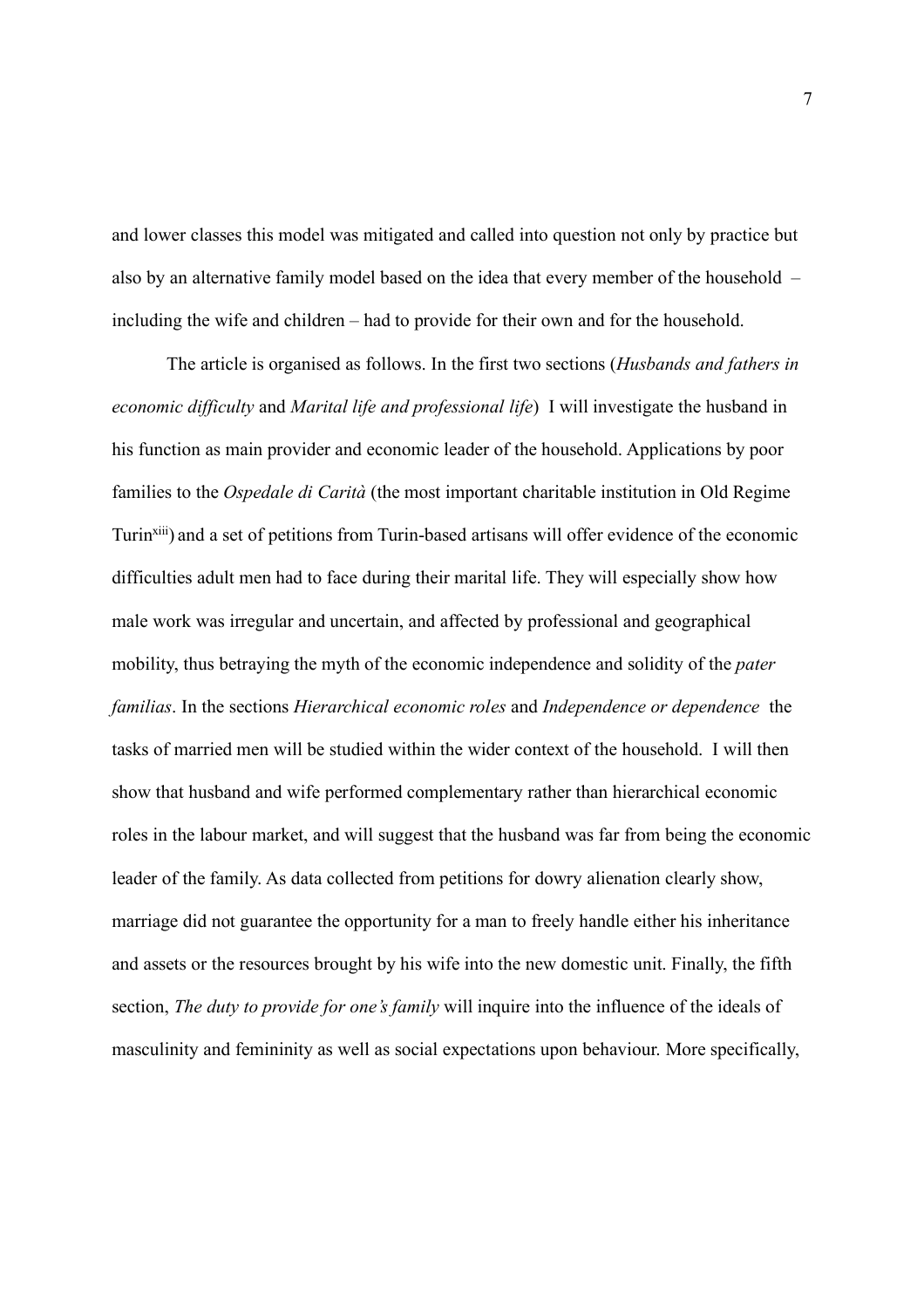it will show that among middle and lower groups the *pater familias* model was in competition with the idea that, independently from gender ideologies, every member of the household had mutual obligations of solidarity and support.

#### **Husbands and fathers in economic difficulty: evidence from the** *Ospedale di Carità*

According to a traditional ideological construct, one of the most important duties expected from the husband was to be the main provider of his household. I will discuss this point by using the registers of the applicants of the *Ospedale di Carità*. During the eighteenth century, Turin was the capital of the Duchy of Savoy (later the Kingdom of Sardinia) and a middlesized city (its population grew from more than 60,000 inhabitants in 1754 to about 70,000 after 1781).<sup>xiv</sup> Domestic services and crafts were the cornerstones of the economic structure employing more than half of the population. According to the census of 1802, 42 per cent of the working female population (aged 15 and over) and more than 38 per cent of the working male population were employed as domestics, waiters and waitresses, cooks, coachmen, grooms, porters, laundresses and ironers, while about 33 per cent of women and 38 per cent of men worked in crafts (silk weavers, shoemakers, carpenters, ribbon-makers, sock-makers, etc.).<sup>xv</sup> They mostly produced and sold luxury goods to the upper classes – from the aristocracy at the royal court to the wealthy merchants and bankers, from the religious hierarchies to the army. Like in many other European cities, in Turin there were wellestablished hospices and charitable institutions. Despite anti-vagrancy statements, the policy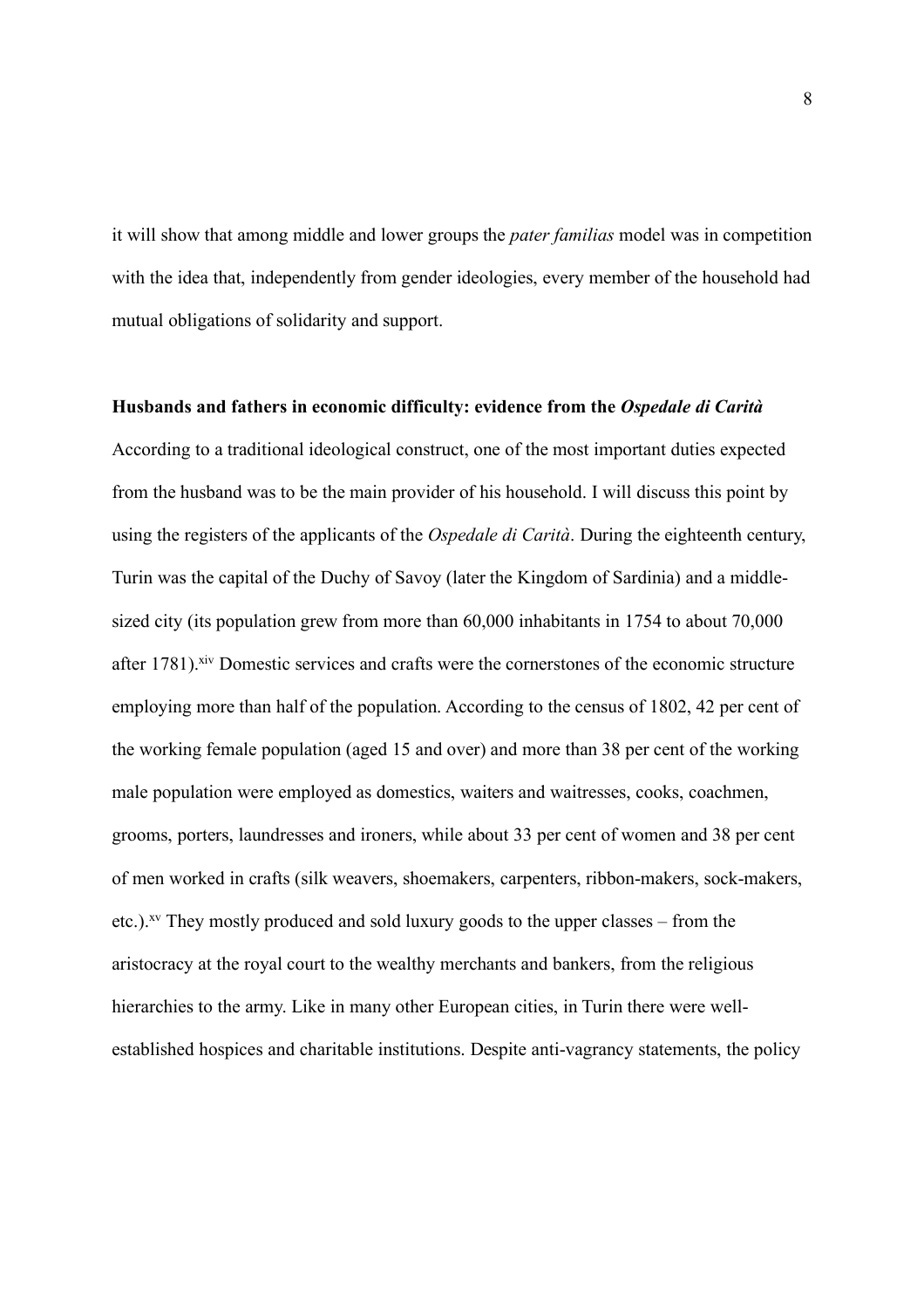of the *Ospedale di Carità* was to provide relief to a wide range of people in economic distress: poor, elderly, ill, single people and orphans were housed in the institution itself, while families received rations of bread, and their babies were cared for by wet nurses paid by the hospital. The crucial role played by the *Ospedale* in supporting poor people and families increased in the second half of the eighteenth century, when impoverishment and proletarianisation had a detrimental effect on the standards of living of the majority of the population.

By that time, the artisanal system, mostly based on the production of silk yarns and silk clothes, was going through a crisis. Taking inspiration from the principles of mercantilism developed by Colbert in France, the king and his ministers explicitly supported silk activities.<sup>xvi</sup> From the end of the seventeenth century, important investments were made in the production of silk yarns, mostly in the Piedmontese countryside, and in silk manufacturing in the city, where numerous artisans produced these commodities (cloths decorated with gold or silver yarns, ribbons, trimmings, socks, buttons, etc.). However, in the second half of the eighteenth century, silk production was hampered by frequent poor harvests due to bad weather conditions (e.g. in 1777 and 1787), while silk fabrics suffered from competition with new textiles such as cottons and other printed 'exotic' cloths.<sup>xvii</sup> As a consequence, silk spinners and silk weavers were often out of work. Broadly speaking, all the Turinese artisanal sectors were affected by social and economic tensions: there were violent internal conflicts between guilds for the control of the labour force and for the monopoly of

9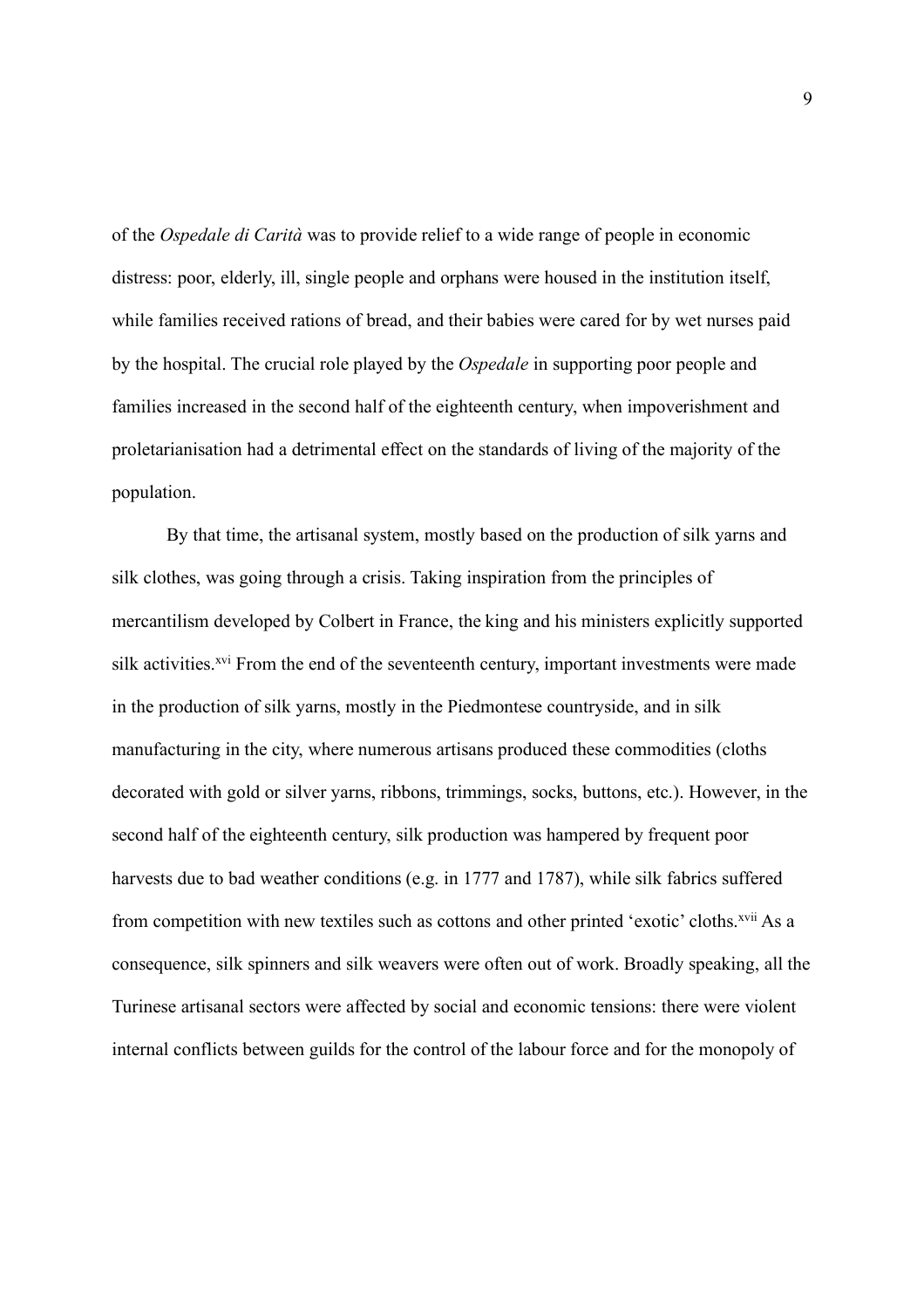production, as well as altercations between small masters and the oligarchy of large merchant-manufacturers who were seeking to concentrate the trades in their hands. By that time, 'journeymen were reduced to the condition of casual worker or day-labourer, masters were employed as wage-earners, and mere apprentices carried out work [that was] previously domain of journeymen'.<sup>xviii</sup> In the meantime, prices of cereals and foodstuffs increased despite the effort of the authorities to keep them under control. In 1766, the wheat crop was badly stricken by drought, and in 1772 it plummeted to a mere one third of the normal production level, while in 1785 an epizootic decimated cattle in the countryside around Turin. In all cases, the result was a serious shortage of food for the urban population and a staggering increase of prices.<sup>xix</sup> In this context, therefore, it is not surprising that applications for public relief at the *Ospedale* rose (figure 1).

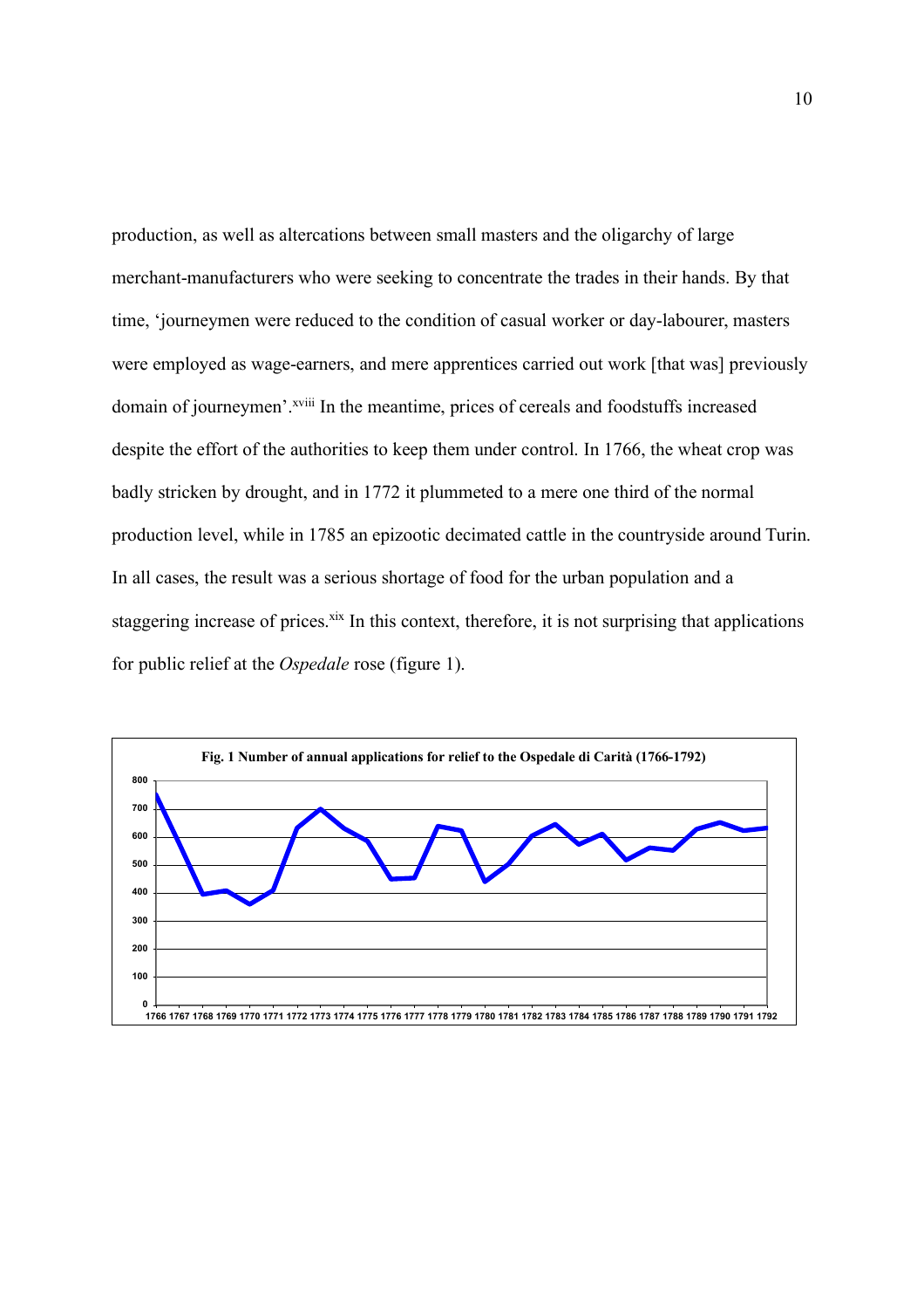Individuals and families were recorded in the *Libri delle Informazioni:* people stated their age, profession, place of birth, marital status, and domicile in the city and explained their predicaments. Generally, the *Ospedale* would provide relief to anyone in need for several years. Every six months the institution would make household checks in order to verify any changes in the situation of poor families. Between 1766 and 1792, 47.4 per cent of all adult men and 30.7 per cent of all adult women applying for relief worked in crafts or manufacturing. In addition, 30.2 per cent of all male applicants and 22.9 per cent of the female applicants were employed in domestic service.

Data from the *Ospedale* provide strong evidence that adult men, husbands and fathers, were not always able to cover the responsibilities attributed to the head of the household. Indeed, this charity institution helped not only individuals from those categories which were traditionally viewed as more susceptible to poverty (widows, orphans, and foundlings): an important amount of relief was granted to *couples*, most of them with children and babies. As shown in the following table, during the period under analysis, about 38 per cent of applicants were couples and 6.9 per cent were married women, whose husband was temporarily absent or else was estranged (table 1). The *Libri delle informazioni*, reveal that in the second half of the century, many adult men had a *discontinuous and unstable relation* with the labour market and, for this reason, they were not able to provide a regular income, a responsibility which was often considered such a specific feature of the male identity. Moreover, most of them were neither bachelors nor widowers, neither too old or ill to work,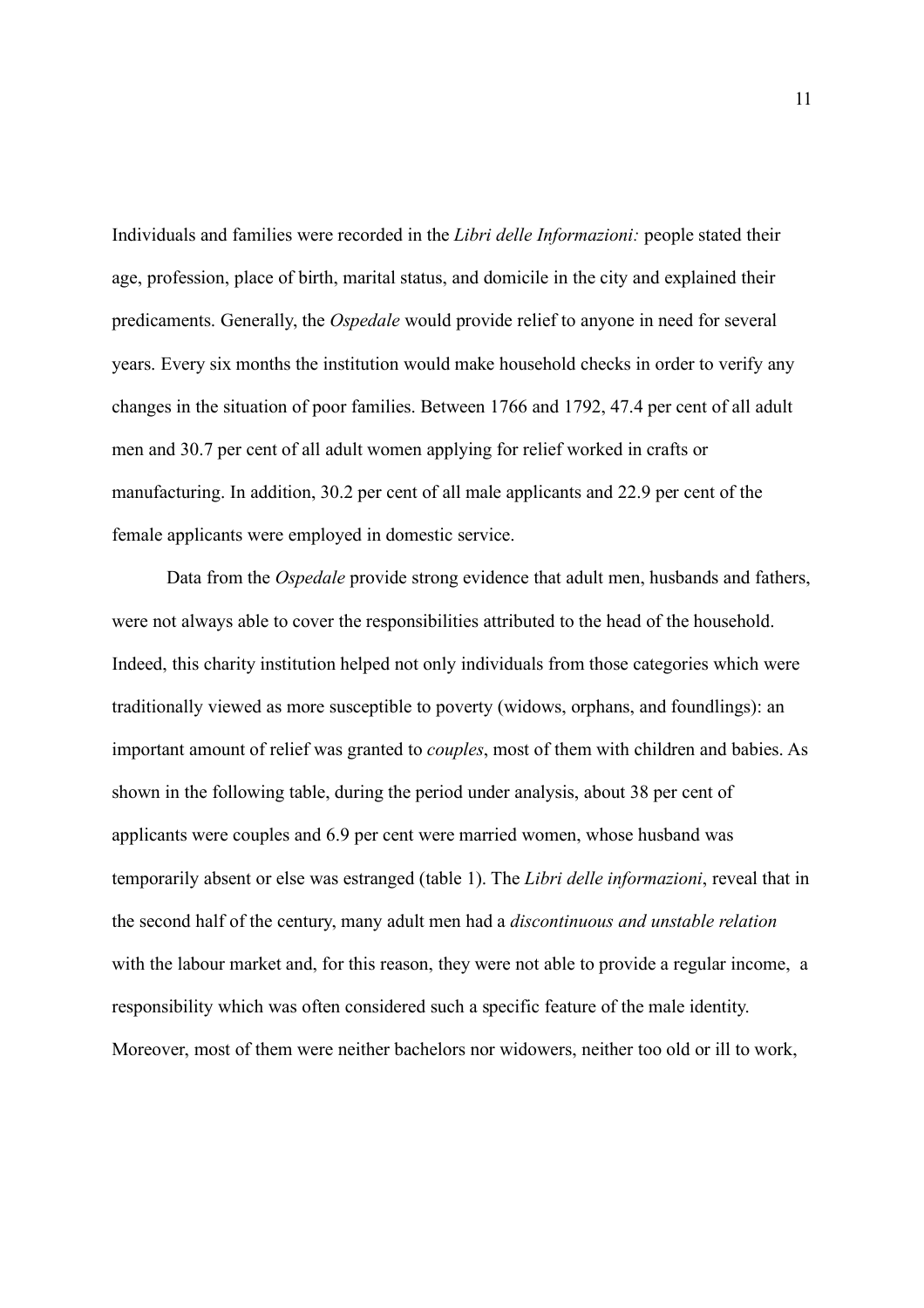nor lacking social resources; they were husbands and fathers, heads of households, in obvious economic straits.

| Tab. 1 Requests for relief according to the family<br>condition of applicants at the Ospedale di Carità (1766-<br>1792) |               |      |
|-------------------------------------------------------------------------------------------------------------------------|---------------|------|
|                                                                                                                         | $\frac{0}{0}$ |      |
| couples                                                                                                                 | 5690          | 38,1 |
| widows                                                                                                                  | 2979          | 20,0 |
| widowers                                                                                                                | 1179          | 7,9  |
| married women without husband                                                                                           | 1030          | 6,9  |
| married men without wife                                                                                                | 89            | 0,6  |
| unmarried women                                                                                                         | 1031          | 6,9  |
| unmarried men                                                                                                           | 890           | 6,0  |
| abandoned children, foundlings                                                                                          |               |      |
| and orphans                                                                                                             | 1185          | 7,9  |
| without indication                                                                                                      | 858           | 5,7  |
| total                                                                                                                   | 14931         | 100  |
| Source: ASCT, Ospedale di Carità, Libri delle<br>Informazioni per ricoveri, vol 38-49                                   |               |      |

In addition, about 3 per cent of the married men applying for relief who had a job (i.e. 205 individuals out of 6,809) did not hesitate to present themselves as 'fallen' (*decaduto*) or 'destitute' (*senza fondo*), and another 2.7 per cent declared themselves 'out of work' (*senza travaglio*). Francesco Trucchi, for example, married with two children, justified his application by explaining that he was a 'longstanding shoemaker' obliged to close his shop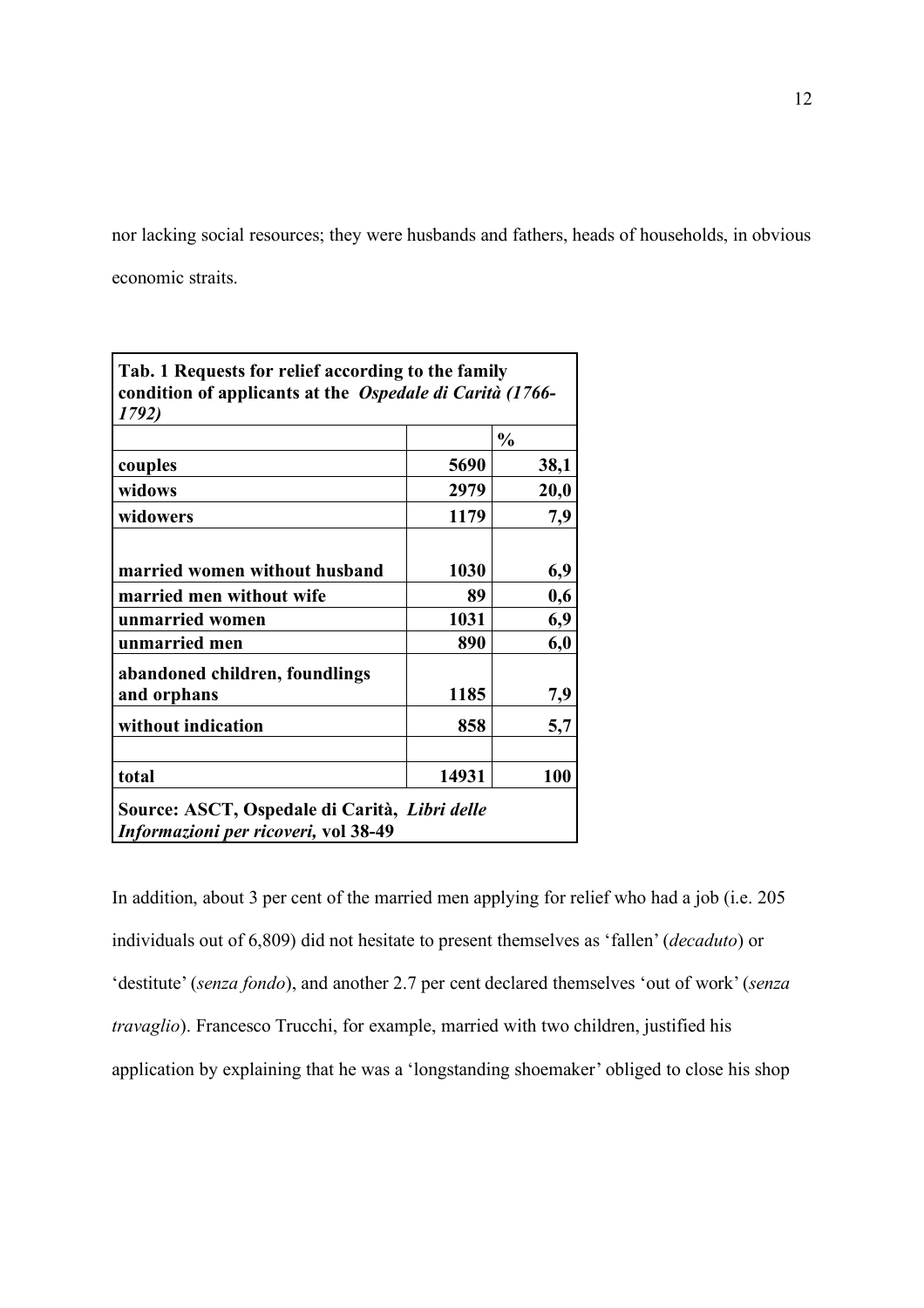because of a lack of means.<sup>xx</sup> While Pietro Francesco Ghigliano, married with four children, presented himself as a 'former hat-maker with workshop, nowadays gone bankrupt'.<sup>xxi</sup> The *Ospedale* helped families to get through a critical economic situation: aid was meant to be temporary and aimed at encouraging individuals to re-enter the labour market. Yet applications show that the head of the household did not hesitate to leave (temporarily or definitively) the family, whether to search for work abroad, to enlist in the army or else in an attempt to escape from creditors. Gio Battista Cebrani, a 25 year-old carpenter, married with a child, left Turin in 1778 because he was 'overloaded by debts', while his young wife Orsola, employed in canvas sewing, obtained different kinds of help from the *Ospedale* until 1792.xxii In February 1779, Gio Domenico Tignard, a journeymen cloth-weaver aged 52, married and father of three children, moved to the community of Pinerolo (in close proximity to Turin) 'to find work', since he was jobless, while his wife, a waitress, applied to the Ospedale.<sup>xxiii</sup> Sometimes the head of the household was absent because he was imprisoned. Gioanni Domenico Golio, for example, a journeyman boiler and pot-maker, was imprisoned in January 1784. Four months later, his wife, Maria Domenica, a foodstuff retailer, asked for relief for herself and their four children. According to the registers, she received help until 1790; meanwhile, the husband never returned home and in December 1789 Maria Domenica declared herself a widow.xxiv

Applications to the *Ospedale* clearly show that husbands and fathers could not always fulfil the expectations that the accepted social models had set for them. Of course they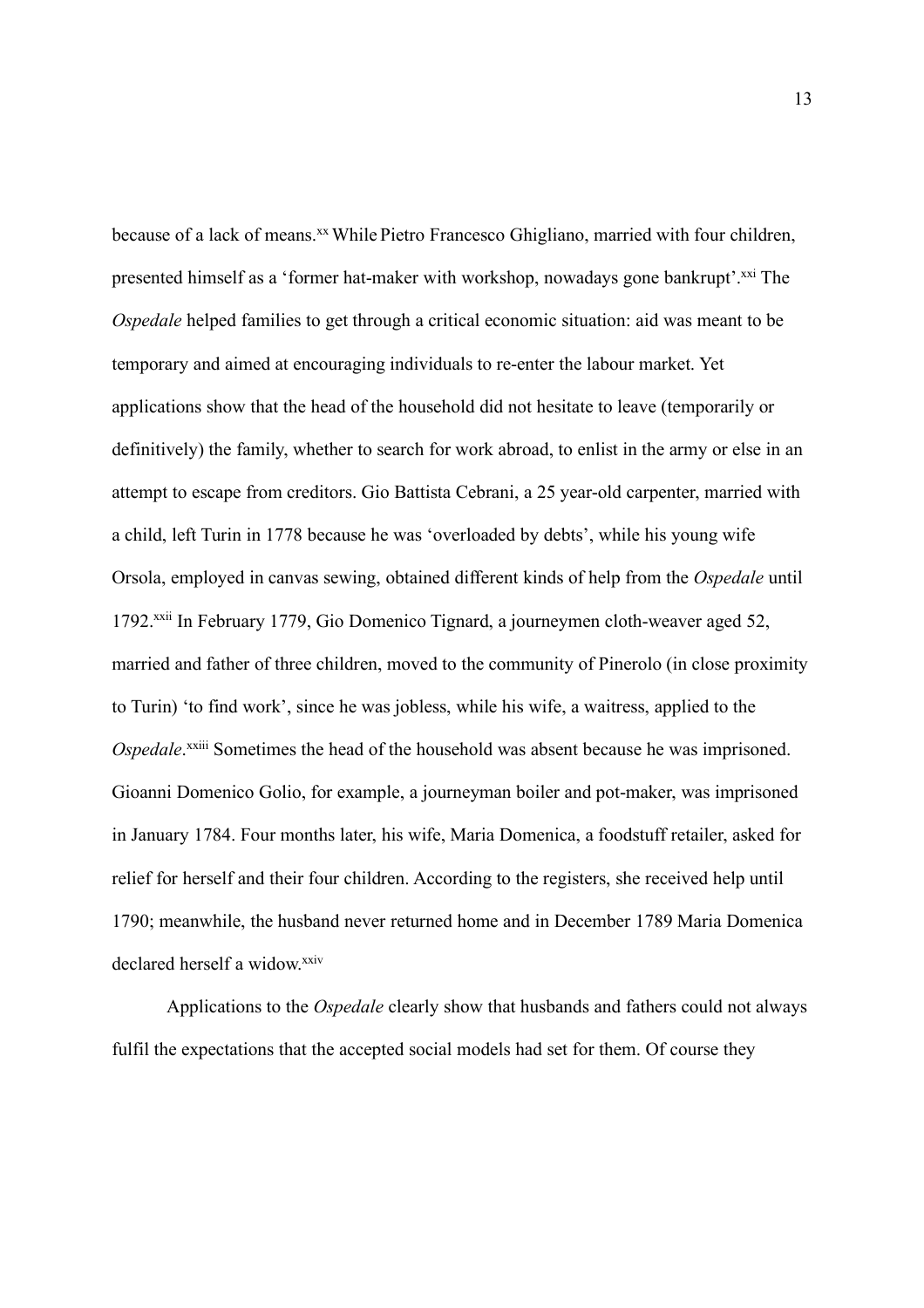participated in the family economy, but their contribution might be insufficient and discontinuous. Their relation with the labour market was often difficult: work was irregular and did not ensure a stable income while the rhythms of work and production changed in the course of the seasons and years. Due to these conditions, the demand for labour became uncertain and unstable, a fact which made economic investments risky: shortage of work was frequent, while turnover or bankruptcy occurred in all economic sectors. For many artisans and shopkeepers, therefore, the possibility of opening a shop vanished and they had to fall back on cottage manufacturing, many went from an independent activity to a salaried job, and even from one job to another. A few cases among the multitude of applications to the *Ospedale* serve to illustrate this unstable situation which forced artisans to leave the trade they were trained in: in 1776, for example, a former wig-maker then servant, father of a baby, sought help from the institution. Similarly, in 1778, a former silversmith, who was later employed in pottery but lost his job applied to the *Ospedale*, since he had to support his wife and three children. An application dated 1783 illustrates the case of a former journeymen furrier who subsequently worked in the paper business, while his wife was employed as a seamstress. This 'forced flexibility' applied also to several silk-weavers: among the applicants one left his former job and enlisted in the army while another was employed as a coachman<sup>xxv</sup>

In sum, in the last decades of the eighteenth century, the capacity of husbands and fathers to support their family in a stable and continuous manner was called into question: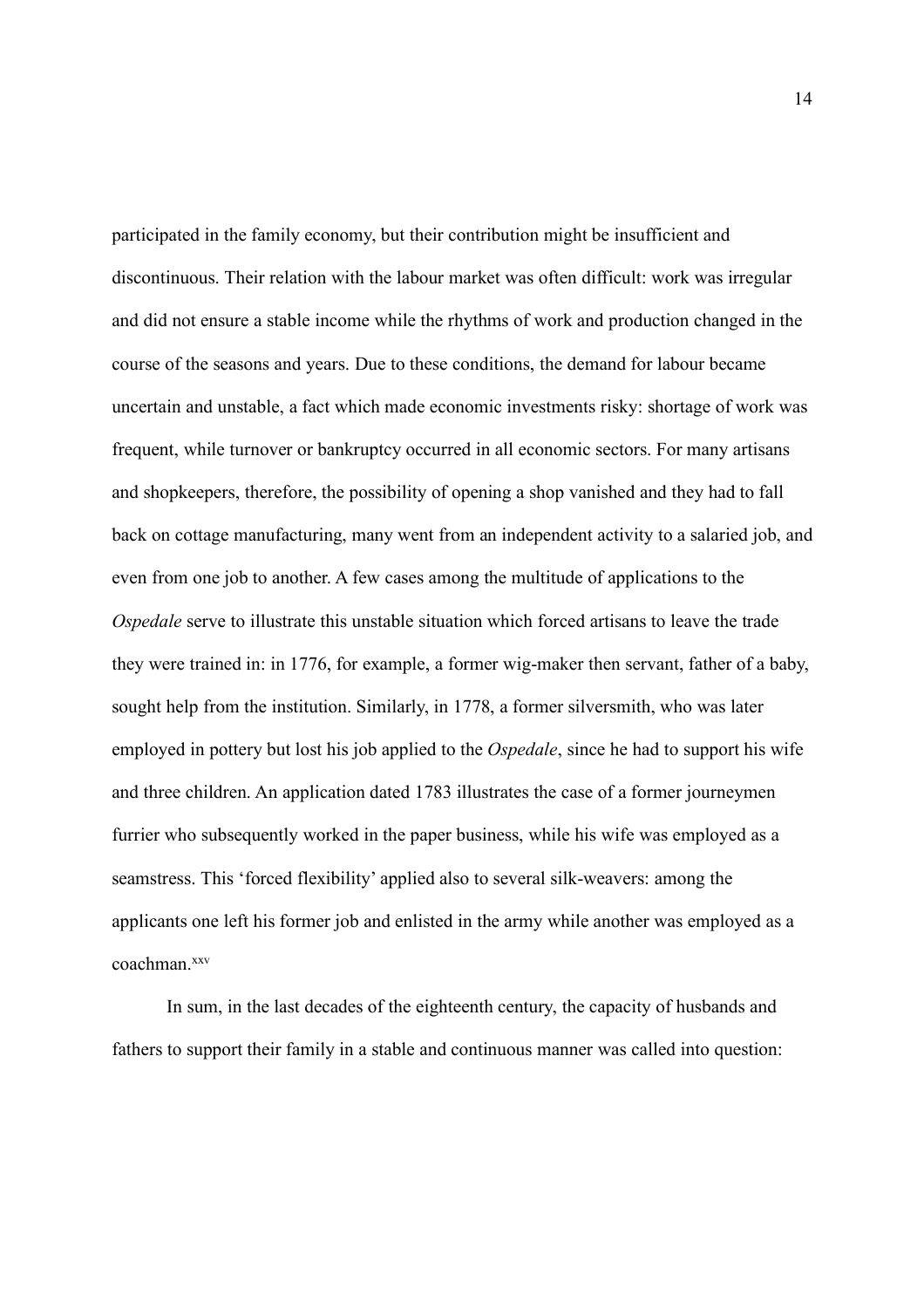adult men lost their jobs, were obliged to change or pursue different economic activities and to ask for poor relief. However, the discontinuity and instability of the male employments were not limited to the period of economic and social crisis which typified the turn of the century. Surely this was a moment in which contradictions became more marked, but there was nevertheless a specificity of the Turinese local labour market that cannot be ignored and that will be tackled in the next section.

### **Marital life and professional life**

According to works by contemporary scholars, in several European contexts of the past the head of the family was supposed to act as the economic leader of the household and as the head and director of the family (understood as a productive unity).<sup>xxvi</sup> Especially in early modern Germany these characteristics were considered the exclusive domain of masters since, at least in theory, in guild regulations, marriage and mastery were linked. In addition, this cultural and social model established a dichotomy between the master, associated with economic independence, and the journeyman, who lacked such autonomy.<sup>xxvii</sup> I will examine the reliability of these arguments with reference to a set of petitions sent from the artisans of the city to the king in the eighteenth century. The data show that an excessively rigid division between masters and journeymen did not characterise the experiences of male artisans during the historical period under consideration.

During the first half of the century, the craft guilds in Turin were renewed and strengthened on the initiative of their officers: their regulations were re-printed, new norms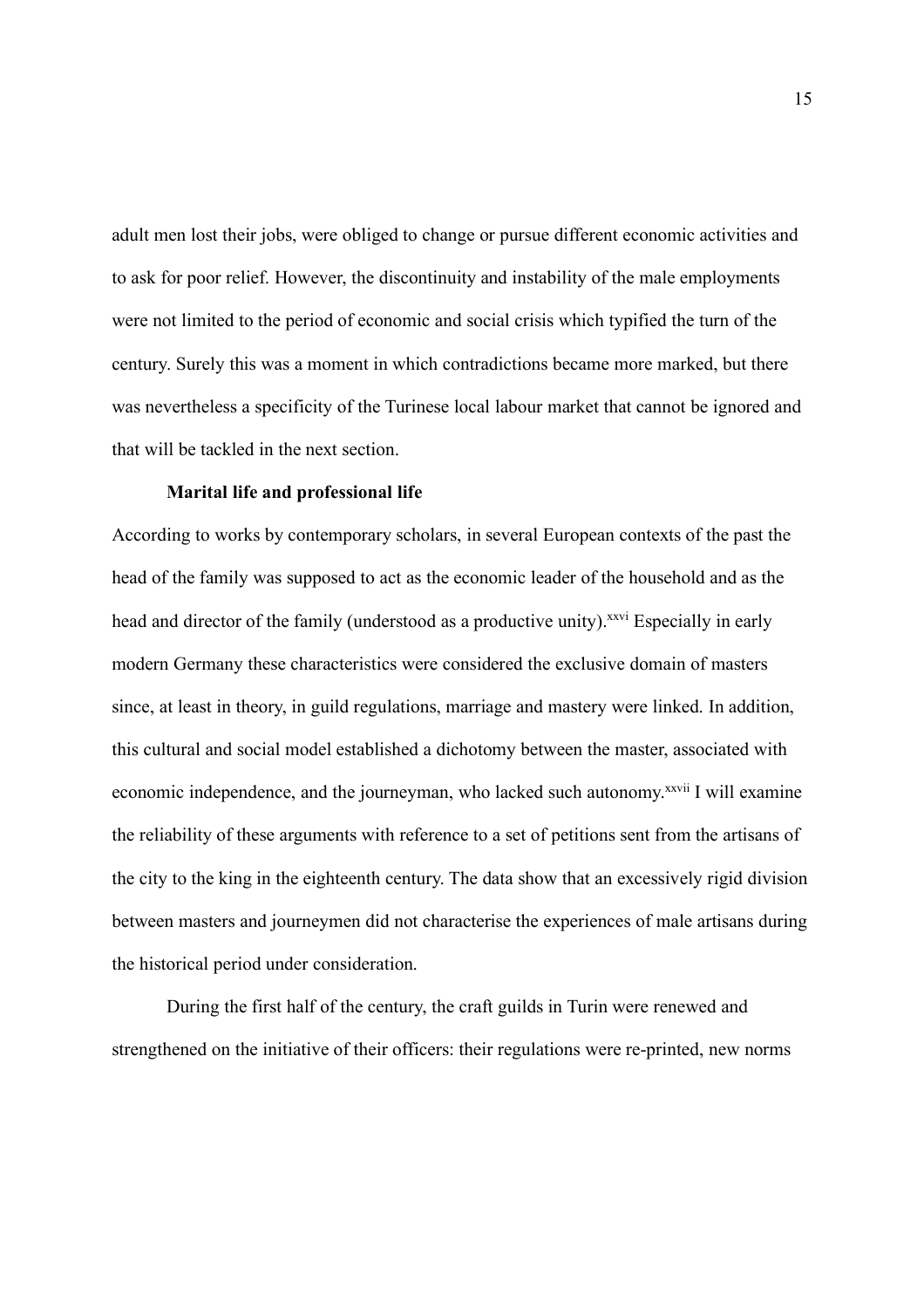and limits were added and earlier privileges were upheld, while a strict control on the professional paths and turnover of the labour force was enforced.<sup>xxviii</sup> Nonetheless, throughout the second half of the century, artisans, already struggling with economic hardship, tried to gain access to the guilds, to obtain permission to open a shop or perform the trade even if not in possession of all the necessary requirements, or to get a significant reduction on membership fees and/or exemption from presenting their masterwork, considered too expensive, by addressing petitions to the king. These petitions – addressed by artisans of both sexes – concerned the most representative of all the crafts that were practiced in Turin. For this article I will refer to the petitions addressed to the authorities by shoemakers, brandy- and candy-makers, sock-makers, wig-makers, hat-makers, silk weavers, ribbon-makers and button-makers, during the second half of the eighteenth century.<sup>xxix</sup> Artisans retraced their professional careers and learning paths; they explained how and where they started to perform the trade and why they were worthy of being admitted into the guild. Recent studies have shown that petitions should be approached with caution, since they usually employed a specific linguistic register, tailored to legitimate the position of the petitioners and their requests. For example, artisans frequently referred explicitly to their role as providers and to their duty to ensure the survival of the family. They could emphasise their long-standing experience in the craft, their presence in local networks as well as the good reputation they had acquired. All of these arguments, of course, could correspond to real situations, but they were also deployed to legitimise requests, and in order to resonate with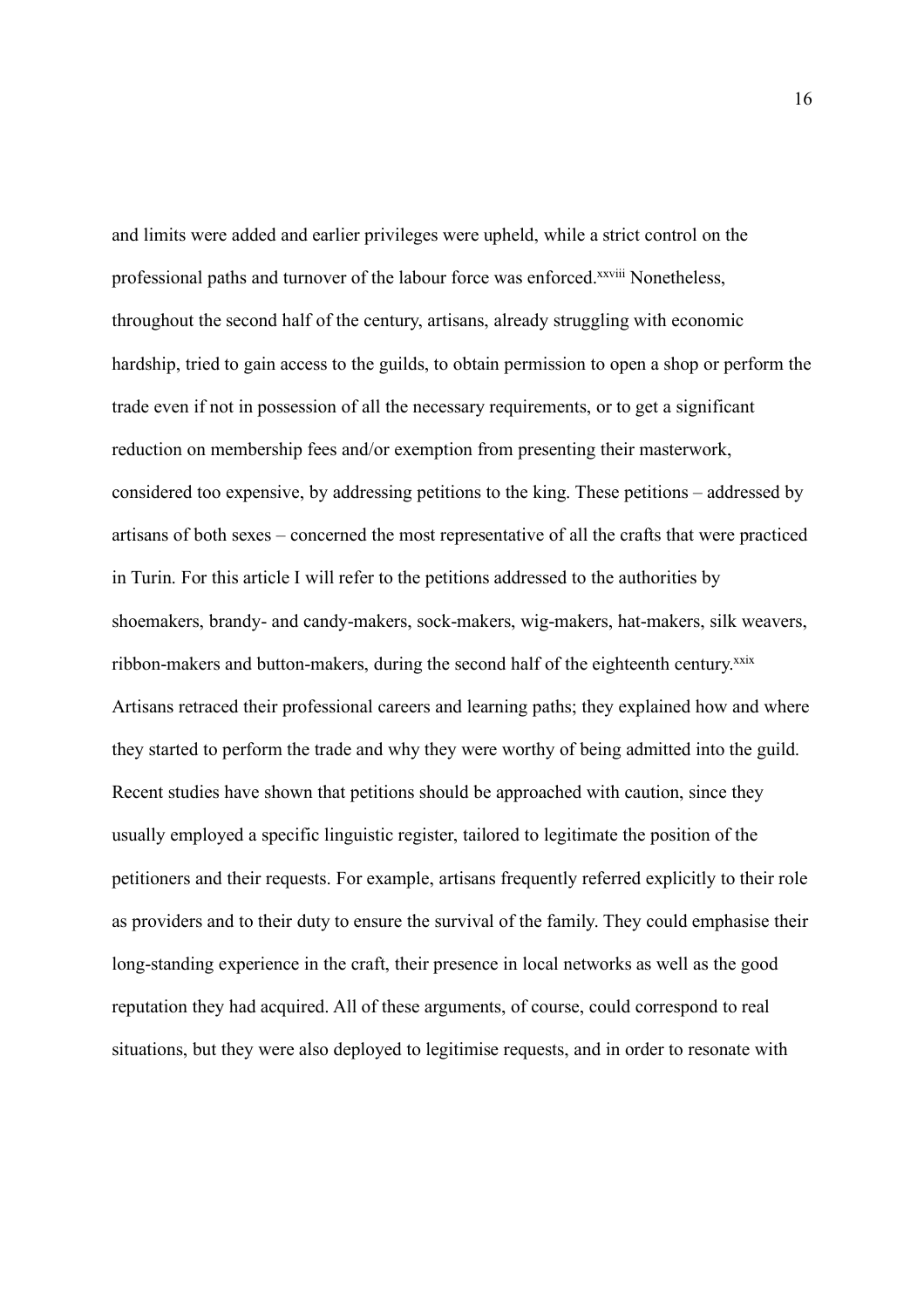official expectations. Moreover, in an effort to prove that they had in fact tried to support their families, the petitioners would supply descriptions and linger on details concerning their daily occupational and family life: these provide important evidence of the fluid economic role of married men. Women too were involved in petitions on their own behalf and I will return to their claims below.

The petitions show that artisans could marry and create a family, despite being employed as journeymen. In 1767, Giuseppe Rinaldi, a 55-year-old shoemaker, explained that he had been a journeyman for 25 years, and also that he was married and had a child.xxx Similarly, Daniele Auda had been employed as a journeyman wig-maker in the shop of the Lyone family for 23 years, during which he got married and fathered two children.<sup>xxxi</sup> While Felice Tribaudino, aged 36, was married but he was still a *garzone* (journeyman) in the shop of Gio Machioletto, a hat-maker master, under whom he had been employed for at least ten years. Within this context, it happened also that the married artisan did not share the same roof with his wife, but, out of choice or constraint, cohabited with the other dependents in the house of the master. Biaggio Fissore, a 45-year old, married artisan, was employed as a *garzone* in a shop producing and selling spirits and confectionery. He was registered as a cohabitant in the shop of his master, while no mention was made of his wife, who, clearly, did not live with him. A similar case concerns Antonio Allaria: at 36, although married, he was still a *garzone* and lived in the house of Gio Angelo Core, a spirit-maker master owner of a shop.<sup>xxxii</sup> It follows that marriage was not necessarily connected to the achievement of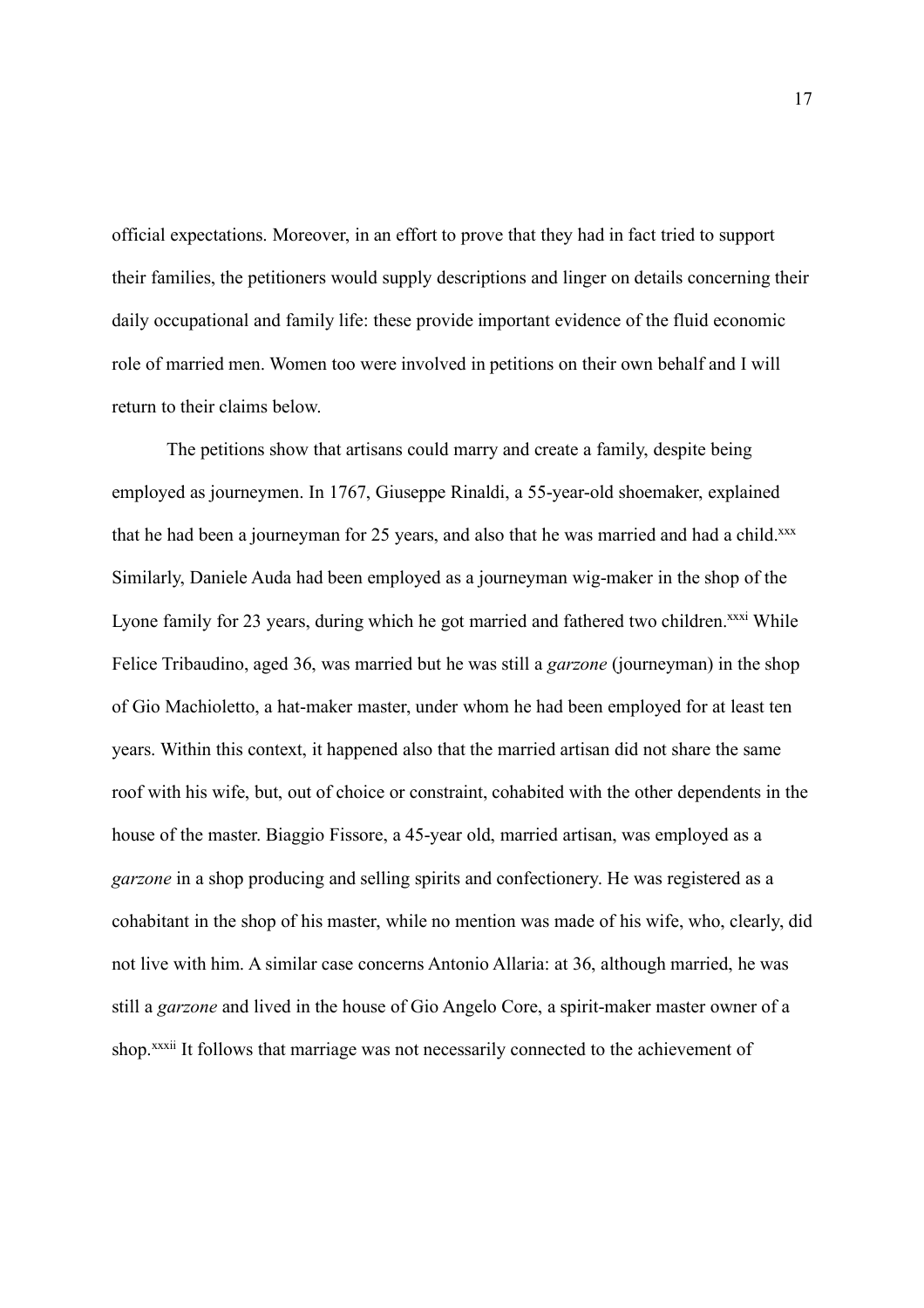mastery and establishment of an independent household.

At the same time, the condition of *garzone* did not necessarily coincide with a state of subordination and dependence nor with economic destitution. As Sandra Cavallo's research on Turinese barbers and surgeons clearly shows, salaried work in a shop could involve positions of responsibility and *de facto* partnerships between master and journeyman, and in some cases the status of *garzone* could become a permanent condition.<sup>xxxiii</sup> The documentation under analysis clarifies that a married man could be obliged to continue working indefinitely as a journeyman despite having the competencies and resources to own a shop (or having already opened one), if he did not fulfil the necessary requirements imposed by the guild for acceding to the mastery. Lorenzo Gazzola, a married man and an experienced spirit-maker and candy-maker active around 1751, was part of an important professional network that had enabled him to work for the royal court. Nonetheless he was prevented from moving beyond the status of journeyman, because he did not complete a regular apprenticeship as prescribed by the guild. However his abilities were praised even by a colleague who observed how Lorenzo was 'capable and expert in working as a spirit-maker, distiller of brandy and preserve-maker (…) and in preparing, buying, selling and trading [these products] as well as coffee, chocolate and refreshments, *in sum, to do everything that all that the masters of this city* are used to do'.<sup>xxxiv</sup> Analogously, Gaspare Silvestro, hat-maker and hat trader, married since 1758, had a long experience in the sector and had travelled abroad in order to improve his skills. Despite his efforts, in 1764, he had not yet achieved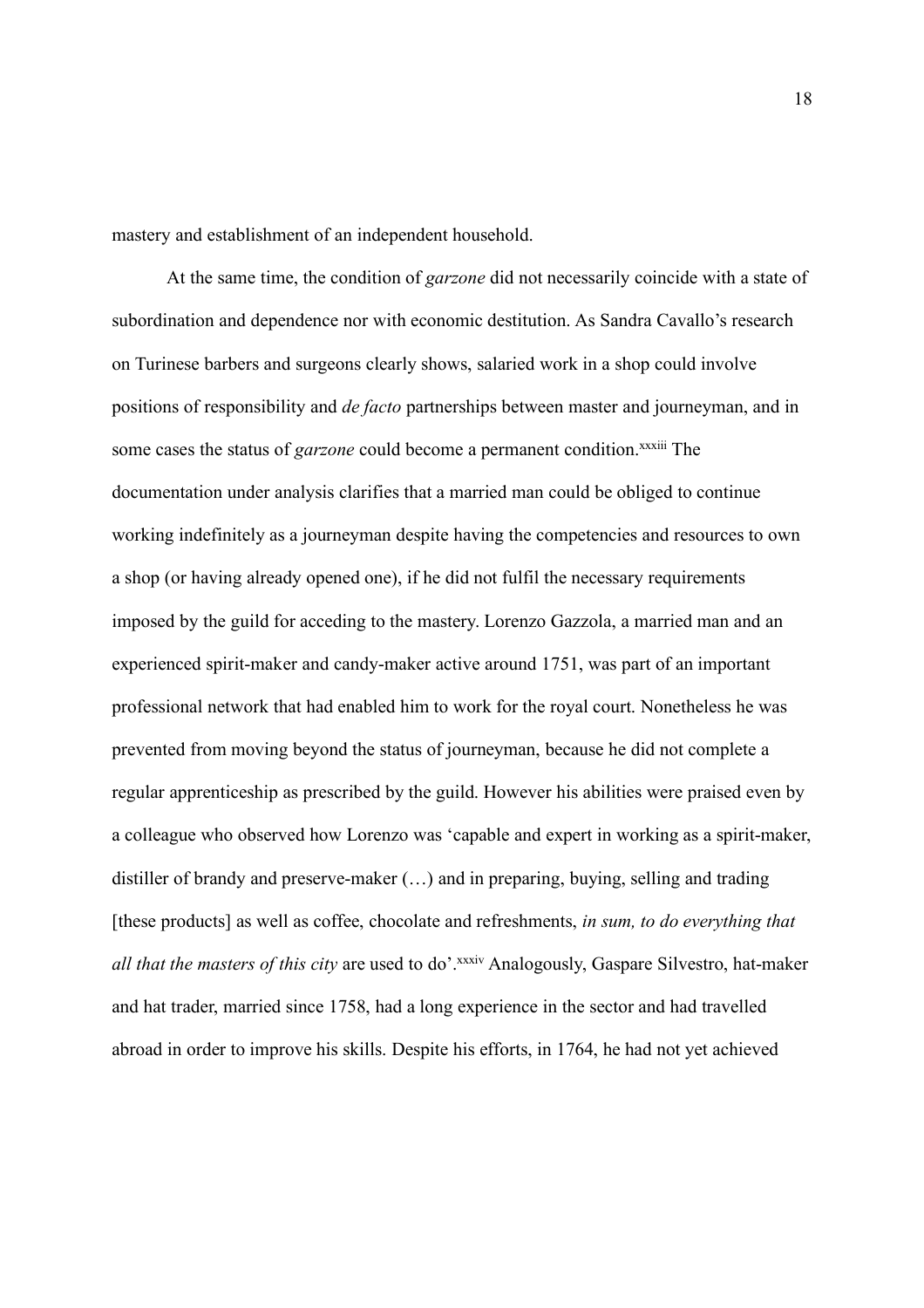mastery and was therefore compelled to pay a master officially acknowledged by the guild in order to manage the shop on his behalf.<sup>xxxv</sup> It is likely that in these cases, the artisan who was denied the status of master did not perform the tasks usually assigned to journeymen, but with all probability, managed, took decisions and organised the work as the actual owner of the shop.

The professional paths of Turinese artisans were further characterised by a certain degree of professional mobility. Artisans were not invariably tied to the craft they were trained in, rather, they could move from one trade to another. Carlo Felice Carpano produced and sold brandy in his shop in Orbassano (in the proximity of Turin) but 'because of hard times and high price of foodstuffs' he was forced to close his shop and move to Turin, where he found employment in 'tinting fabric and paper'.<sup>xxxvi</sup> This job mobility was part of a common survival strategy known as *pluriactivity*: artisans switched from one trade to another or else were employed in multiple activities according to labour demand.xxxvii *Pluriactivity* allowed people to bypass periods of shortage of work or to supplement low incomes. From this perspective, the case of Gio Maria Croce, who in 1759 was striving to open a shoe shop in Turin, is representative. A native of Savona, where he ran a cobbler's shop, Gio Maria boosted the revenues from his main activity by working three days a week in the local pawnshop, where he received a salary of 300 livres per year and was given a room for his family.<sup>xxxviii</sup> Giuseppe Mya's profession as a barber and wig-maker did not deter him from producing and selling ribbons as a modest retailer in the suburb of the city.<sup>xxxix</sup> In many cases,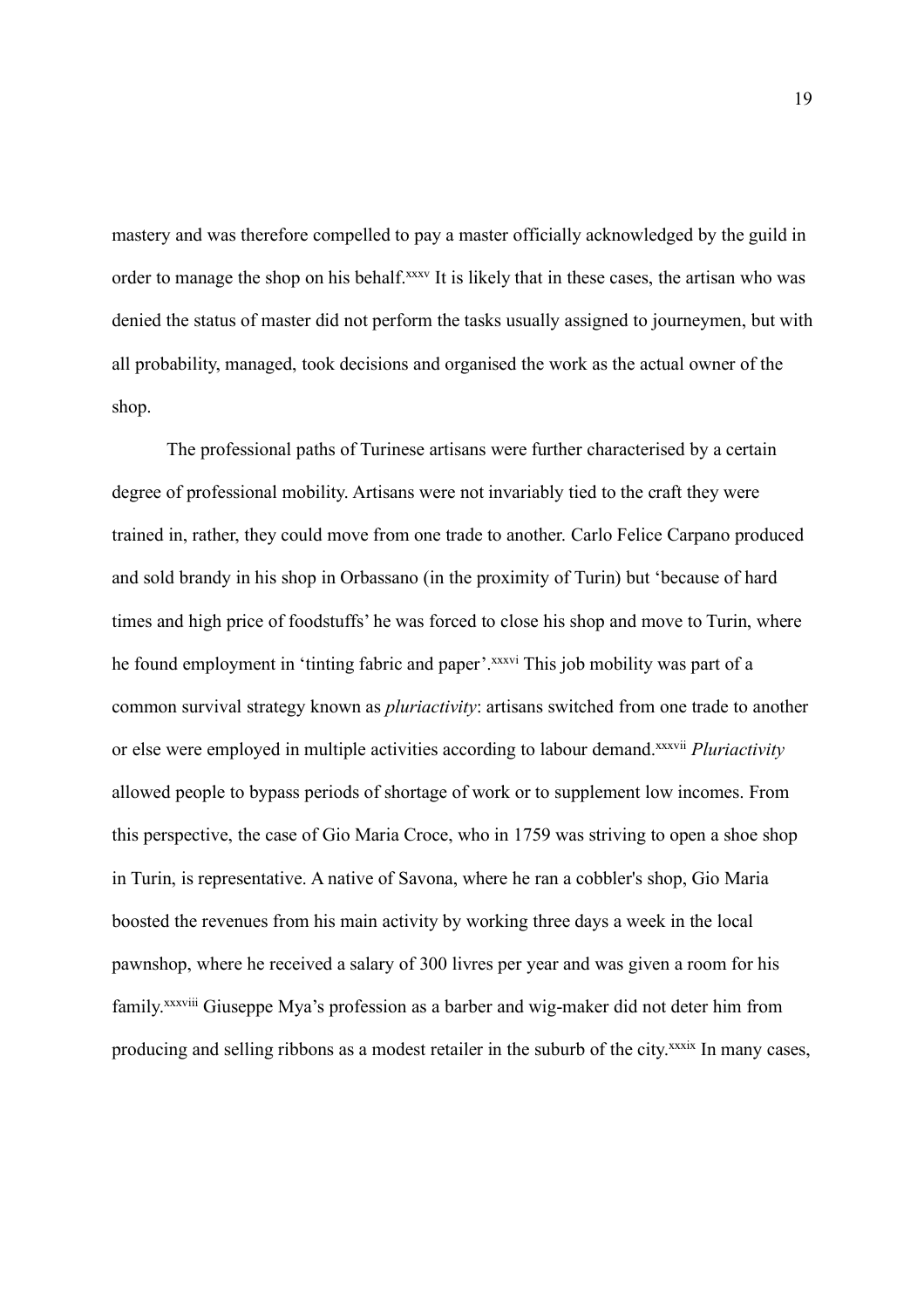of course, artisans did not really abandon their previous craft to start a completely new one, but they were ready to accept similar jobs. Bartolomeo Millié was skilled in the construction and maintenance of looms for silk sock-makers but, in the absence of work, he petitioned the king in the hope of obtaining mastery as a blacksmith (*serragliere*) and thus increasing his income.<sup>xl</sup> Similarly, Gio Batta Bogetto was a basket and sieve-maker, but he was also an able lathe turner (*tornitore*).<sup>xli</sup>

To a certain degree, professional mobility can be explained by the fact that in preindustrial societies activities were less fragmented than contemporary scholars tend to present them in their analysis of occupations, that is by resorting to 'functional categories (i.e. service, retail) or categories based on the raw materials of production', which are completely disconnected from a particular context. xlii On the contrary, professional categories encompassed artisans and professionals that, in performing apparently different but overlapping or related trades, shared common competences, values and tastes which the rigid classifications usually used by scholars tend to conceal. Throughout their professional path, artisans acquired a range of skills that could be easily adapted to perform (apparently) different activities. Bartolomeo Zucca in 1792 was registered as a journeyman in the service of a pastry-maker, but ten years later he traded in flour and bran, while Gio Domenico Serralunga, a former spirit-maker, moved to wine trading.<sup>xliii</sup> This aspect was very common among artisans involved in manufacturing goods and selling raw material, as, for example, Bartolomeo Moggio, registered in the artisan census of 1742 as both a merchant of cereals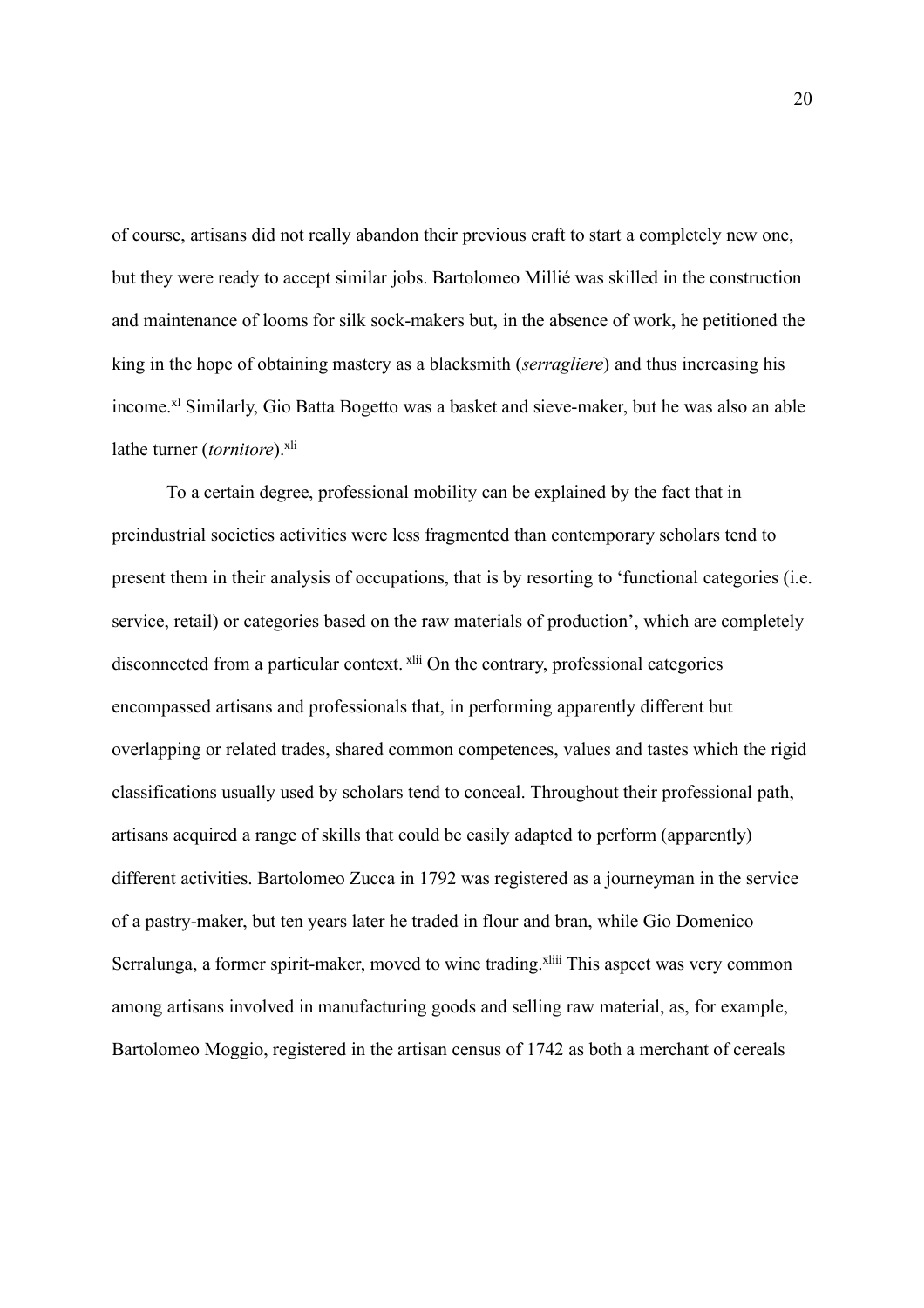and a baker.xliv

The professional mobility among these petitioners is particularly striking when considering the artisan group since specialisation in one's craft and professional stability were held as the salient characteristics of respectable craftsmen.<sup>xlv</sup> It is likely that several Turinese artisans fulfilled these expectations: indeed, in their petitions they emphasised their long experience and their roots in local networks, proven by depositions from well-reputed colleagues. At the same time, data provides evidence of the fact that their professional status was complex and fluid, since they could be involved in (and adapt to) different economic roles. Even if the period of economic crisis highlighted these incongruent careers, all these *contradictory* aspects of their identity were particular features of the Turinese labour market in the eighteenth century which remained constant well beyond the times of hardship. Furthermore, in contrast to what happened in many other European cities, these married artisans - lacking a mastery and their own business, but responsible for providing for their children - did not attract blame or dishonour. Nor did their 'irregular' conditions prevent them from presenting their case, before the authorities, emphasising their skills as well as their role as providers. On the contrary, these arguments were used to strengthen their request. Gio Bartolomeo Forlino, a hat-maker, had been a journeyman for nine years during which he got married and had three children. In 1764 he sent a petition to the king in order to obtain mastery without presenting his masterwork and explaining that he wished to run an independent shop 'since at the present, he earns only 20 livres a day', a wage which was too

21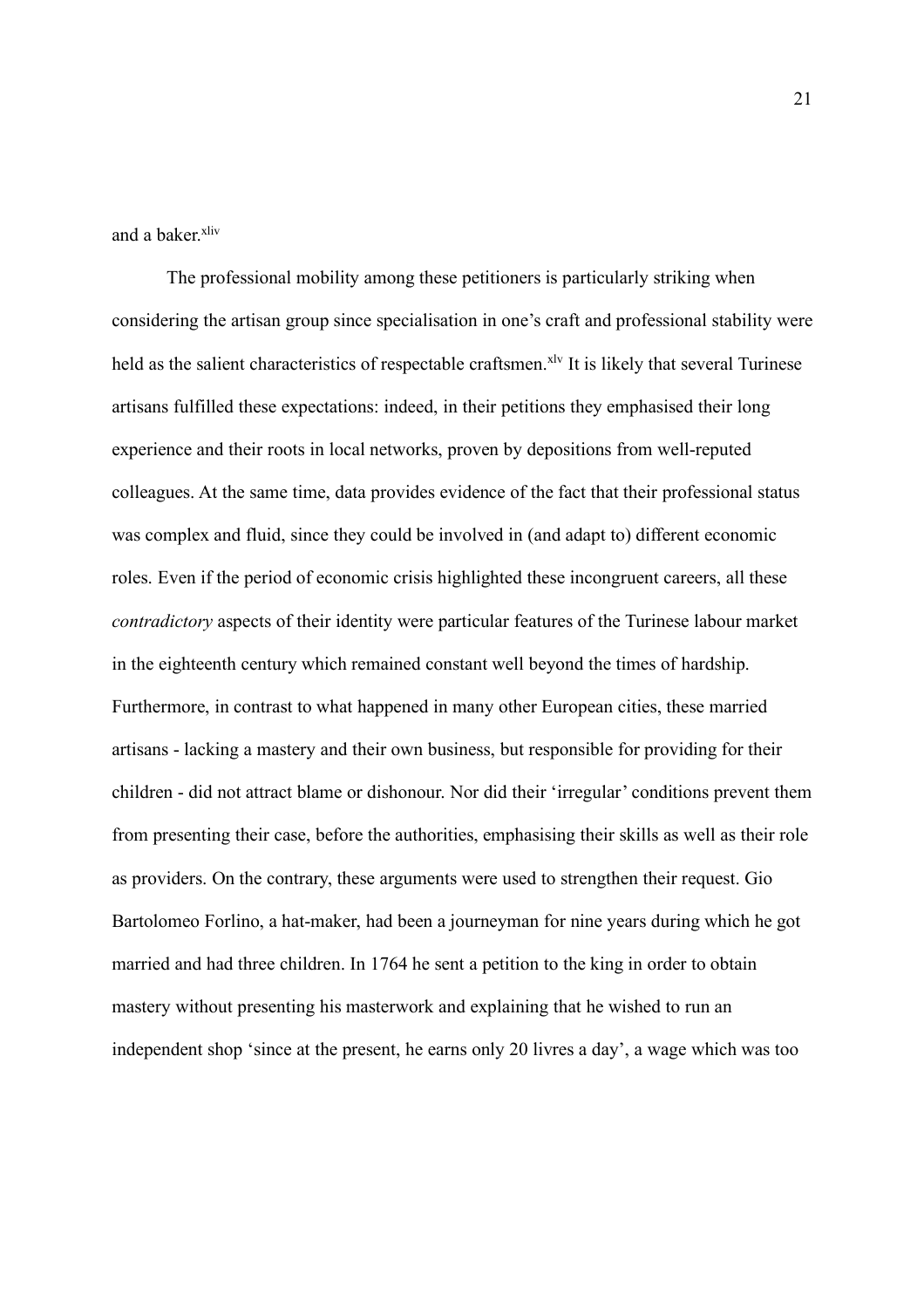meagre to enable him to sustain his family.<sup>xlvi</sup> Similarly, the already cited Gio Maria Croce, a shoemaker and employee at the pawn shop, and Bartolomeo Millié, a loom-maker and blacksmith, did not hide from the authorities their professional mobility, since they considered this as a proof of their efforts to ensure the well-being of the family.

Petitions sent to the King and preserved in the registers were always successful (therefore we don't know whether all petitions were successful or the unsuccessful ones were not preserved). The artisan provided with the royal patent had to appear before the judges of the *Consolato di Commercio* (the civil court that dealt with disputes within the guilds and on matters concerning labour) and presented a simplified/cheaper version of the masterwork or underwent an oral examination. Only at this stage could an artisan's request be rejected by the judges, if his command of the craft was deemed insufficient. At any rate, neither the king nor the *Consolato*, ever denied a request because of marital status: as opposed to their north European colleagues, therefore, Turinese married journeymen did not encounter hostility on the part of the authorities and institutions.

### **Hierarchical economic roles? Husband and wife at work**

At this point of the inquiry, we should evaluate the consequences of irregular and unstable work conditions of the head of the family on the economic roles of the spouses within a household and more specifically gauge if this affected the balance of power between husband and wife. In the last 30 years, women's studies have shown that women performed paid and unpaid work in almost all economic activities and sectors. Of course, a survey of this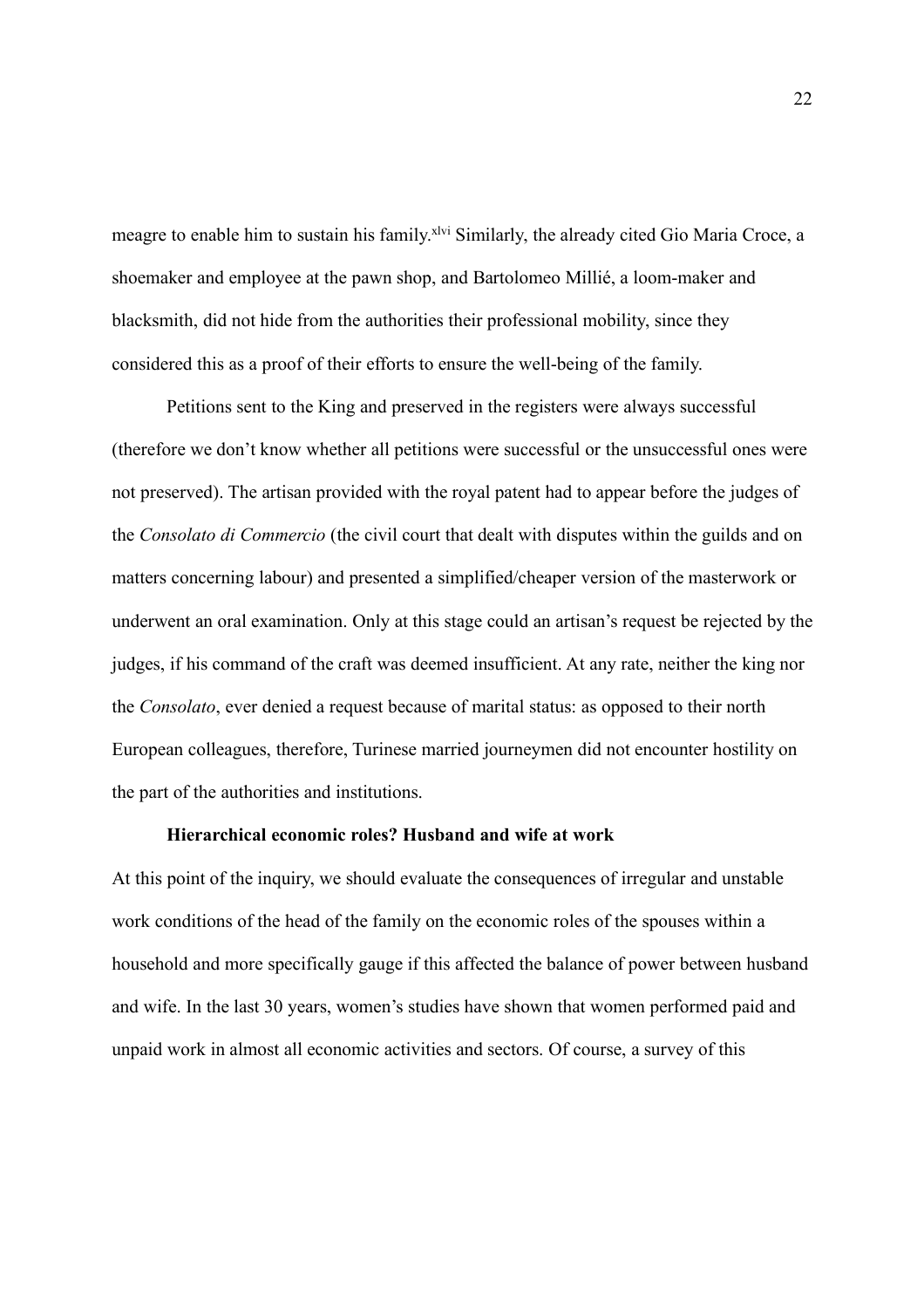abundant literature is not within the parameters of this study.<sup>xlvii</sup> For the purposes of this article, I will concentrate on a specific aspect: the fact that the work performed by wives was neither merely integrative nor secondary to the craft exercised by the head of the household. Since the pioneer work by Alice Clark, scholars tend to propound that within artisan families, wives were expected to work as subordinates, under the direction of their husbands.<sup>xlviii</sup> This meant that the relationship between husband and wife was strictly hierarchical, with the husband retaining the leading role. When considering eighteenth-century Turin, though, this axiom ought to be questioned for it is clear that the economic role of the wife was far more complex. This is not to deny that women played an active role in supporting their family business; yet the woman's contribution was not necessarily based on a hierarchical relation between the spouses.<sup>xlix</sup> First, when the wife worked directly in the family business she often invested her dowry in the activity and held a share in the ownership of the shop and/or the tools and furnishings, a fact that could give her more leeway within the relationship (I will consider this point in the next section). Otherwise, the wife could perform an independent or semi-independent craft, often related to the trade practiced by her husband. The case of Anna Bossi provides a typical example: a *mastra* (mistress) taffeta and silk-weaver, it is very likely that Anna participated in the marital production of silk-hoses, since both the activities needed looms and silk yarns and catered to the same clientele.<sup>1</sup> Similarly Cristina Maria Podio, who owned and ran a shop selling women's clothes and fashion accessories (*mercante da moda*), probably shared the same client network as her husband, who manufactured and sold shoes in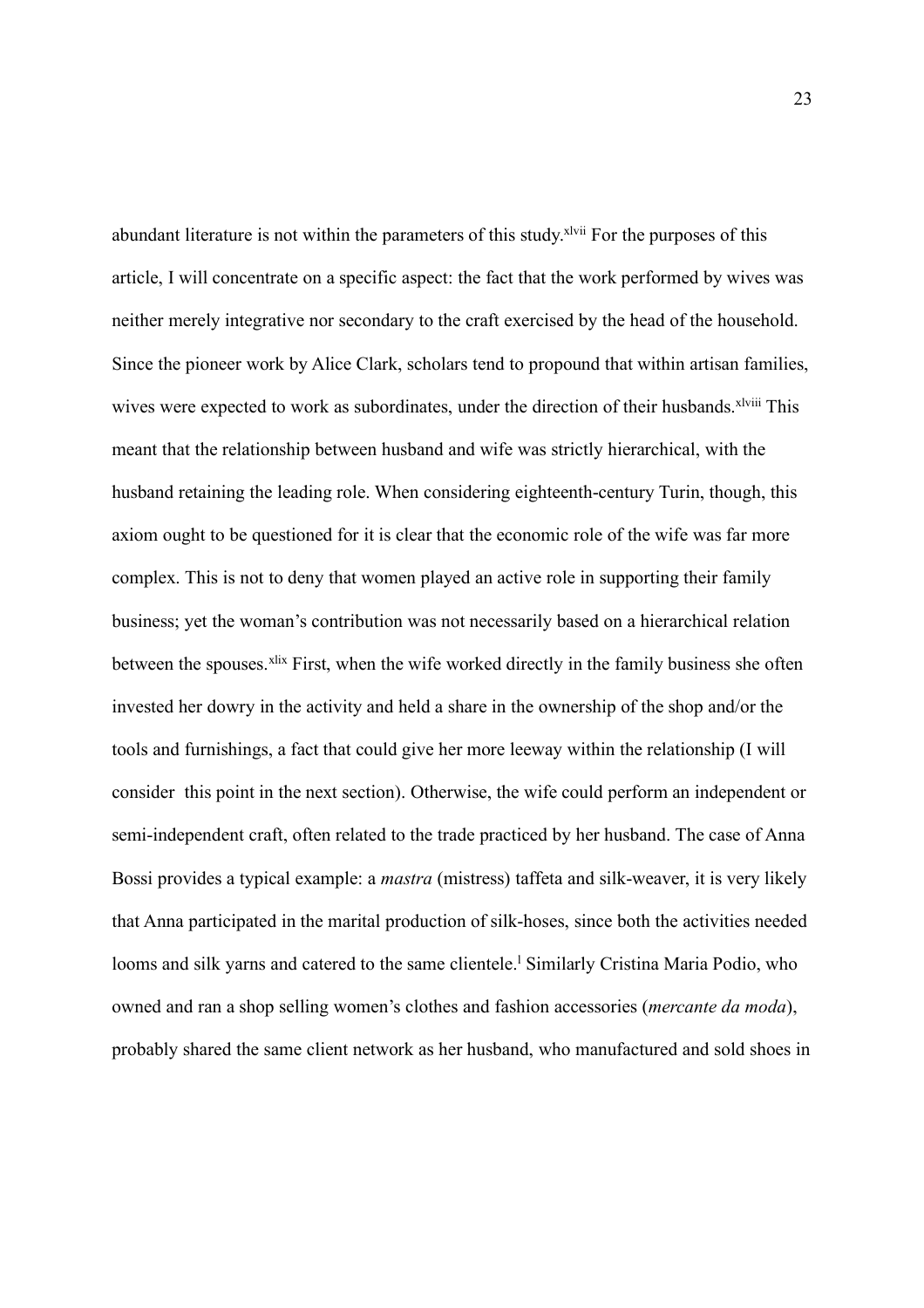his shop.<sup>If</sup> Thus a wife may have some kind of independence without being in a subaltern position in relation to her spouse. Finally, the economic position of the married woman as a 'subordinate' of the husband did not apply to the wives of salaried journeyman who, naturally enough, were employed in economic activities which bore no relation with the trade of their spouses.

At any rate, the applications to the *Ospedale di Carità* reveal the crucial economic role played by women and clarify that the earnings of *both partners* were necessary for the survival of the family. Between 1766 and 1792 about only one third of couples (36.5 per cent) shared the same activity, i.e. 378 out of the 1,035 households.<sup>lii</sup> This means that for the majority of couples – whether running their own independent activities or working as employees – the allocation of tasks to be performed within the business was based on a logic of diversification and complementarity. In addition, if the husband was out of work, absent or invalid, the responsibilities for the family fell exclusively upon the wife. It is therefore not surprising that female artisans used petitions as well in order to apply for an exception to guild rules asserting their crucial economic role in the household before the authorities. In 1756, Carlina Olivetta explained that she was employed in making and selling ribbons for children's clothes because her husband – a former trader in furs – had gone bankrupt and was obliged to accept a job as a journeyman.liii While Maria Negro, wife of Giuseppe Cora, stated that she had been working in silk buttons for 22 years, in order to provide for herself and her eight children, since her husband had a low income as a servant.<sup>liv</sup> In 1787 Rosa Melano,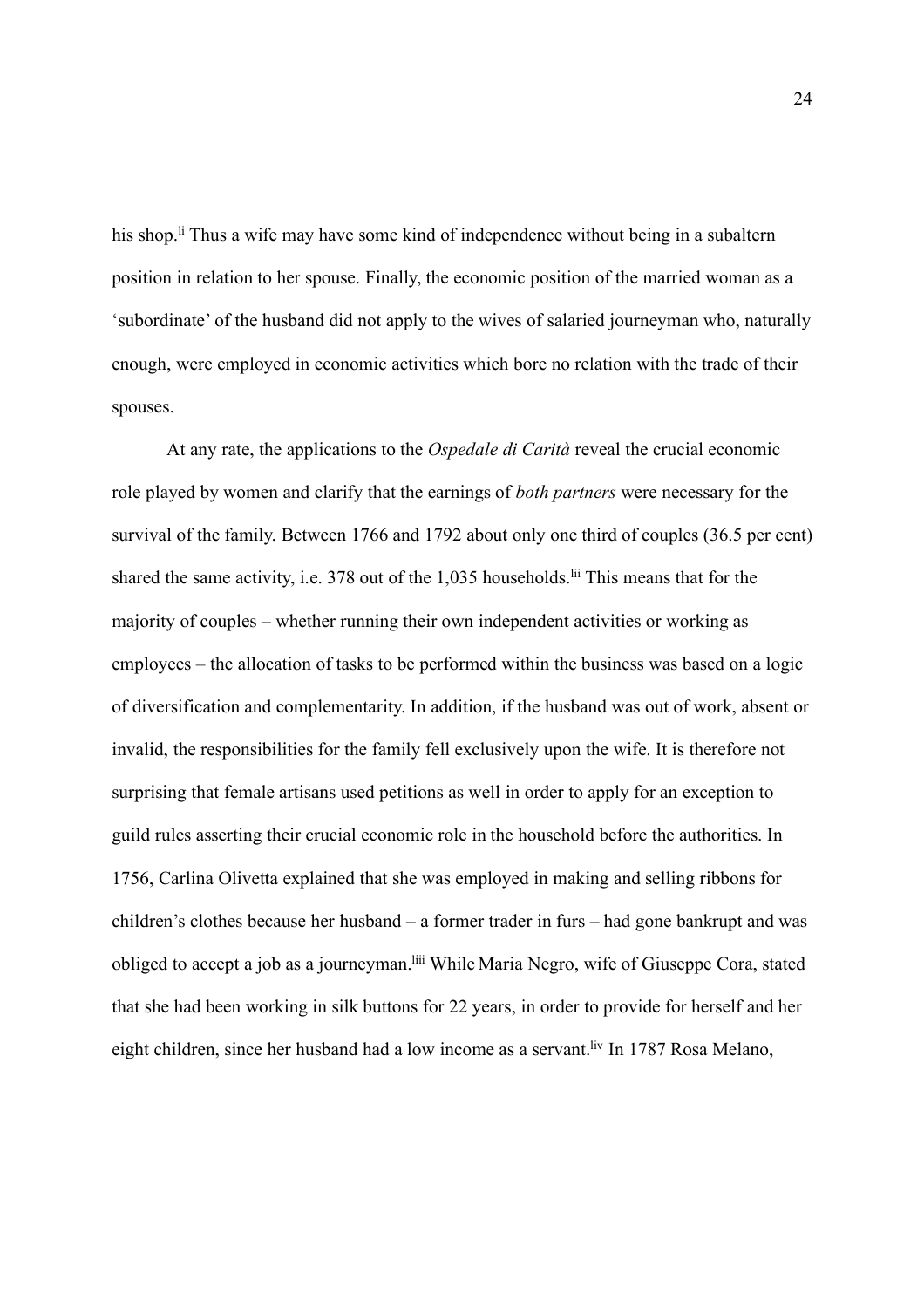married with children, a silk weaver with a mastery for manufacturing pinstriped taffeta, obtained by the *Consolato* the right to produce and sell simple silk cloths (e.g. gauze) for the merchant-bankers since her husband had left the kingdom and her income was insufficient.<sup>Iv</sup> All the petitioners emphasised their productive role when exposing the economic difficulties of their families. However, we cannot assume that married women from middle and lower classes entered the labour market due to the sheer necessity of the moment. Obviously, if a wife could improvise and seek a job as a retailer or a servant, the same cannot be said for crafts which required both a certain degree of specialisation as well as a network of clients and suppliers. As a consequence, the crisis which engulfed Turin and Piedmont in the second half of the eighteenth century does not explain the involvement of married women in the labour market: their presence made its weight felt well beyond this specific economic conjuncture. Moreover, the manner in which women performed their work, in the family business as well as in more or less related activities, reveals that they were not always merely in a subordinate position to their husbands. In Old Regime societies, according to pedagogic and religious models the 'natural' role of a woman was to be a wife and a mother, while female work was considered such as a service rather than the result of specific abilities and competencies. As a consequence women were never considered as workers, whether performing paid or unpaid activities. Because of these ideas, on the one hand their work had no or little social acknowledgement and they were condemned to be an almost *invisible* labour force. On the other hand, however, the importance of the wife's work was emphasised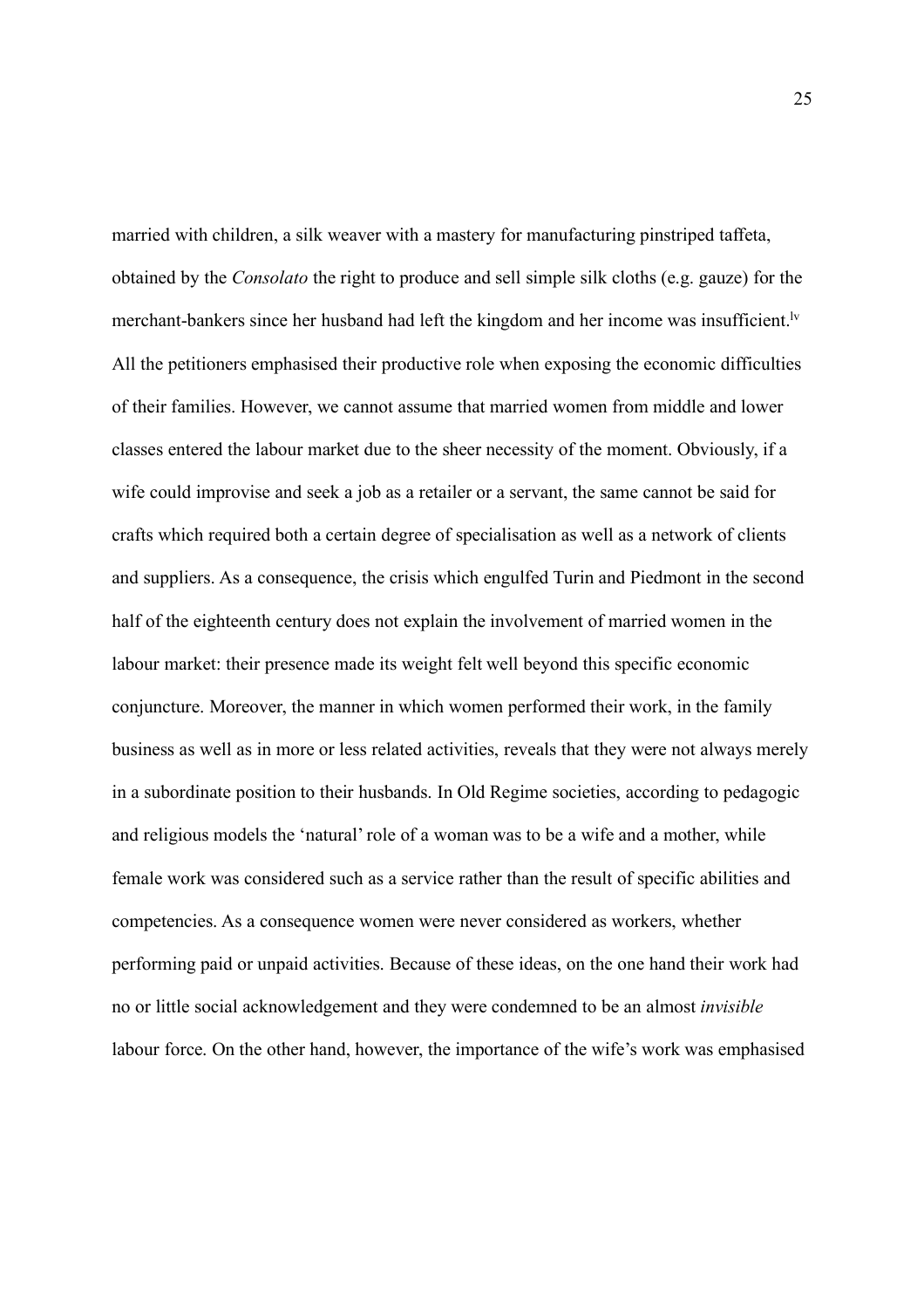by women themselves and even by the authorities, especially in situations of economic malaise, when the gender-based hierarchies established by accepted social models could be temporarily suspended, as the aforementioned cases clearly demonstrate.<sup>lvi</sup>

The evidence, therefore, sheds doubt on the rigid and hierarchical representation of labour relations between the spouses. Of course, both partners had as a main aim the protection of the family from impoverishment and social destitution, but the wife did not merely perform an integrative activity within the household business. On the contrary, she could 'collaborate' with her husband through an independent or semi-independent activity, and the spouses could share the same professional and social networks as well as competences and tastes. In addition, in the crisis stricken context under analysis, the economic roles of both partners were liable to change and adjust: the spouses' presence in the labour market could alternate, they were forced to regulate their roles according to labour demand and had to face instability and uncertainty.

## **Independence or dependence? Men's (and women's) resources**

A third set of sources – dowry alienations – further supports the argument that in eighteenthcentury Turin the economic role of husbands/fathers in domestic life was more problematic than the *pater familias* model seems to suggest: for men marriage did not always mark the acquisition of full control and management of his family's and his wife's resources.

Since the Middle Ages and until at least the nineteenth century, in areas under Roman law, the dowry was considered indispensable for girls from every social group in order to find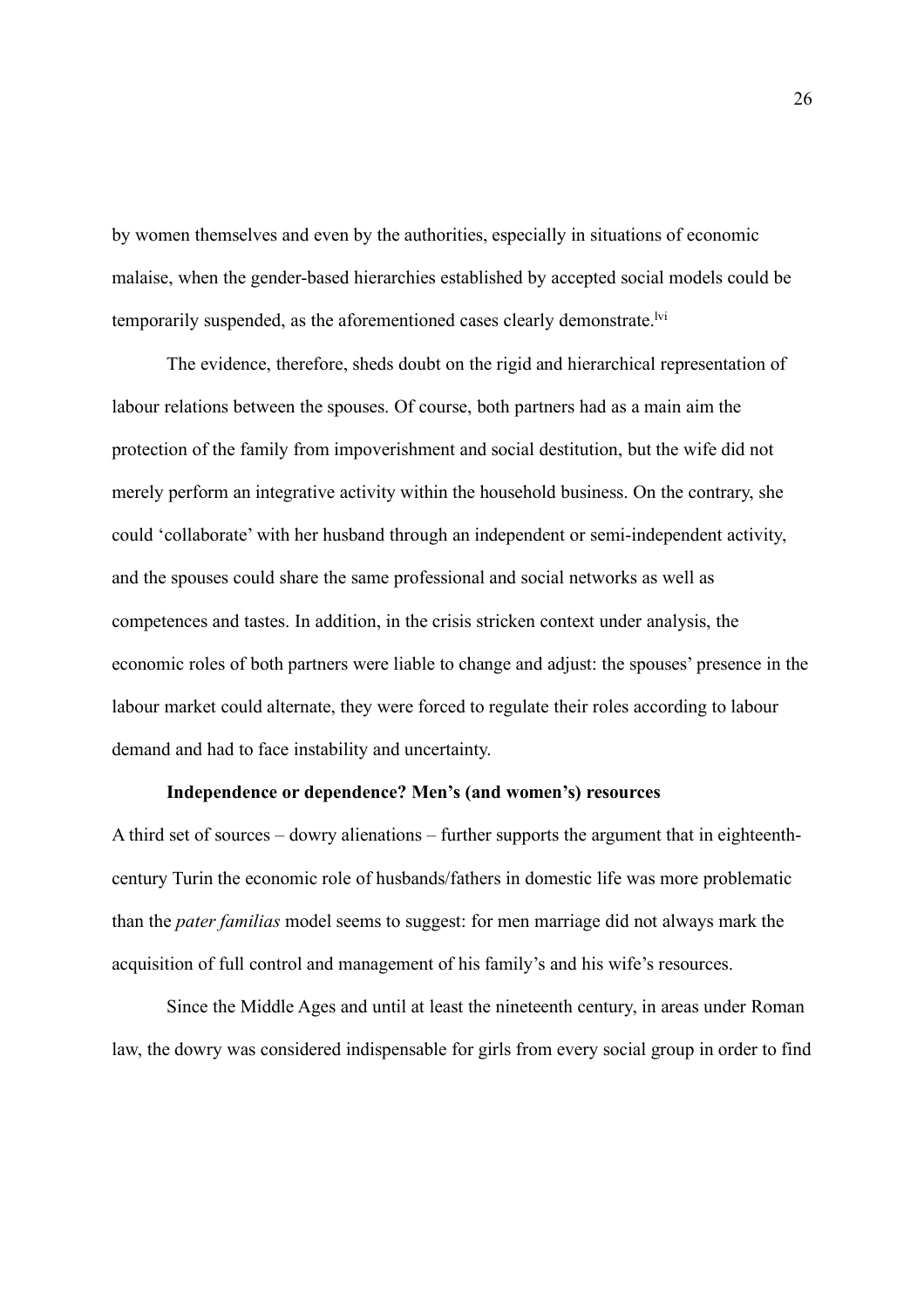a (suitable) husband. In eighteenth-century Turin the dowry, provided by the bride and her family, was stipulated in a notarial deed, the endowment act. The dowry was composed of two parts: a sum of money, usually paid in cash or with credit or a private deed (more rarely with immovables), and the 'marriage trousseau' which consisted of clothes, linens and furnishings.<sup>Ivii</sup> Since Roman times, the dowry had been an inalienable female property. A norm contained in Justinian's civil code, further prescribed that it was intended for the economic sustenance of the family ('ad sustinenda onera matrimonii').<sup>Iviii</sup> Taking inspiration from this principle, the *Regie Costituzioni* of the Piedmont (a collection of contemporary and past royal decrees, enacted for the first time by Victor Amadeus II in 1723) stated that couples could be allowed to alienate the dowry through a juridical procedure (the *alienazione dotale*) and a special authorisation, which enabled them to convert it into money and employ it for the well-being of their family.<sup>lix</sup> I will base my arguments on a set of 188 trials for dowry alienation that took place before the Turinese *Giudicatura* court between 1760 and 1780. While traces of dowry alienation have been found in the Turinese archives since the beginning of the eighteenth century, this procedure became more frequent during the second half of the century. By that time, the uncertainty of the labour market and a generalised impoverishment of the population made the dowry an indispensable resource for the family's survival<sup>k</sup>

The data set which has been analysed reveals that members of all social groups sought alienation, but the majority who resorted to this procedure hailed from craft, retail and trade.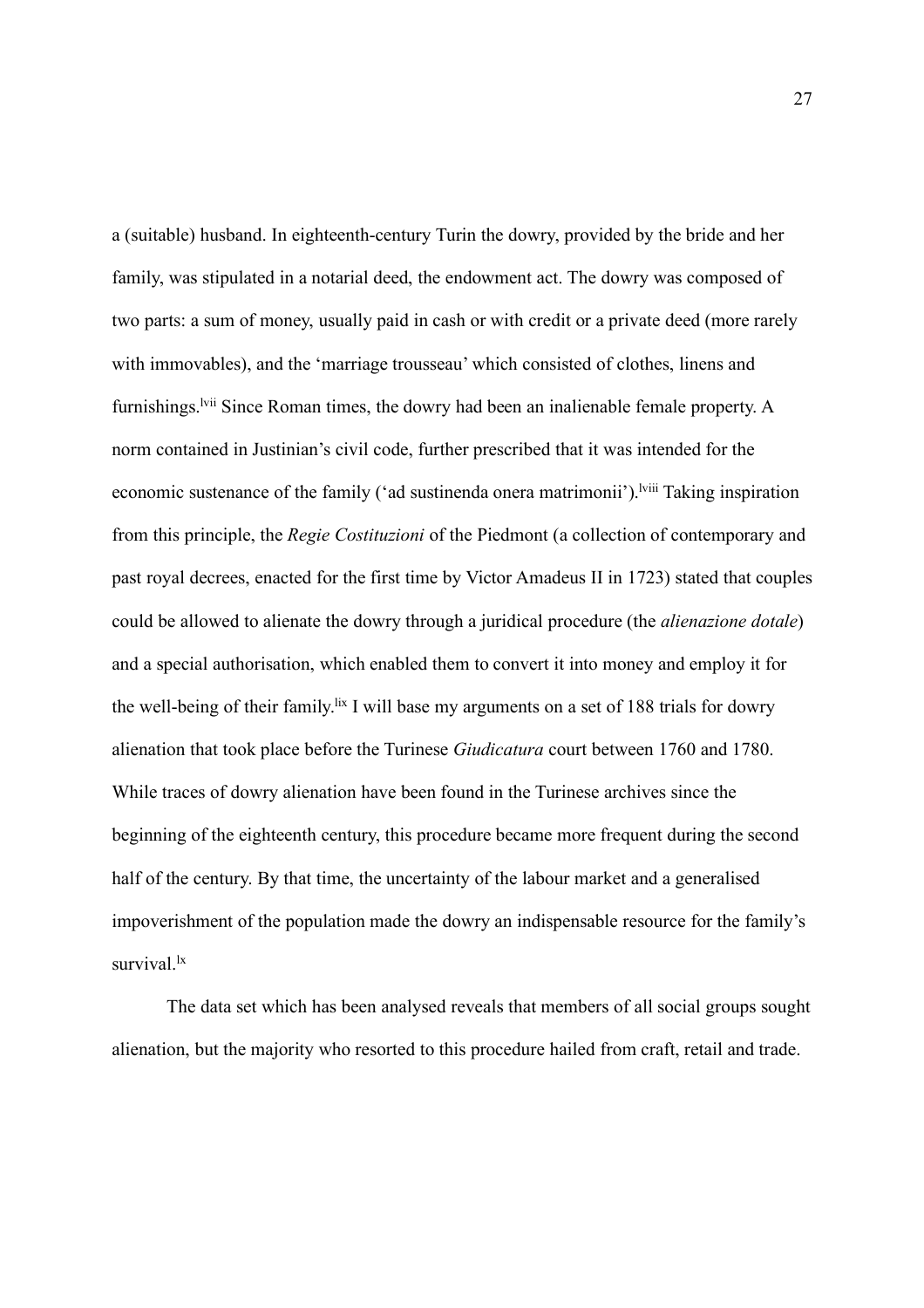Moreover, the notarial deeds which were set up at the end of the procedure and payment receipts reveal that 131 over the 188 couples who appealed to the *Giudicatura* used the dowry money without delay, immediately after alienation was granted, while the remainder of couples (57) merely kept the sum. The first group of spouses (131) used the sum for three, main (though not exclusive) purposes: firstly to take over or open a shop/inn or to pay suppliers for goods or items for their commercial activity (42 per cent); secondly to pay back money to private creditors, especially charges and daily expenses for survival (90 per cent); and thirdly to redeem clothes, linens and jewels from the city's pawnshops  $(17 \text{ cent})$ . The procedure for alienation would start with a petition which the couple addressed to the king, in which the spouses exposed their situation and explained the reasons for the request. The details about chronology and modalities of endowment and inheritance, as well as about family and work life contained in these pleas, offer abundant and precious material about both partners and their respective birth families. Moreover, these petitions show that married men, already in dire economic straits due to low income or a shortage of work, did not have full control over their means, and economic matters were therefore awkward. In 1777 Gio Batta Isnardi, a jeweller, explained that his father's estate was modest and debt-ridden; the same reason compelled Bartolomeo Costamagna and his brothers to reject their father's estate.<sup>1xii</sup> Pietro Bresso, whose case is illustrated in a document dated 1775, could not yet benefit from his parents' bequests, since he was involved in an on-going juridical action. Felice Martinone, who cohabited with his mother and brother and worked with them in their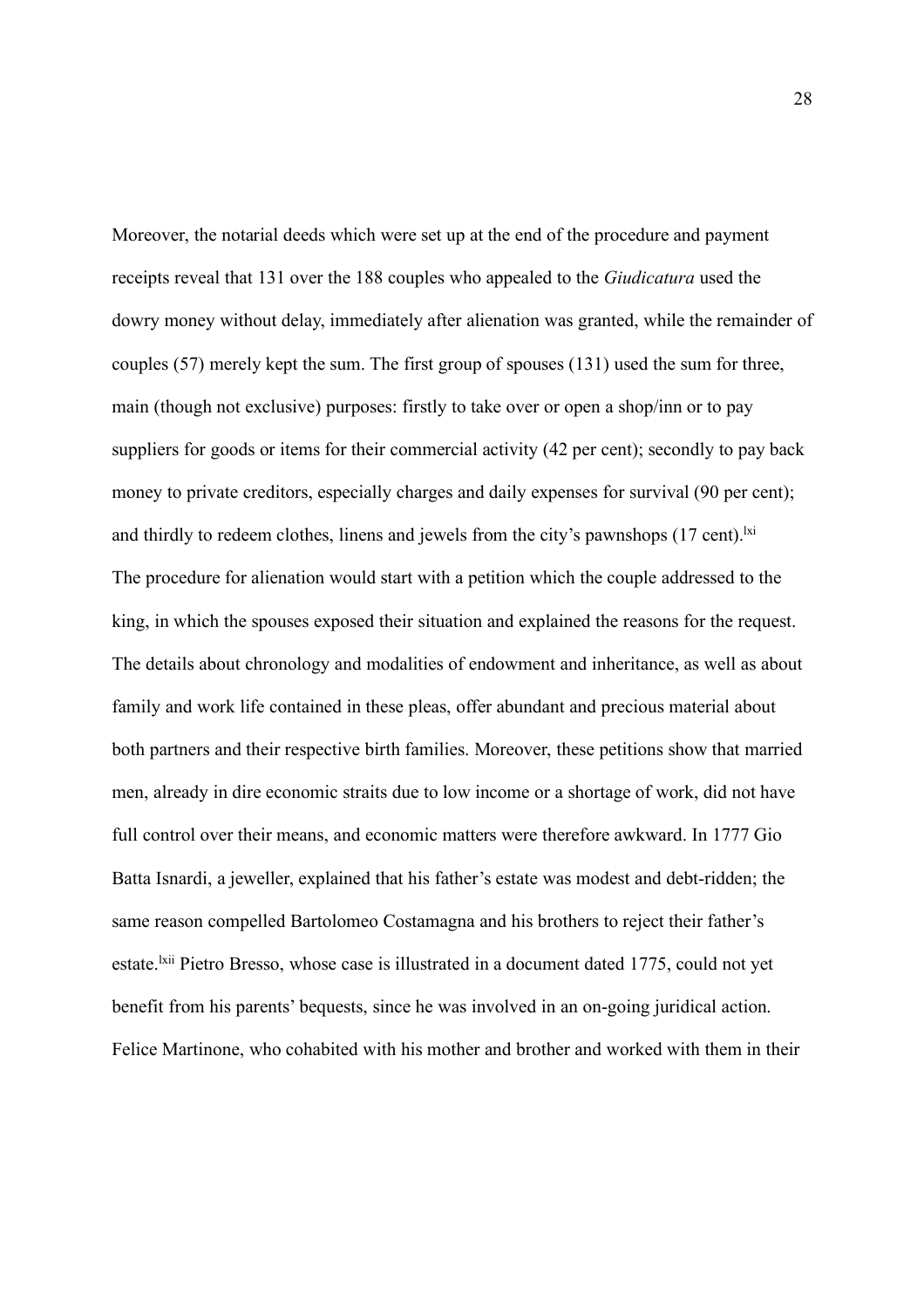shoemaker's shop, at the time of leaving his natal house with his wife around 1778 had no means, as the family's estate had not yet been divided among legal heirs.<sup>1xiii</sup> These petitions therefore clarify that men might marry before they had achieved economic independence. It could happen, for example, that the spouses shared the house and worked with the husband's family, as was the case for the aforementioned Felice Martinone and his wife, or Domenico and Benedetta Riccio. The latter, after their marriage, cohabited with Domenico's father and worked with him in his bakery, until they were obliged to leave ('separarsi di abitazione e di mensa') because of the economic difficulties of the father. Kiv Moreover a married man, whether cohabiting or not with his parents or relatives, could be juridically dependent on his close kin and in a state of subordination*.* According to Piedmontese law, legal majority was reached at 20 years of age; nevertheless, only an official act of emancipation released the son (until then *figlio di famiglia*, i.e. 'son of the family') from the *patria potestas* of his father, thus marking the economic and legal separation of the former from the latter. Thereafter, the son became responsible for his own debts and bankruptcy as well as for his wife's dowry; he could act as guarantor for a third party and he could keep for himself the income of his work. However, if the emancipation did not take place, the son – even if adult, married and a father himself – would remain under his father's authority, until the death of the latter. Sandra Cavallo has demonstrated that, significantly, in Turin between the seventeenth and eighteenth centuries, emancipation took place relatively late among artisans, after a man married and had children.<sup>lxv</sup>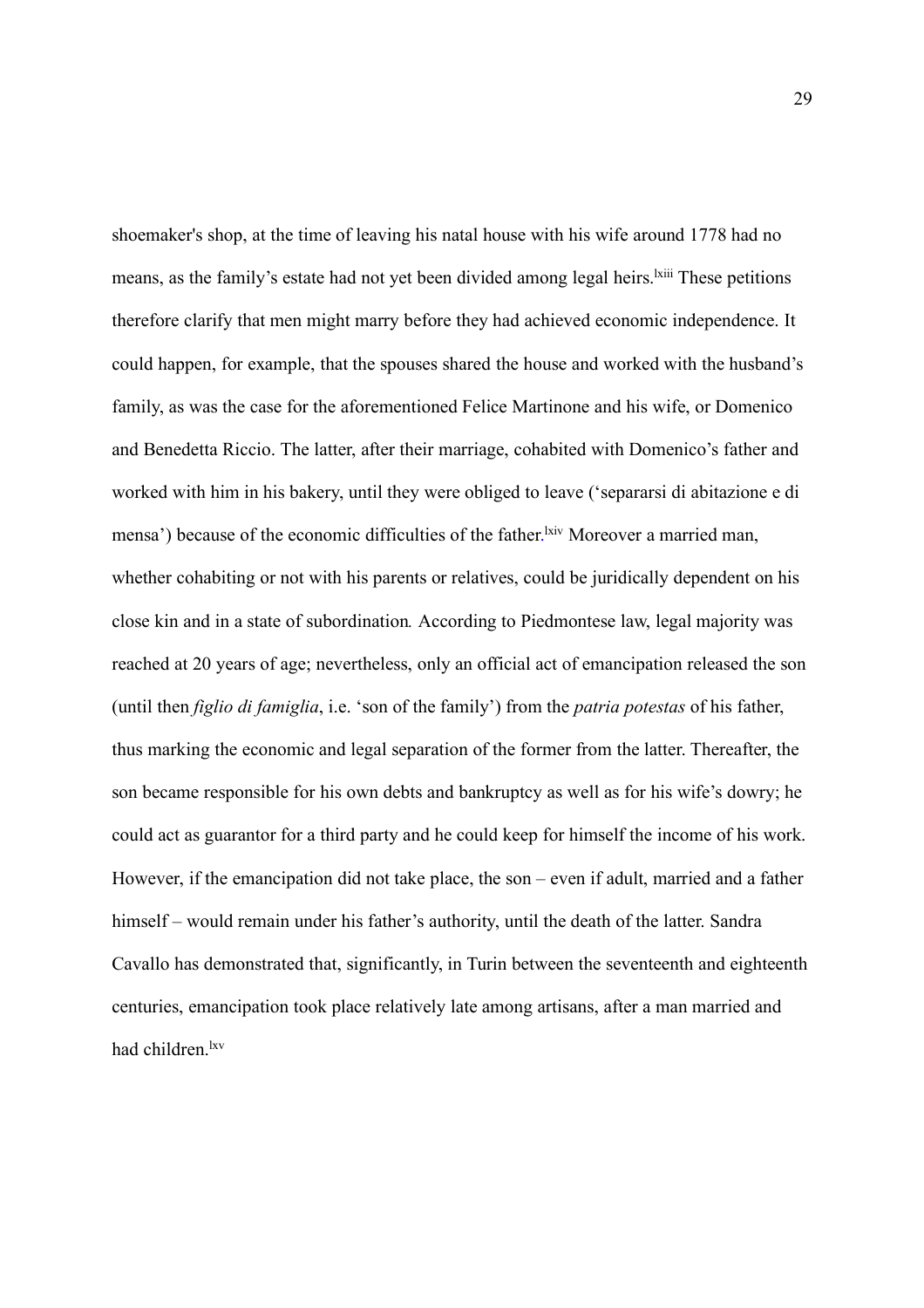These considerations on inheritance and property management furnish further evidence on two issues. First, they clarify that the husband was far from being the uncontested economic leader of the family and that, for an adult man, marriage or fatherhood did not necessarily entail independence. Secondly, the aforementioned cases explain why, for many couples, the only resource available during the first years of marriage was the dowry. By resorting to dowry alienation, artisans, traders and retailers were able to acquire the necessary capital to invest in the family business, on which the dowry remained guaranteed. In this context, therefore, the wife was not simply a subordinate, but the *owner* (or, as the case may be, co-owner) of the shop. In some cases couples constituted a legal society that testify to the fact that the wife was legally recognised as the co-owner of the shop, such was the case for Mattia Ludovico Brunel and his wife Adelajde Delfina, who ran a jewellery shop in together 1784. <sup>Ixvi</sup> Consequently, there were probably limits to marital authority, since the husband could not manage the shop or take decisions without his wife's consent. It is likely that the investment of the female property in the shop and the work tools strengthened the wife's importance and power within the household economy. At the same time, these cases confirm once again, the complexity of the husband's economic role. In the more extreme cases, the husband was indeed in a condition of full dependence to his wife's goods and assets.<sup>lxvii</sup> Secondly, the head of the house was legally responsible for his wife's dowry and had the duty to preserve this asset so that the widow could take advantage of it after his death; an obligation, which has to be considered as a further restriction of the husband's autonomy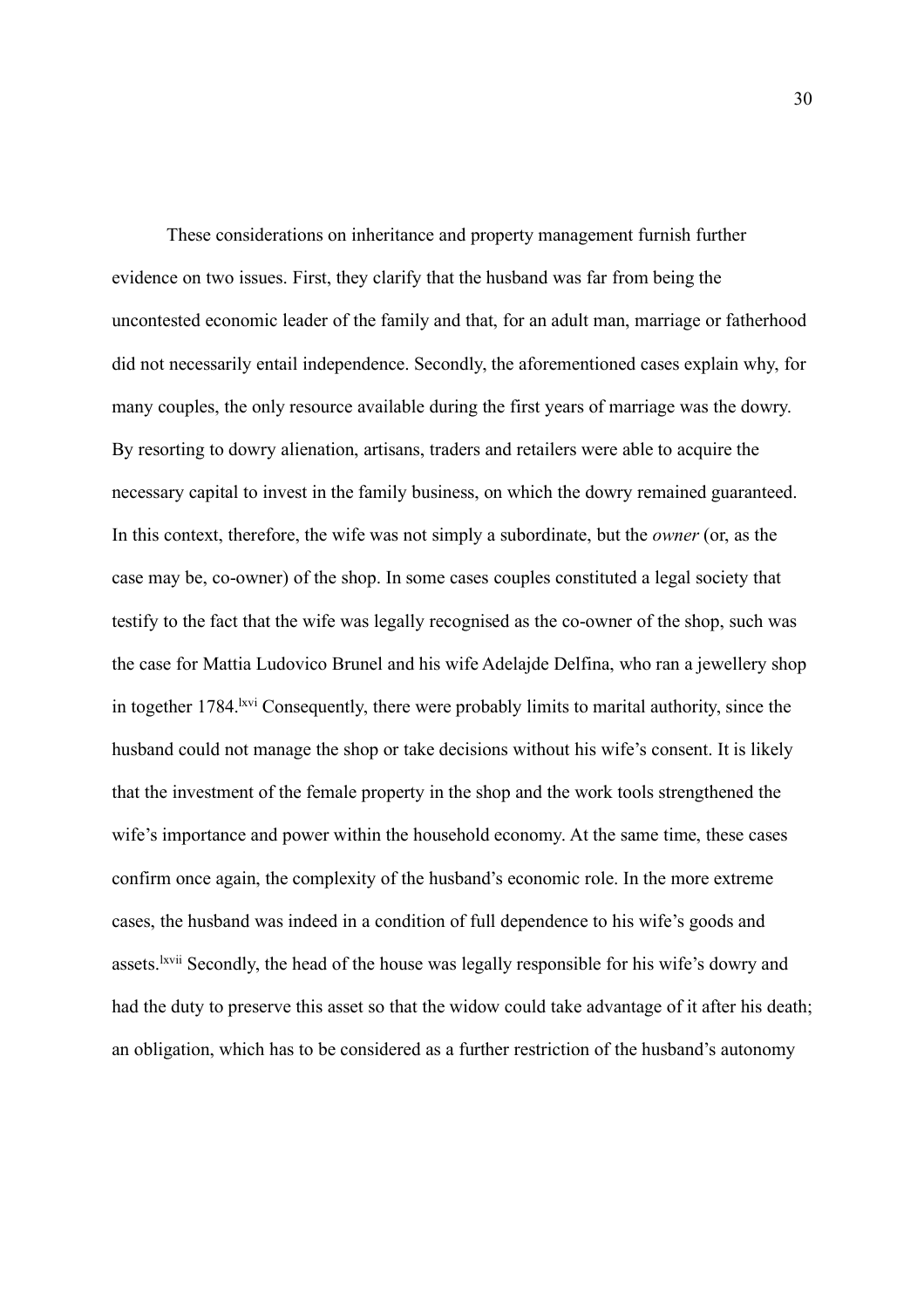and authority.<sup>lxviii</sup>

## **The duty to provide for one's family**

At this point we should ask how cultural models, and their corresponding social expectations, influenced the behaviour of individuals. Did those husbands who were unable to provide for their families and who depended on their wives' income feel inadequate and dishonoured? Did the limits on the ability of urban male artisans to be self-supporting diminish their masculinity or does the material which has been presented here force us to reconsider our views on what masculinity entailed? Research published during the 1970s and 1980s on changes brought about by industrialisation in Great Britain and the United States has shown that unemployment could undermine the male identity as breadwinner. Moreover, it could further lessen his self-respect and his source of authority, and eventually, lead to tensions between the partners.  $\frac{ix}{x}$  In Old Regime Turin, the married man considered himself – and was perceived as – the head of the household and the main provider of his family. The population census, for example, carried out in 1802, was strongly affected by this cultural model: for local authorities in charge of compiling the census, as well as for individuals declaring their family situation, or house owners listing their tenants, the professional position of the husband/father/head of the household was judged sufficient in order to describe the whole set of economic activities of the family and as a guarantee of its respectability.lxx Moreover, in spite of instability and incertitude of the labour market, male work did not lose social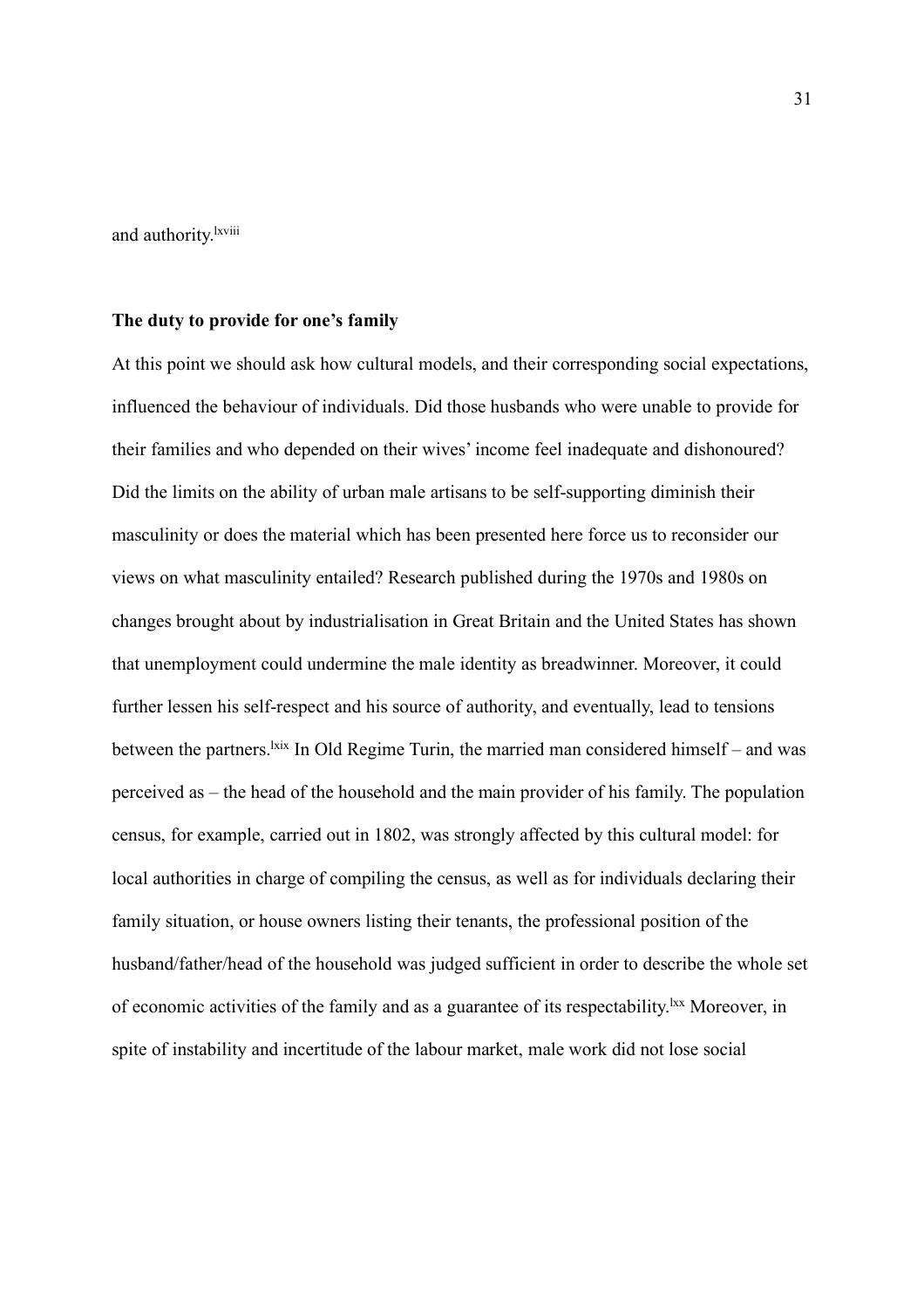standing, as opposed to female labour which had no social acknowledgement. Tasks and qualities attributed to married men were therefore the result of an ideological and cultural construct, that coexisted with the incoherencies and irregularities tied to labour, the difficulties encountered in managing the family resources and the restrictions imposed on marital authority by the presence of the wife's own assets and work. Scholars have perhaps over-emphasised the impact of the *pater familias* model to the detriment of another value, which was widespread among the Turinese middle and lower social groups: the idea that everyone had the duty to provide for his own as well as for the sustenance of the family. An eloquent example is found in the statute of the *Ospedale di Carità*, established in June 1700: the institution would shelter individuals who 'due to their young age or old age are not able to gain their livelihood and do not have funds, income and other goods, (…) or a *family member*, that is father, mother, sons, daughters, brothers or sisters (...) in condition to offer them relief'.lxxi In addition, the *Ospedale* would assist families with numerous children who 'could not be maintained by the head of the household or (…) because *the labour of the father and mother* are not sufficient to provide for them'. Allegedly, therefore, *both partners* (and broadly speaking all the members of the household) were in charge of the survival of their partner/children/siblings. This principle suggests that there were different ideals or expectations when it came to spousal co-operation, that competed with – and even overrode – the *pater familias* norm. The idea that all the members of the domestic unit had to contribute to their kindred is already confirmed by the fact that bachelor journeymen applying to the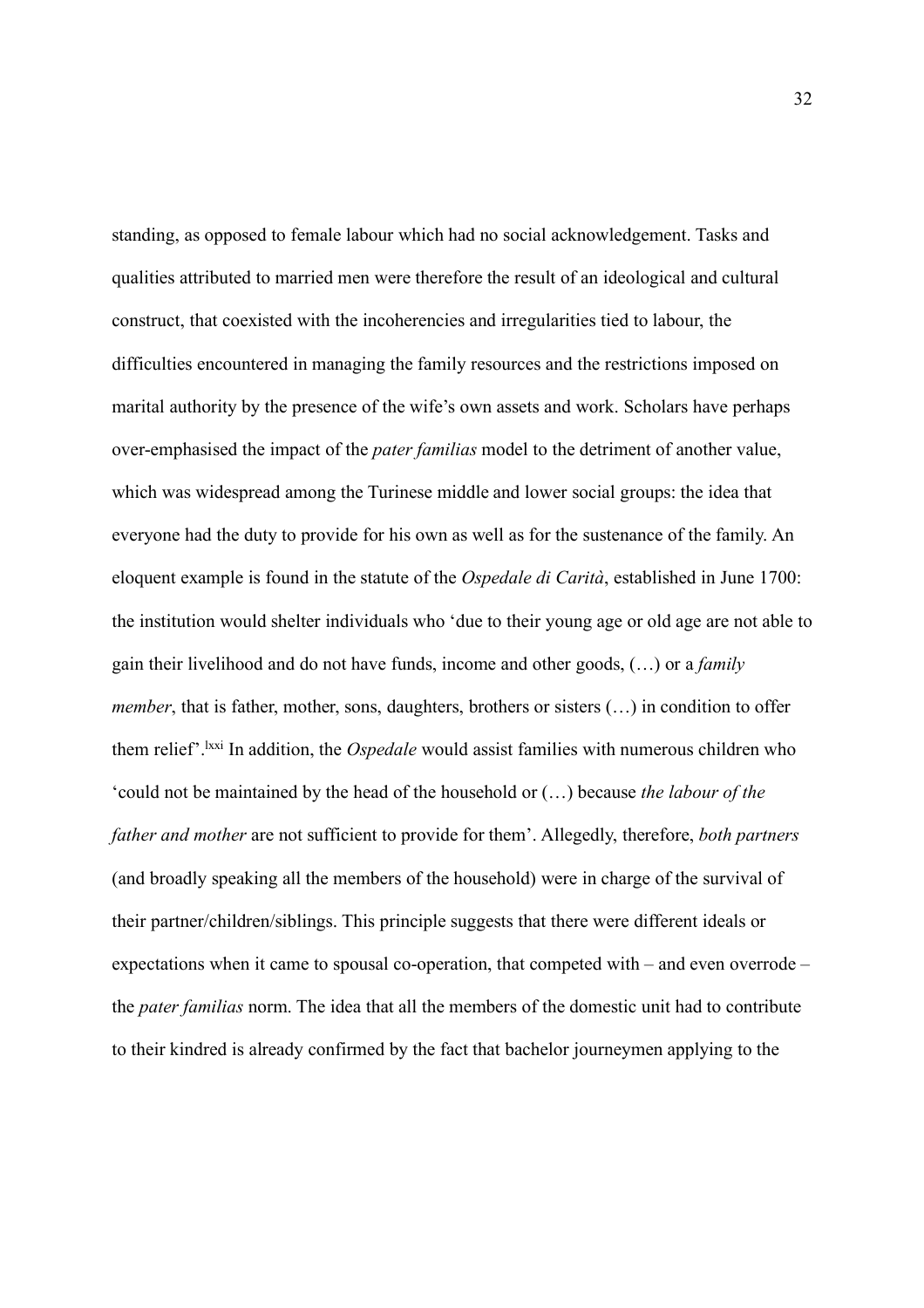king justified their request analogously to the married artisans previously described, appealing to the responsibility to support their natal kin rather than wives and children. Benedetto Forneris, for example, asked to be admitted to the mastery of spirit and candymakers in order to provide for himself, his parents (who were over 60 years of age) and his five younger siblings (three brothers and two sisters). <sup>Ixxii</sup> While in 1784 Felice Martin, asked for a reduction of fees 'with the aim to offer some education to his nephews', who were orphans and had been placed under his responsibility.<sup>Ixxiii</sup>

This specific economic responsibility attributed to all the members of the family who were able to work, was rooted in the law of *alimenta* (the duty to provide for the maintenance of one's own relatives). The law of *alimenta* was established in Roman Law and discussed by jurists through the Middle Ages and the Renaissance.<sup>1xxiv</sup> This principle had been concealed by the monolithic ideology of the pater familias but ultimately did not lose importance among the Turinese middle and lower social groups, thus mitigating the primacy of the 'male provider' model. Of course, this should not lead us to underestimate the difficulties encountered by women in the labour market: in several contexts they suffered economic invisibility, marginalisation, salary disparity and exploitation, and undoubtedly the strong rhetorical power of the patriarchal ideology masked the daily – and more complex and ambiguous – experience of men and women, fully involved in ensuring an income and avoiding economic destitution.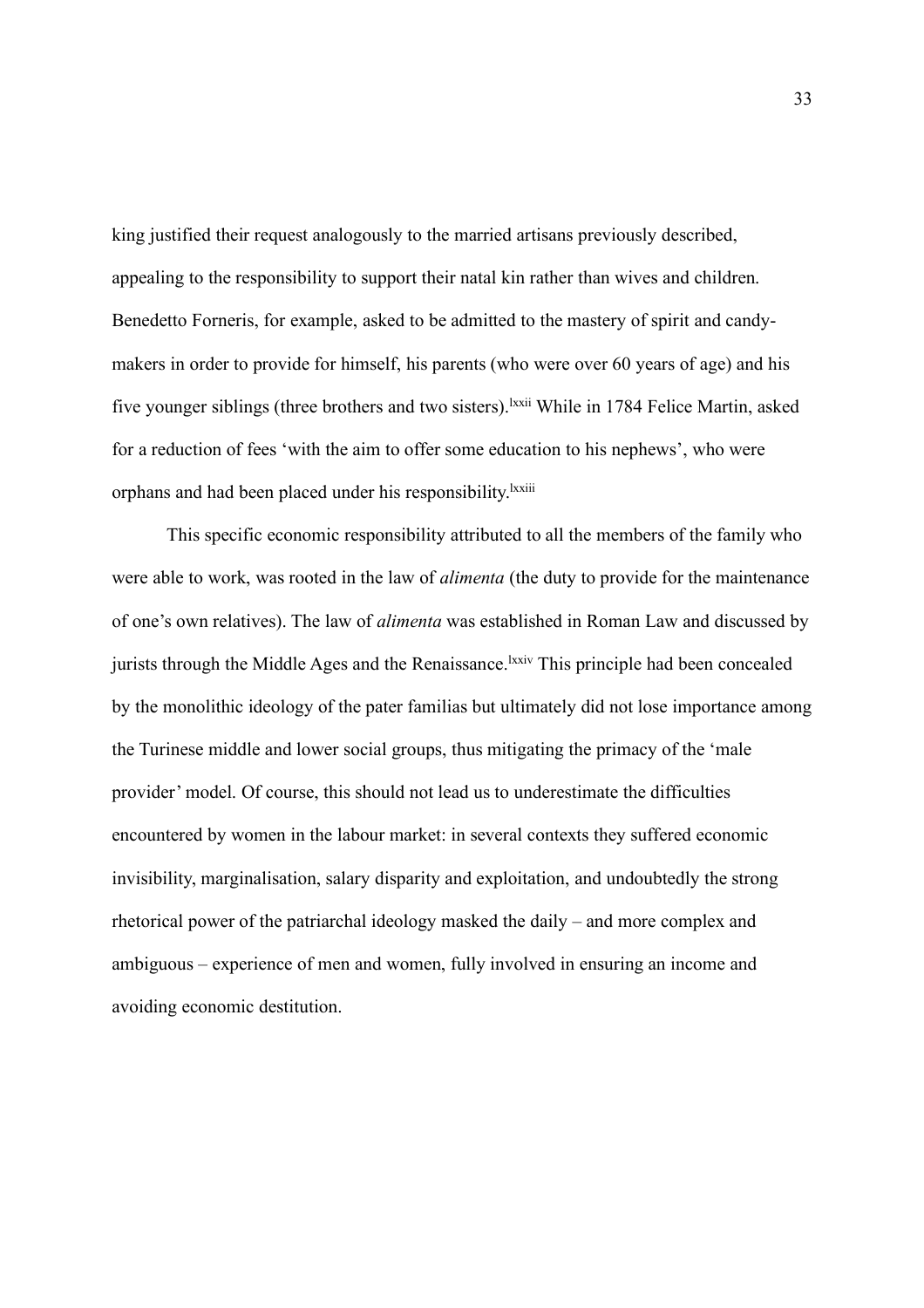### **Conclusion**

The aim of this article was to investigate the role of married men from middle and lower classes in the family economies of eighteenth-century Turin. According to the conduct books as well as much scholarship, the husband/father was expected to be the *pater familias,* to act as the main provider and the economic leader of the household. Moreover he was required to attain economic and professional independence. This research offers evidence of the fact that in Turin these tasks were part of an ideological and cultural construct, rather than the concrete experience of all adult men. Yet the article argues that in eighteenth-century Turin the male identity resulted from the specific economic, social and cultural factors and from a complex division of labour within the household.

The registers of the *Ospedale di Carità*, as well as the petitions of artisans, clarify that husbands and fathers were not always able to ensure a regular income, or to achieve professional independence. Neither could the husband always act as the economic leader of the household, nor were the labour relationships between the spouses based on a rigid genderbased hierarchy. First, there is evidence that in eighteenth-century Turin the position of master/journeyman was not automatically connected to marital status as several models of masculinity (in northern and in southern Europe) let us presume. Moreover male work did not necessarily lead to economic stability since pluriactivity, professional and geographical mobility were common experiences among workers. On the other hand, the wife could collaborate in the family business and invest her dowry in it or she could perform a related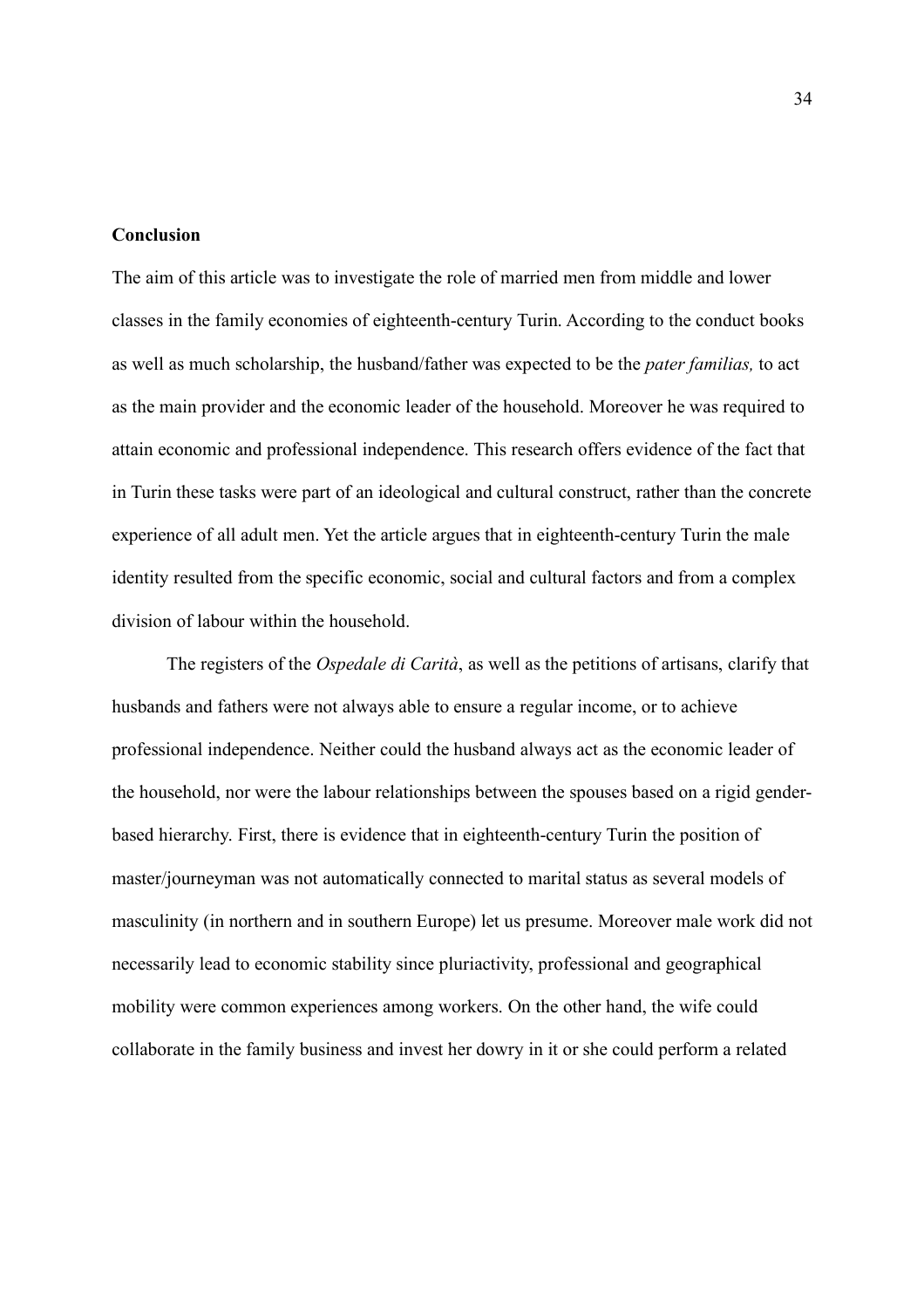(or semi-related) activity and eventually act as the sole provider. As a consequence, it is likely that the husband's marital authority – at least the prestige which derived from his economic position – was subject to restrictions: the husband's professional identity was blurry, he was obliged to take into account his wife's opinion and he was also legally responsible for the integrity of his wife's capital. In addition, specific local conditions – such as the economic and social crisis which struck the city in the second half of the century – further aggravated the precariousness and uncertainty of men's economic roles. Finally this article has shown that , even if in some contexts a married man continued to consider himself – or was perceived as – the main provider (i.e. in population censuses), actually the Turinese model of masculinity was in competition with another coexisting and popular ideology – based on evidence of legal code and recognised also by authorities – which strongly mitigated the male economic leadership, and acknowledged that both spouses held responsibility for the survival of the family. This cultural and economic model has been seldom neglected by the research; however the Turinese case demonstrates that because of its heuristic power, it is undoubtedly worthy to be taken into account and discuss in future research.

i John Tosh, *A Man's Place. Masculinity and the Middle-class Home in Victorian England*  (New Haven: Yale University Press, 1999); Elisabeth Foyster, *Manhood in Early Modern*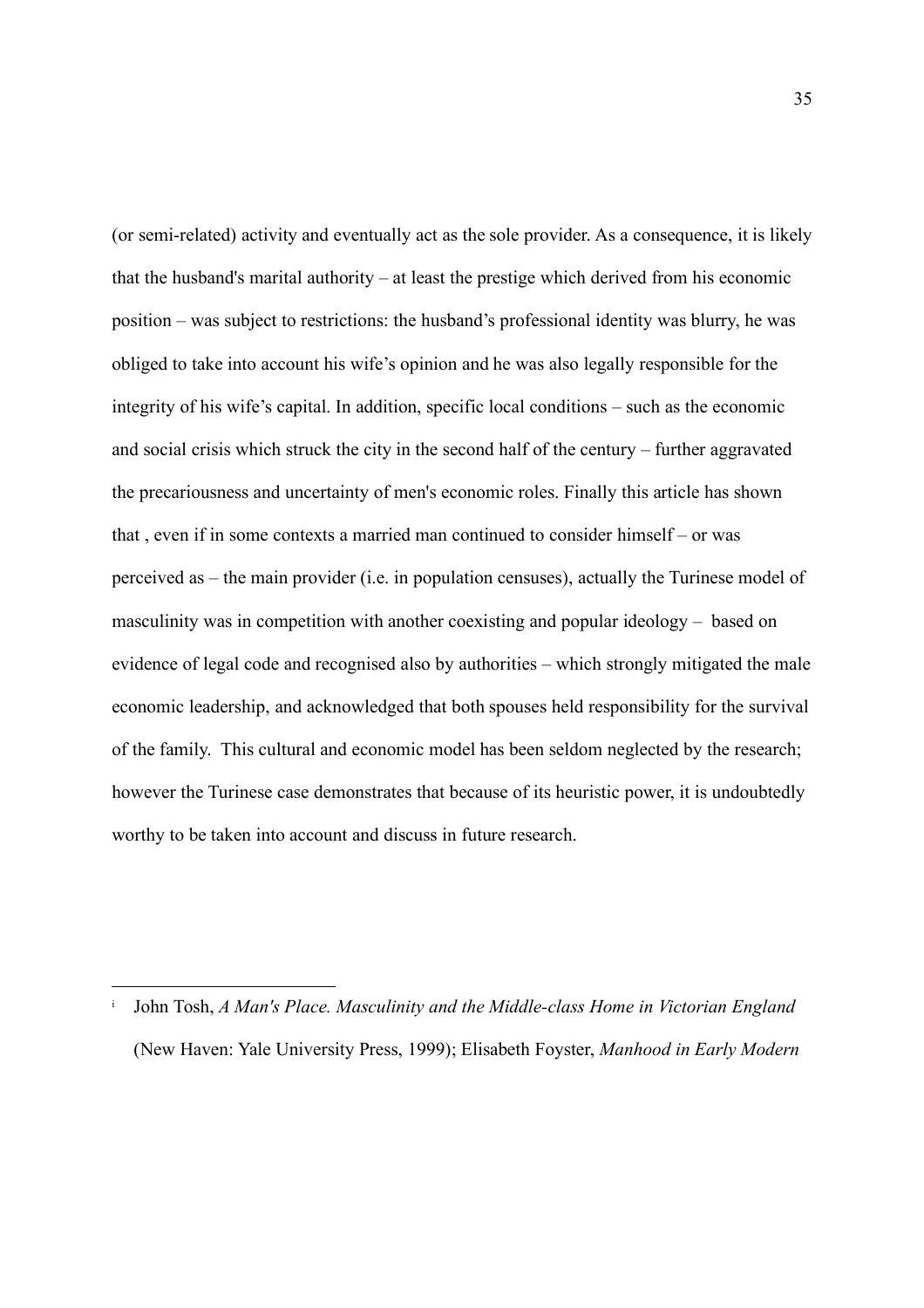*England: Honour, Sex and Marriage* (London: Longman, 1999); Alexandra Shepard, *Meaning of Manhood in Early Modern England* (Oxford: Oxford University Press, 2003). For German-speaking countries see: Merry E. Wiesner, ʻCorpi separati. Le associazioni dei lavoranti nella Germania moderna', *Memoria* 27 (1989), pp. 44–67; Merry E. Wiesner, ʻWandervogels and women: journeymen's concepts of masculinity in early modern German', *Journal of Social History*, 24, (1991), pp. 767–82; Joseph Ehmer, ʻ"Servi di donne". Matrimonio e costituzione di una propria famiglia da parte dei garzoni come campo di conflitto nel mondo artigiano mittelereuropeo', *Quaderni Storici* 80 (1992), pp. 475–507. For Italy see: ʻUomini', *Memoria. Rivista di storia delle donne,* Special Issue 27 (1989); Simonetta Piccone Stella and Chiara Saraceno (eds), *Genere. La costruzione sociale del femminile e del maschile* (Bologna: Il Mulino, 1996); Sandro Bellassai and Maria Malatesta (eds), *Genere e mascolinità. Uno sguardo storico* (Roma: Bulzoni, 2000); Angiolina Arru (ed.), *La costruzione dell'identità maschile nell'età moderna e contemporanea* (Roma: Biblink, 2001); Angiolina Arru (ed.), *Pater familias* (Roma: Biblink, 2002); Alessandra Pescarolo and Elisabetta Vezzosi (eds) ʻMascolinità', *Genesis. Rivista della società italiana delle storiche,* Special Issue 2 (2003); Raffaella Sarti, ʻThe true servant: Self-definition of male domestics in an Italian city (Bologna, 17th–19th centuries)', *The History of the Family* 10 (2005), pp. 407–33; Sandra Cavallo, *Artisans of the Body in Early Modern Italy. Identities, Families and Masculinities* (Manchester: Manchester University Press, 2007); Elena dell'Agnese and Elisabetta Ruspini (eds),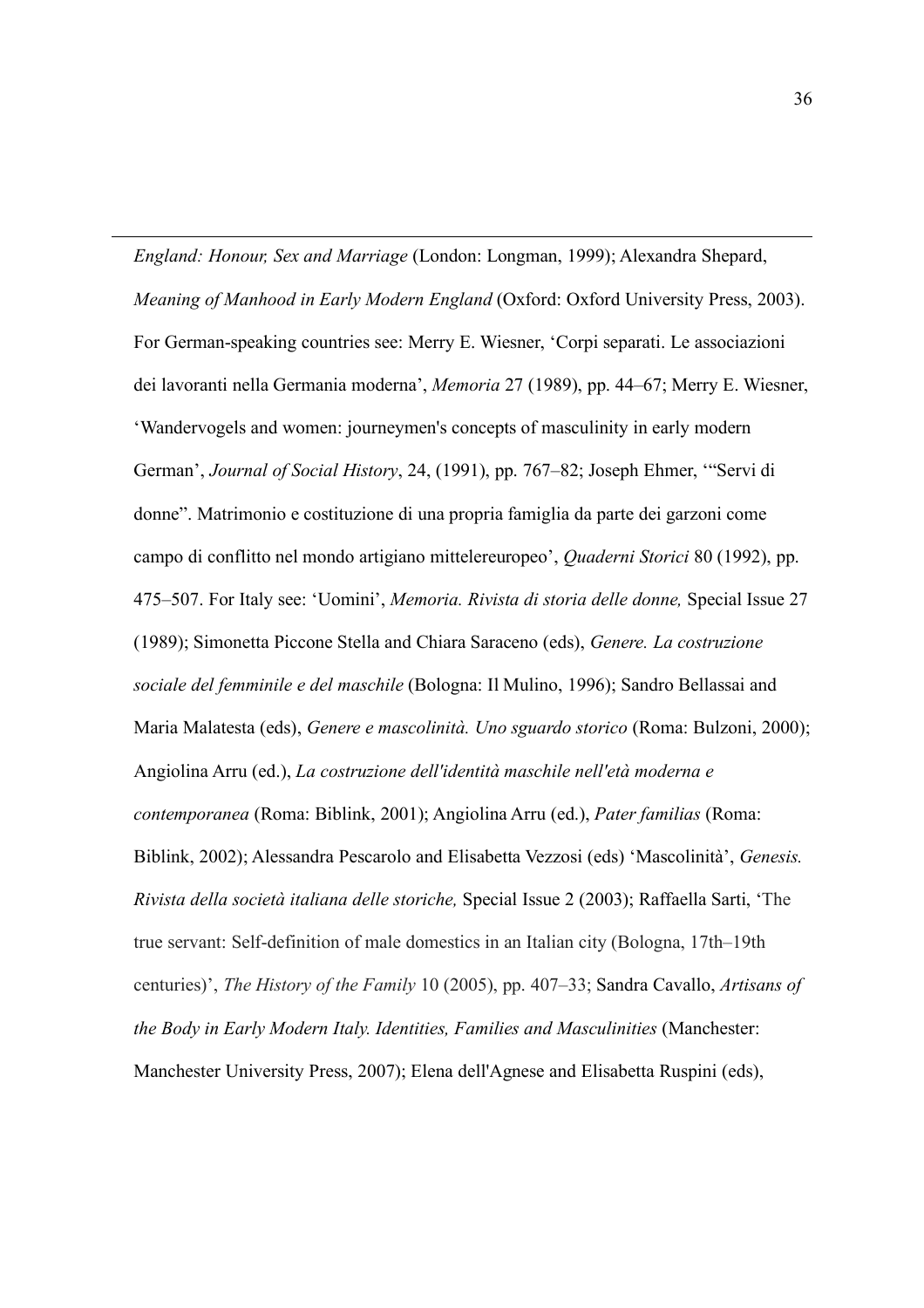*Mascolinità all'italiana: costruzioni, narrazioni, mutamenti* (Torino: UTET, 2007).

- ii Daniela Frigo, *Il padre di famiglia: governo della casa e governo civile nella tradizione dell'economia tra cinque e Seicento* (Roma: Bulzoni, 1985); Renata Ago, ʻLa costruzione dell'identità maschile: una competizione tra uomini' in Angiolina Arru (ed.), *La costruzione dell'identità*, pp. 17–30; Marco Cavina, *Il padre spodestato. L'autorità paterna dall'antichità a oggi* (Roma-Bari: Laterza, 2007) .
- iii John Tosh, ʻMen in the Domestic Sphere: A Neglected History', in Angiolina Arru, (ed.), *La costruzione dell'identità,* pp. 47–61, p. 48.
- iv Tosh*,* ʻMen in the Domestic Sphere: A Neglected History', p. 50.

- <sup>v</sup> Merry E. Wiesner, *Corpi separati*; Joseph Ehmer, *'Servi di donne'*; James Farr, *Hands of Honor: Artisans and their World in Dijon, 1550–1650* (Ithaca: Cornell University Press, 1988); James Farr, *Artisans in Europe 1300-1914* (Cambridge: Cambridge University Press, 2000); Geoffrey Crossick (ed.), *The Artisan and the European Town, 1500–1900*  (Aldershot: Ashgate, 1997).
- vi Merry E. Wiesner, *Wandervogels and women*, p. 776; Merry E. Wiesner, *Corpi separati;* Joseph Ehmer, *'Servi di donne'.* A very useful survey on the topic which takes into consideration several European areas: Raffaella Sarti, ʻNubili e celibi tra scelta e costrizione. I percorsi di Clio', in Margareth Lanzinger and Raffaella Sarti (eds), *Nubili e celibi tra scelta e costrizione (secoli XVI–XX)* (Udine: Forum, 2006), pp. 144–319.

vii Steven L. Kaplan, ʽLes corporations, les "faux ouvriers" et le faubourg Saint-Antoine au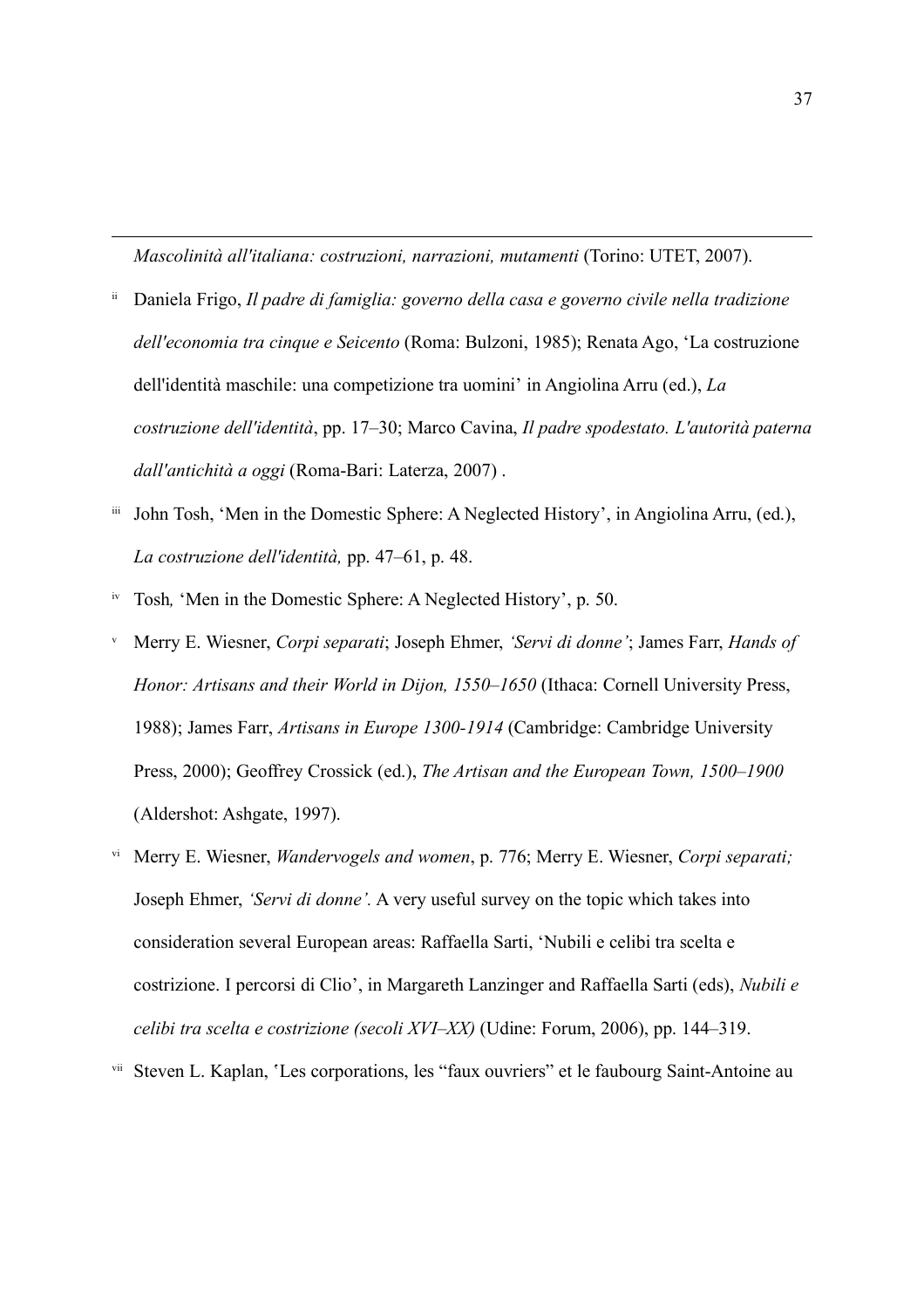XVIIIe siècle', *Annales ESC* 1988, pp. 353–378; Alain Thillay, *Le faubourg Saint-Antoine et ses faux ouvriers. La liberté du travail à Paris au XVIIe et XVIIIe siècle* (Champ Vallon: Seyssel, 2002).

- viii Edward J. Jr. Shephard, ʽSocial and Geographic Mobility of the Eighteenth-Century Guild Artisan: an Analysis of Guild Reception in Dijon, 1700–90', in Steven Kaplan and Cynthia Koepp (eds), *Work in France. Representation, meaning, organization and practice* (Ithaca: Cornell University, 1986), pp. 97–130; Michael Sonenscher, *The Hatters of Eighteenthcentury France* (Berkley: University of California Press, 1987).
- <sup>ix</sup> An explicit effort to renew studies on pre-industrial labour (especially male work) has been carried out in the following Special Issue: Eleonora Canepari and Beatrice Zucca Micheletto (eds), 'Le travail comme resource', *Mélanges de l'École Française de Rome*, *Italie Mediterranée* 123 (2011).
- Alexandra Shepard, `Manhood, Credit and Patriarchy in Early Modern England c. 1580-1640', *Past and Present* 167 (2000), pp. 75–106, p. 106.
- xi Ida Fazio, ʻValori economici e valori simbolici. Il declino della dote nell'Italia dell'Ottocento', *Quaderni Storici* (79) 1992, pp. 291–316; Angela Groppi, ʻLavoro e proprietà delle donne in età moderna', in Angela Groppi (ed.), *Il lavoro delle donne* (Roma-Bari: Laterza, 1996)*,* pp. 119–163.
- xii Sandra Cavallo, *Artisans of the Body,* pp. 211–213; Sandra Cavallo, ʻBachelorhood and masculinity in Renaissance and Early Modern Italy', *European History Quarterly*, Special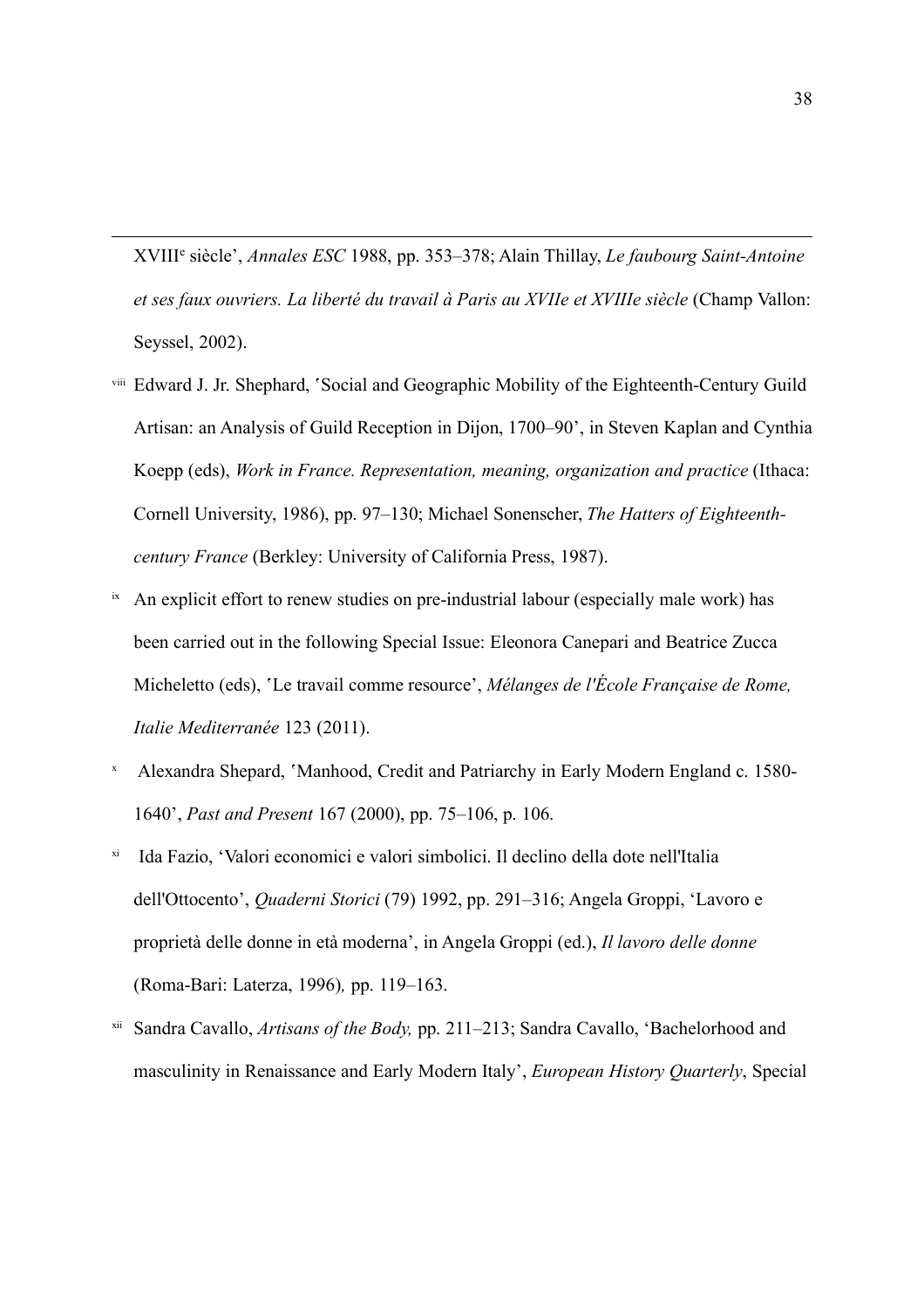Issue: *Unmarried lives: Italy and Europe, Sixteenth to Nineteenth Centuries*, Silvia Evangelisti, Margareth Lanzinger, Raffaella Sarti (eds) 38 (2008), pp. 375–397.

- xiii For specific research on the history of the *Ospedale di Carità* see: Sandra Cavallo, *Charity and Power in Early Modern Italy: Benefactors and Their Motives in Turin 1541–1789*  (Cambridge: Cambridge University Press,1995); Sandra Cavallo, ʻPatterns of Poor Relief and Patterns of Poverty in Eighteenth-Century Italy: the Evidence of the Turin Ospedale di Carità', *Continuity and Change* 5 (1990), pp. 65–98; Margaret Moody, *The Royal Poorhouse in 18th Century Turin, Italy: the King and the Paupers* (Lewiston: Edwin Mellen Press, 2001).
- xiv Pietro Castiglioni, *Relazione generale con una introduzione storica sopra i censimenti delle popolazioni italiane dai tempi antichi sino all'anno 1860*. Vol. I. In *Statistica del Regno d'Italia, Popolazione. Censimento degli antichi stati sardi (1 gennaio 1858) e censimenti di Lombardia, di Parma e di Modena (1857-1858)* (Torino: Stamperia Reale, 1862).
- xv The population census of 1802 underestimates individuals employed in the domestic services. Indeed, before the arrival of the Napoleonic army, the majority of servants escaped from Turin, following their aristocratic masters and families. The data contained in the census has been elaborated into a database by a research team at the University of Turin under the supervision of prof. M.C. Lamberti.
- xvi Jean-Baptiste Colbert (1619–1683) served as the Minister of Finances of France from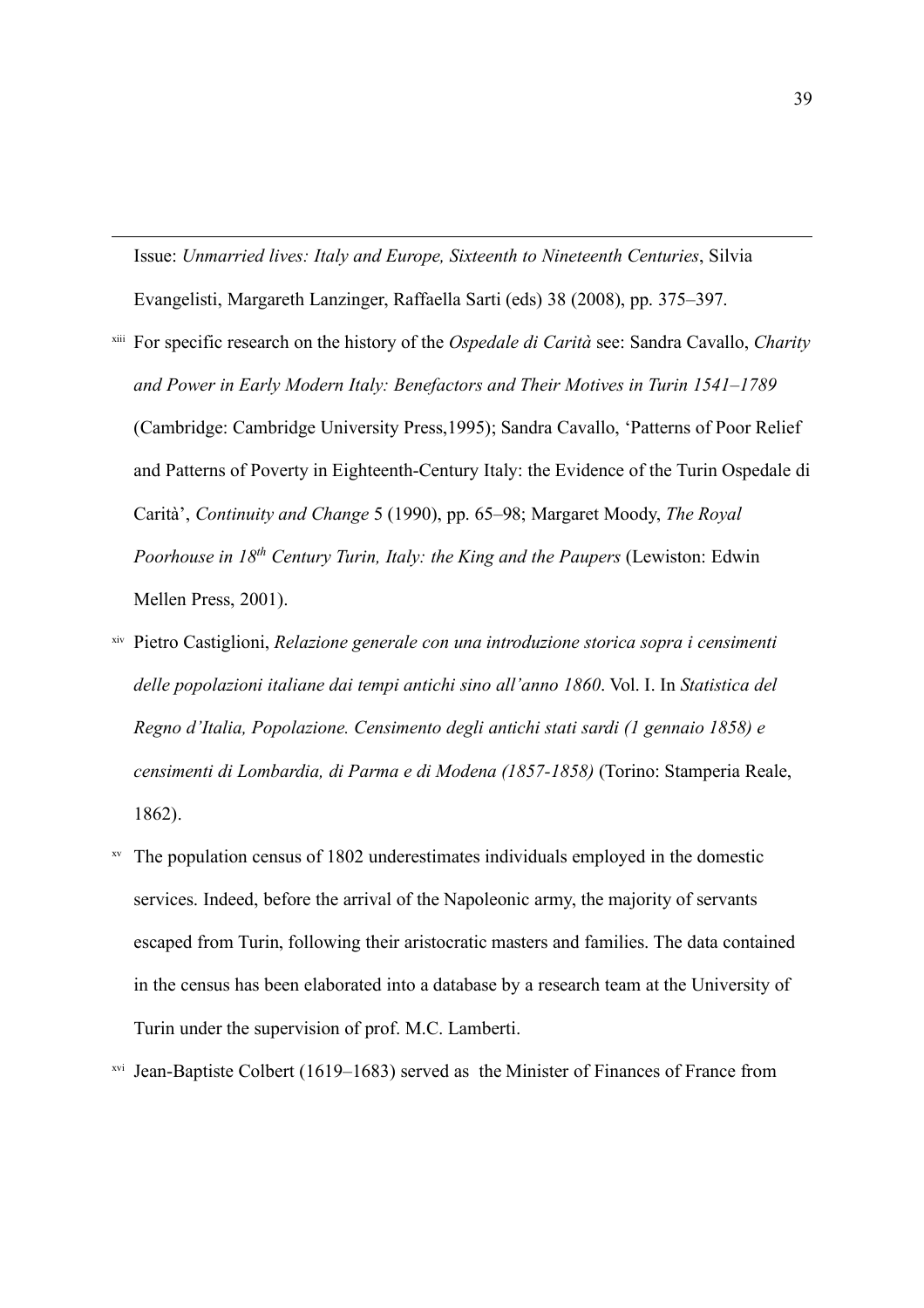1665 to 1683 under the rule of Louis XIV. He carried out several reforms with the aim to improve and strengthen the French manufactures as well as to struggle against the concurrence of foreign products.

- xvii Giuseppe Chicco, *La seta in Piemonte 1650–1800* (Milano: F. Angeli, 1995).
- xviii Sandra Cavallo, *Charity and Power*, p. 244.

- xix Donatella Balani, *Il Vicario tra città e stato. L'ordine pubblico e l'annona nella Torino del Settecento* (Torino: Deputazione Subalpina di Storia Patria, 1987).
- xx Archivio Storico del Comune di Torino (ASCT), *Ospedale di Carità*, cat. VI, *Libri delle informazioni per ricoveri*, vol. 40, f. 427.
- xxi Archivio Storico del Comune di Torino (ASCT), *Ospedale di Carità*, cat. VI, vol. 39, f. 611.
- xxii Archivio Storico del Comune di Torino (ASCT), *Ospedale di Carità*, cat. VI vol. 44, f. 183.
- xxiii Archivio Storico del Comune di Torino (ASCT), *Ospedale di Carità*, cat. VI, vol. 44, f. 346.
- xxiv Archivio Storico del Comune di Torino (ASCT), *Ospedale di Carità*, cat. VI vol. 46, f. 453.
- xxv All the examples are drawn from the database of the poor that I have collected from the *Libri delle Informazioni* covering the period between 1766–1792.
- xxvi Merry E. Wiesner, *Corpi separati;* Joseph Ehmer, *'Servi di donne'*; James Farr, *Hands of*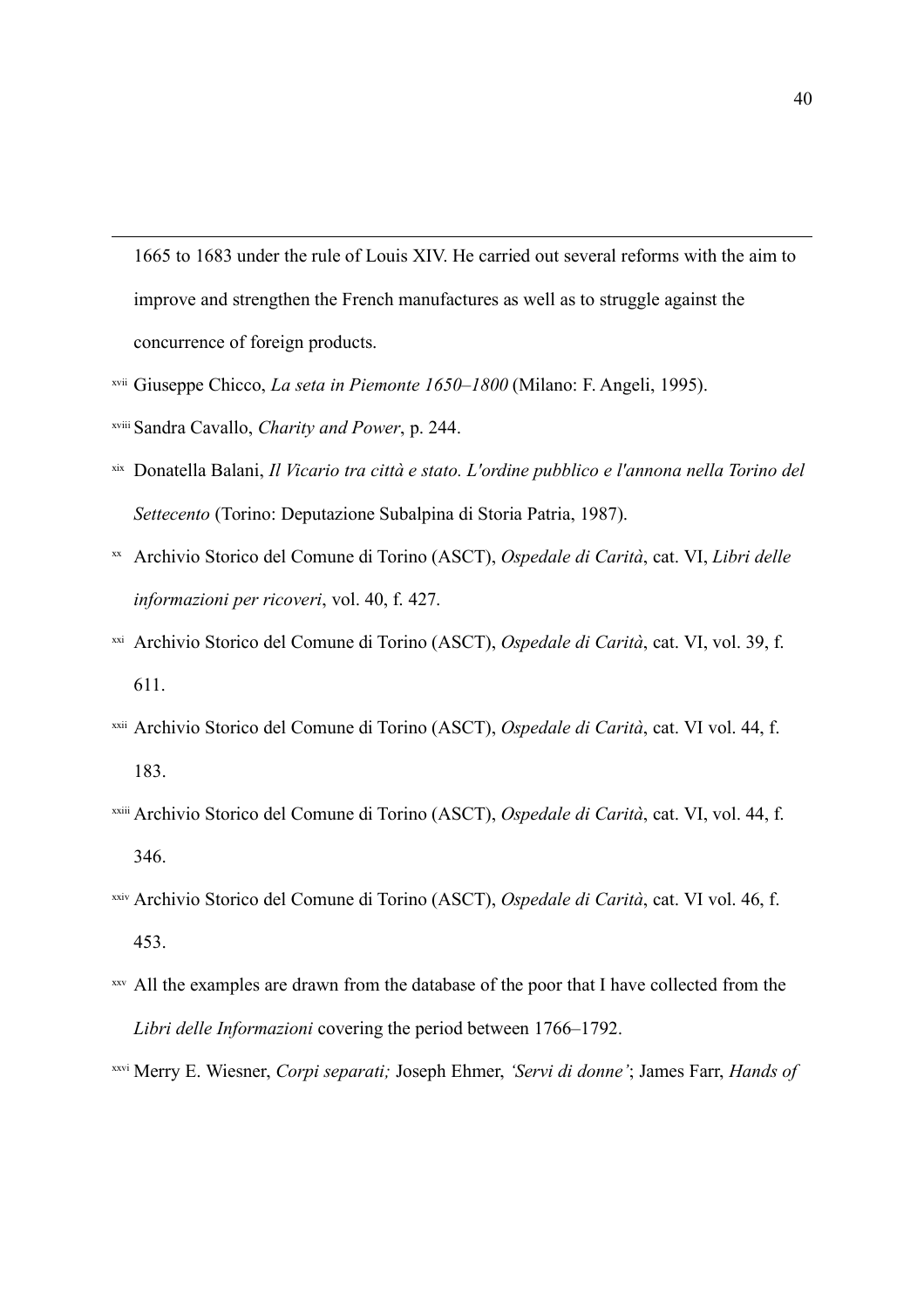*Honor*; John Tosh, *A Man's Place.*

 $\overline{a}$ 

xxviiMerry E. Wiesner, *Corpi separati;* Joseph Ehmer, *'Servi di donne'.*

- xxviii Simona Cerutti, *Mestieri e privilegi. Nascita delle corporazioni a Torino. Secoli XVII-XVIII* (Torino: Einaudi, 1992); Ester De Fort, ʻMastri e lavoranti nelle università di mestiere tra Settecento e Ottocento'*,* in Aldo Agosti and Gian Mario Bravo (eds), *Storia*  del movimento operaio, del socialismo e delle lotte sociali in Piemonte (Bari: De Donato, 1979), pp. 89–142.
- xxix I went through all the registers of these crafts. Petitions relative to the period between 1748–1795 amount to about one hundred.
- xxx Archivio di Stato di Torino (AST), sez. riun., *Consolato di Commercio*, *Calzolai*, vol. 10*,*  ff.nn.
- xxxi Archivio di Stato di Torino (AST), sez. riun., *Consolato di Commercio, Parrucchieri*, vol. 34, ff. n.n.
- xxxiiData drawn from the cross reference of the census of Turinese artisans (carried out 1792) and the population census of the city (1802). AST, I sez., *Commercio,* II add.*, Magistrato del Consolato*, m. 2, *Volume contente li nomi, cognomi e patria de' mastri e padroni e de' loro rispettivi lavoranti ed apprendizzi delli arti e mestieri, 1792.*

xxxiv AST, sez. riun., *Consolato di Commercio*, *Registro de Privilegj e Patenti Erezione dell'Università de Confettieri e d'Acquavitai di questa città*, vol. 1, ff. 25*v*–26*v*.

xxxiii Sandra Cavallo, *Artisans of the Body,* chap. 6.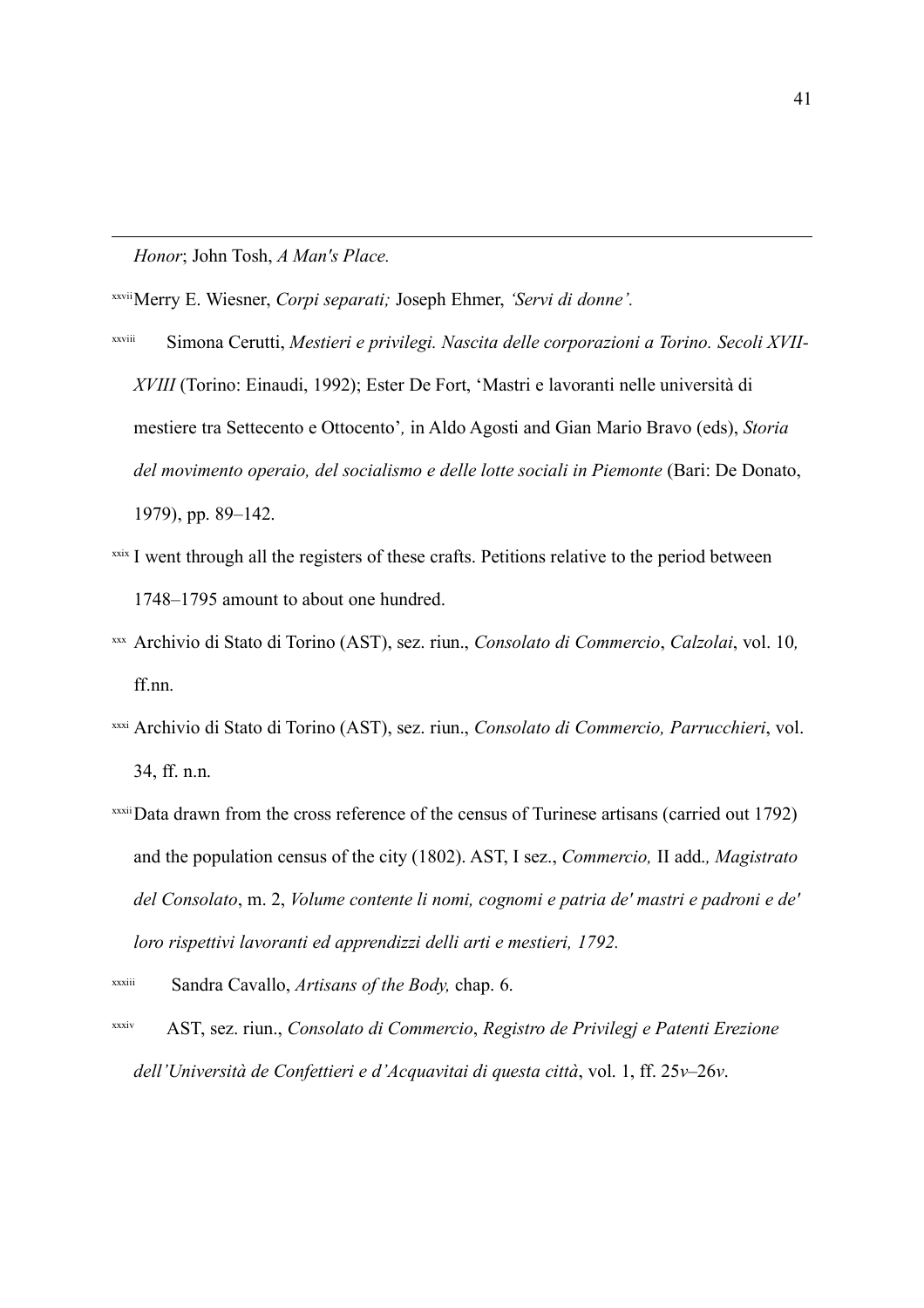xxxvAST, sez. riun., *Insinuazione di Torino*, a. 1758, l. 2, c. 2*r*-3*v; Consolato di Commercio*, *Registro dei Capellaj*, vol. 11, ff. 306*v*–307*r*.

xxxvi AST, sez. riun., *Notai di Torino,* vol. 2778, f. 1*r*–16*r*.

xxxvii Despite its importance, the topic has seldom been tackled by researchers, especially for urban contexts. Alain Cottereau, ʻPrécarité, économies familiales et projets de vie', in Alain Cottereau, Maurizio Gribaudi, (eds), *Précarités, cheminements et formes de cohérence sociale au XIXe siècle* (Paris: Ed. EHESS, 1999), pp. 1–85; Thomas Pfrisch, ʻArtisans et pluriactivité. L'exemple de Dijon à la fin du Moyen Age', *Histoire Urbaine* 6 décembre (2002), pp. 5–22. About pluriactivity among servants: Elisabeth Ewan, ʻMistresses of themselves? Female domestic servants and by-employments in sixteenthcentury Scottish towns', in Antoinette Fauve-Chamoux (ed.), *Domestic Service and the Formation of European Identity: understanding the globalization of domestic work*, *16th-21st centuries* (Bern: Peter Lang, 2004), pp. 411–433, also published in Suzy Pasleu and Isabelle Schopp (eds), with Raffaella Sarti, *Proceedings of the Servant Project* (Liège: Éditions de l'Université de Liège, 2005), vol. 4, 25–45. I am thankful to R. Sarti for this information.

xxxviii AST, sez. riun., *Consolato di Commercio, Calzolai,* vol. 9, f. n.n.

xxxix ASCT, *Vicariato*, *Atti Criminali Sommari*, vol. 127, ff. 156*r*-*v*.

xl AST, I sez., *Commercio,* m. 1 bis*, Calzettaj.*

xli AST, I sez., *Commercio,* m. 1 bis*, Calzettaj*, *I archiviazione*, *Manifatture e fabbricazioni*,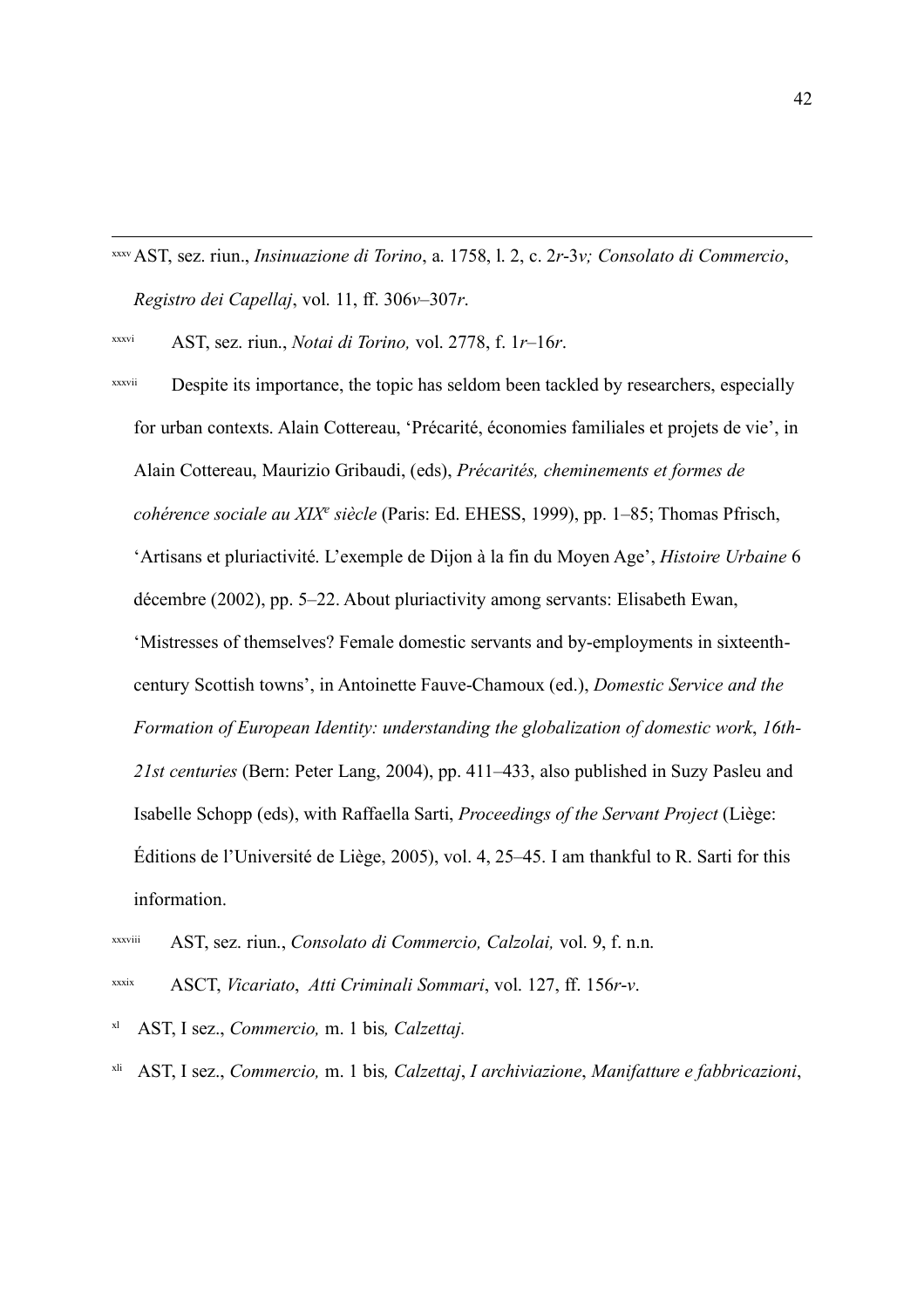m. 1, *Negosianti et artisti della presente città di Torino*, 1742.

- xlii Margaret Pelling, ʻOccupation diversity: barbers surgeons and the trade of Norwich, 1550–1640', *Bulletin of the History of Medicine*, 56–4 (1982), pp. 484–511. See also S. Cavallo, *Artisans of the body* chap. 1 and 2.
- xliii See footnote 30.

 $\overline{a}$ 

- xliv AST, sez. riun., *I archiviazione*, *Manifatture e fabbricazioni*, m. 1, *Negosianti et artisti.*
- xlv Merry E. Wiesner, *Wandervogels and women*; *Ead.*, *Corpi separati;* James Farr*, Hands of Honor.*
- xlvi *Ibid*., *Consolato di Commercio*, *Capellaj*, vol. 11, ff.n.n.
- xlvii Among the most interesting studies on the topic see: Barbara Hanawalt (ed.), *Women and work in preindustrial Europe* (Bloomington: Indiana University Press, 1986); Daryl Hafter, *Women at work in preindustrial France* (University Park, Pennsylvania: The Pennsylvania State University Press, 2007). For Italy see: Angela Groppi (ed), 'Il lavoro delle donne; Genesis. Rivista della Società Italiana delle Storiche', *Flessibili/Precarie* Special Issue VII, 1–2 (2008), Anna Bellavitis and Simonetta Piccone Stella (eds). xlviiiAlice Clark, *Working life of the women in the seventeenth century* (London: Routledge,

1919).

xlix About spousal partnership see: Natalie Zemon Davis, ʻWomen in crafts in sixteenthcentury Lyon' in Barbara Hanawalt (ed.) *Women and work*, pp. 167–197; Angela Groppi, ʻLavoro e proprietà delle donne in età moderna', in Angela Groppi (ed.), *Il lavoro delle*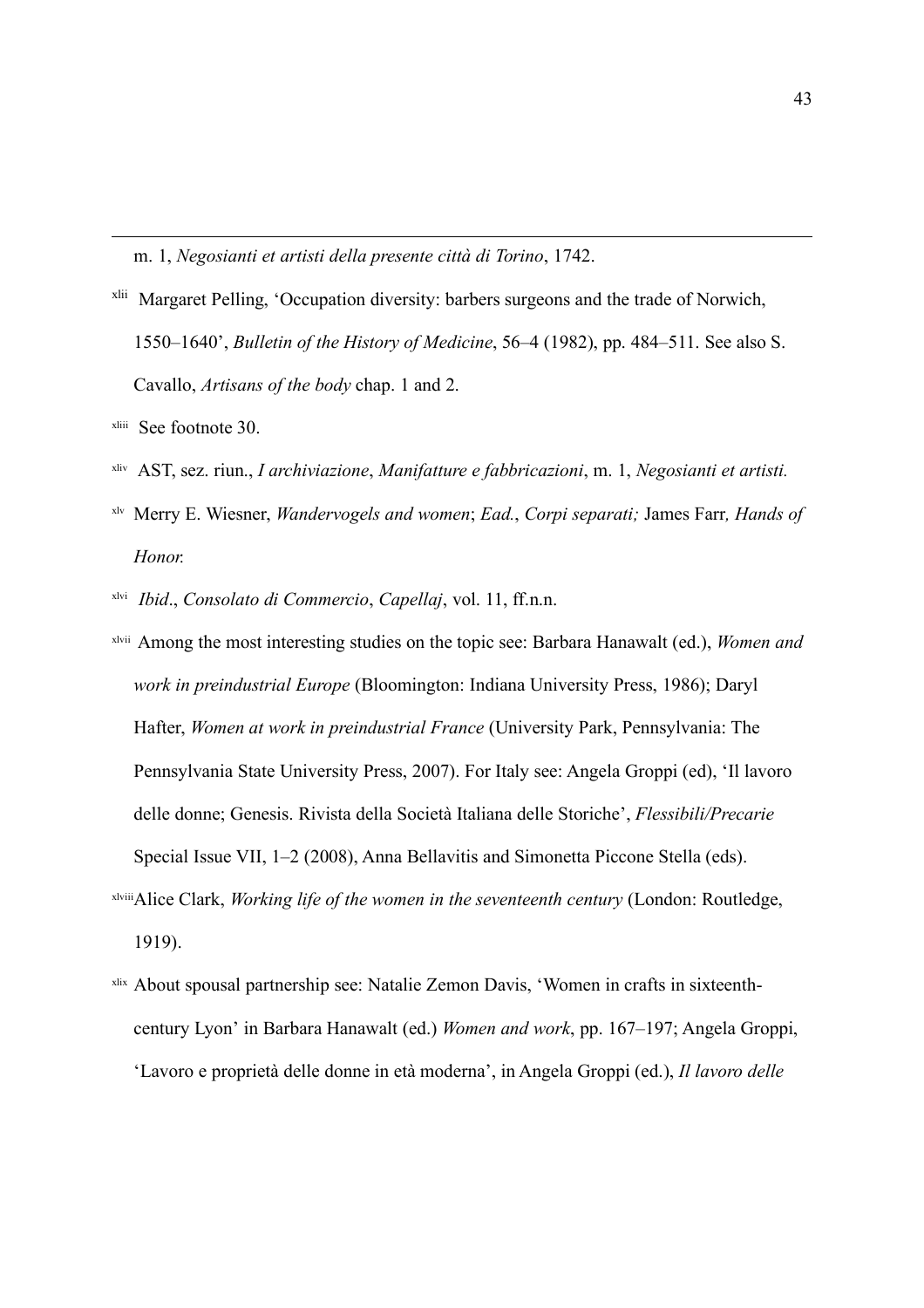*donne*, pp. 119–163; Danielle Van Den Heuvel and Elise Van Nederveen Meerkerk (eds) ʻPartners in business' Special Issue, *Continuity and Change*, 23 (2008) and Alexandra Shepard, ʻThe worth of married women in the English church courts, c. 1550–1730', in Cordelia Beattie and Matthew Frank Steven (eds), *Married women and the law in premodern Northwest Europe* (Woodbridge: The Boydell Press, 2013), pp. 191–211. About unpaid work performed by women in family businesses see: Anna Bellavitis and Manuela Martini (eds), ʻHouseholds, family workshops and unpaid market work in Europe from the 16th century to the present' *The History of the Family*, Special Issue, 19 (2014).

- <sup>l</sup> AST, sez. riun., *Consolato di Commercio*, *Registro dei Tafferieri*, vol. 67, ff. 281*r*-285*v*.
- li AST, sez. riun., *Notai di Torino*, vol. 2755, ff. 216*r-v*.
- lii Number of couples for whom the job of the husband and of the wife is known. Housewives (women who declared that taking care of their home and children was their only occupation) have not been calculated in this percentage (474 individuals).
- liii AST, sez. riun., *Consolato di Commercio*, *Bindellaj*, vol. 37, ff. 1*r*-3*v*.
- liv AST, sez. riun., *Bottonai*, vol. 6, ff. nn.

- lv AST, sez. riun., *Consolato di Commercio*, *Registro dei Taffetieri*, vol. 66, ff. 82*r*-84*r*.
- Jane Humphries, Carmen Sarasúa, 'Off the Record. Reconstructing Women's Labor Force Participation in the European Past', *Feminist Economics* 18 (2012), pp. 39–67. In Turin, applicants at the *Ospedale di Carità* were encouraged to declare with precision the job of all the members of the family in order to prove their condition of ʻdeserving poor'.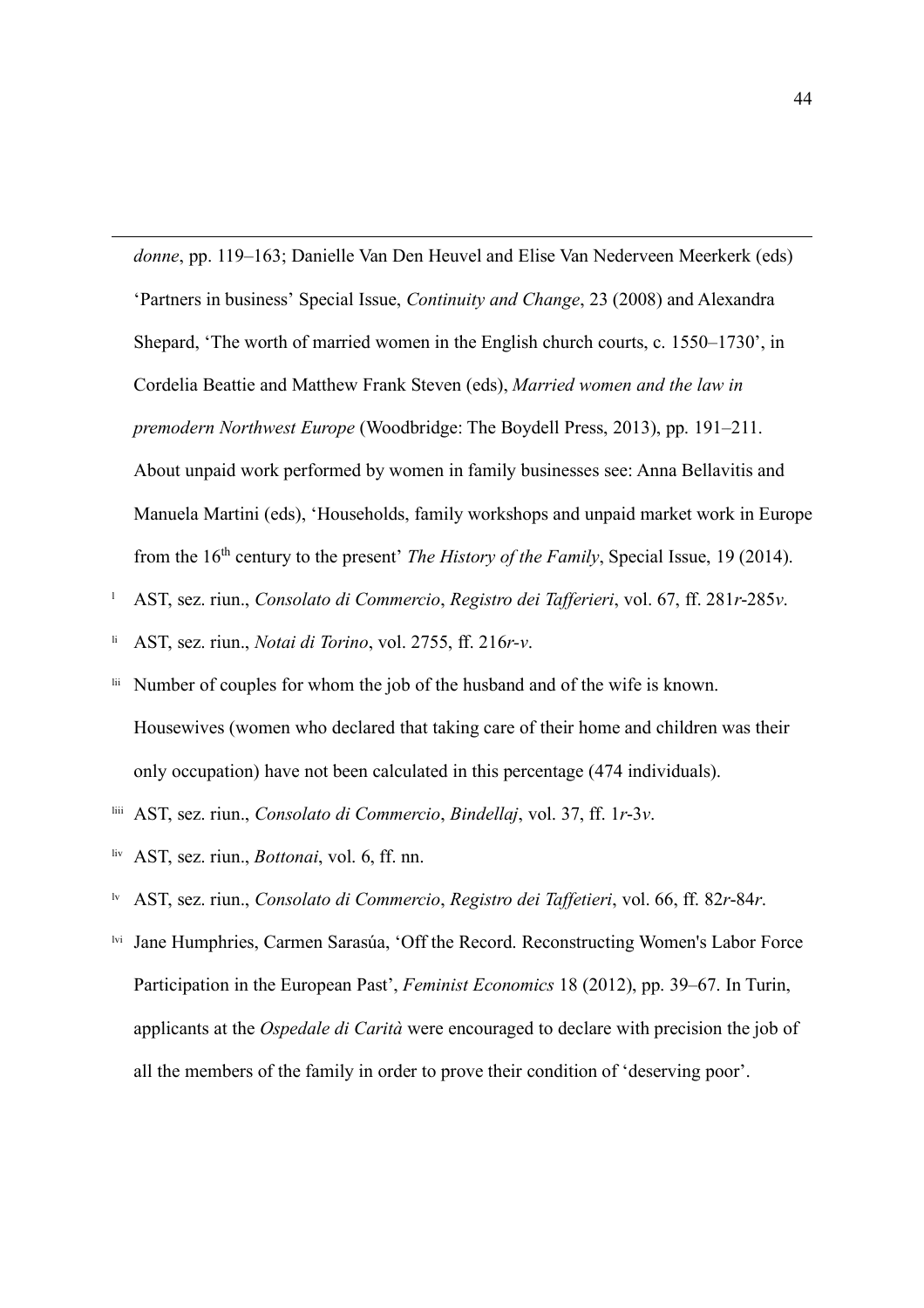Beatrice Zucca Micheletto, ʻReconsidering women's labor force participation rates in eighteenth-century Turin', *Feminist Economics*, 19 (2013), pp. 200–223.

lvii On the dowry system in Turin and the Piedmont see Gian Savino Pene Vidari,

 $\overline{a}$ 

ʻOsservazioni sui rapporti patrimoniali fra coniugi nel Piemonte del sec. XVIII', *Rivista di Storia del Diritto Italiano*, 54 (1980–1981), pp. 19–60; Gian Savino Pene Vidari, ʻDote, famiglia e patrimonio fra dottrina e pratica in Piemonte', in *La famiglia e la vita quotidiana in Europa dal '400 al '600*, Proceedings of the international workshop Milan December 1983 (Roma: Ministero dei Beni Culturali, 1986), pp. 109–121.

- lviii In early modern Italy the legal framework of the dowry was partly the outcome of a revival of the Roman law during the eleventh century and partly a result of the influence of Germanic law which partially modified the nature of this asset. Marco Bellomo, *Ricerche sui rapporti patrimoniali tra coniugi* (Milano: Giuffré, 1961).
- lix The *Regie Costituzioni* regulated the religious, political and economical life of all the subjects of Piedmont and established the basis for civil and criminal justice. Chapter 5 was dedicated to the inheritance and property rights of 'minors' (women, children) and regulated also dowry alienation.
- $\mu$ <sup>1x</sup> The use of the dowry in situations of economic hardship has been noticed also by Ida Fazio for preindustrial Sicily (Ida Fazio, *Valori economici e valori simbolici*)*.*
- $\frac{1}{x}$  I have studied in detail dowry and dowry alienations in chapters 2 and 3 of my book: Beatrice Zucca Micheletto, *Travail et propriété des femmes en temps de crise (Turin,*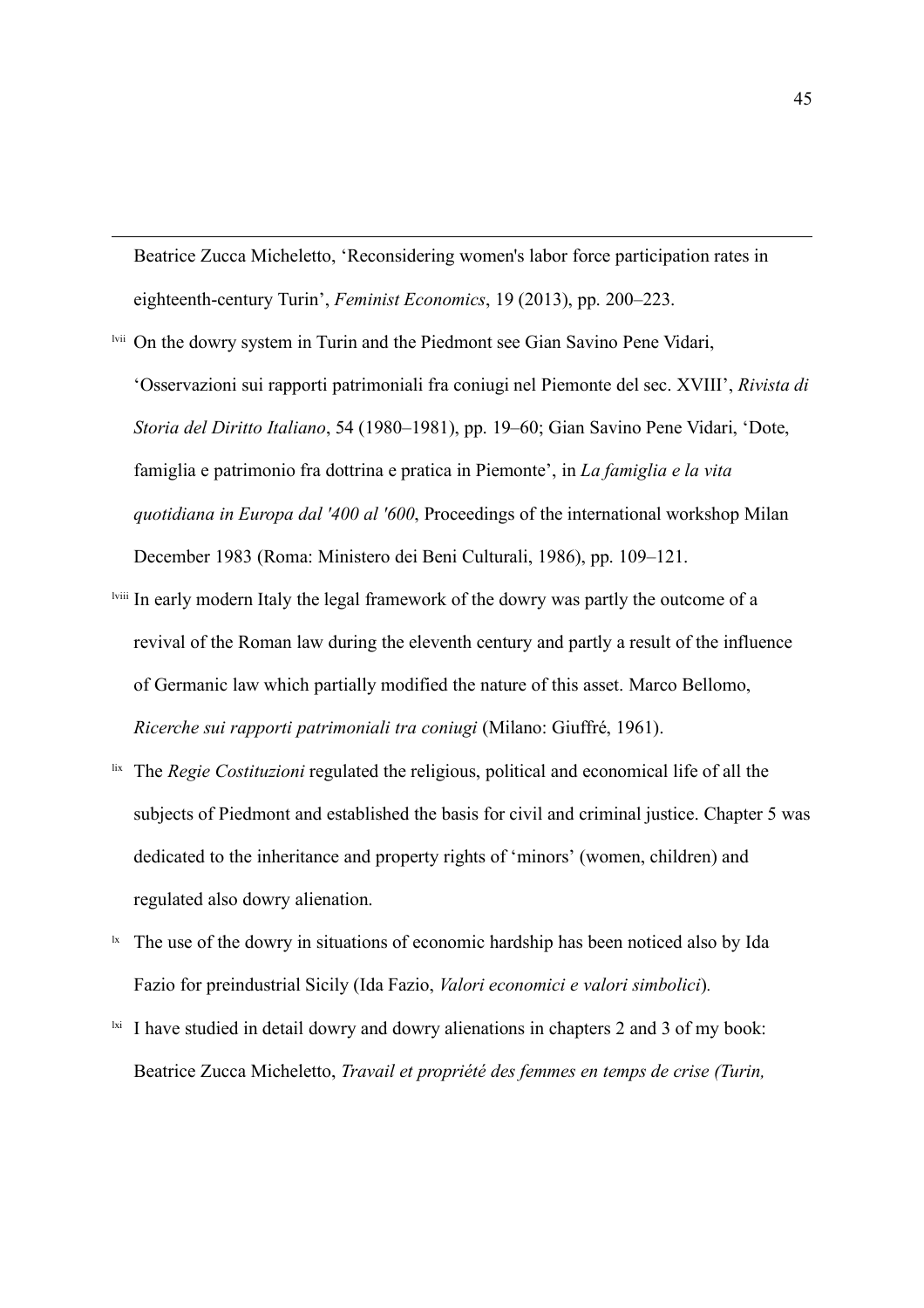*XVIIIe siècle)* (Mont-Saint-Aignan: Presses Universitaires de Rouen et du Havre, 2014). The dowry could be used for one or more purposes at the same time: this has been taken into account in calculating the percentages. Because of this the total of the percentages is more than hundred.

- lxii AST, sez. riun., *Notai di Torino*, vol. 2773, f. 209*r; ibid*., ff. 152*r*–153*v*.
- lxiii AST, sez. riun., *Notai di Torino,* vol. 2765, ff. 354*r*–360*r;* AST, sez. riun., *Notai di Torino*, vol. 2774, ff. 297*r*–302*v*.
- lxiv AST, sez. riun., *Notai di Torino*, vol. 2777, ff. 349*r*–359*v*.

- lxv Sandra Cavallo, ʻUna fonte per lo studio dei rapporti famigliari intra e inter-generazionali', in Anna Bellavitis and Isabelle Chabot (eds), *Famiglie e poteri in Italia tra Medioevo ed Età Moderna* (Roma: École Française de Rome, 2009), pp. 327–350; Sandra Cavallo, ʻFatherhood and the non-propertied classes in Renaissance and Early Modern Italian towns', *The History of the Family* 2 (2012), pp. 1–17; Sandra Cavallo, *Artisans of the body*.
- lxvi AST, sez. riun., *Atti di società*, vol. 1, f. 5r.
- lxvii In several Italian cities the male weavers were dependent on their wives' assets, since the latter owned the looms, bought thanks to their dowries (Angela Groppi, *Lavoro e proprietà delle donne*, pp. 119–163, especially pp. 147–148).
- lxviiiAs already suggested by Ida Fazio for the Sicilian case, in Turin, in a long-term perspective, the employment of the dowry in survival strategies weakened the wife and her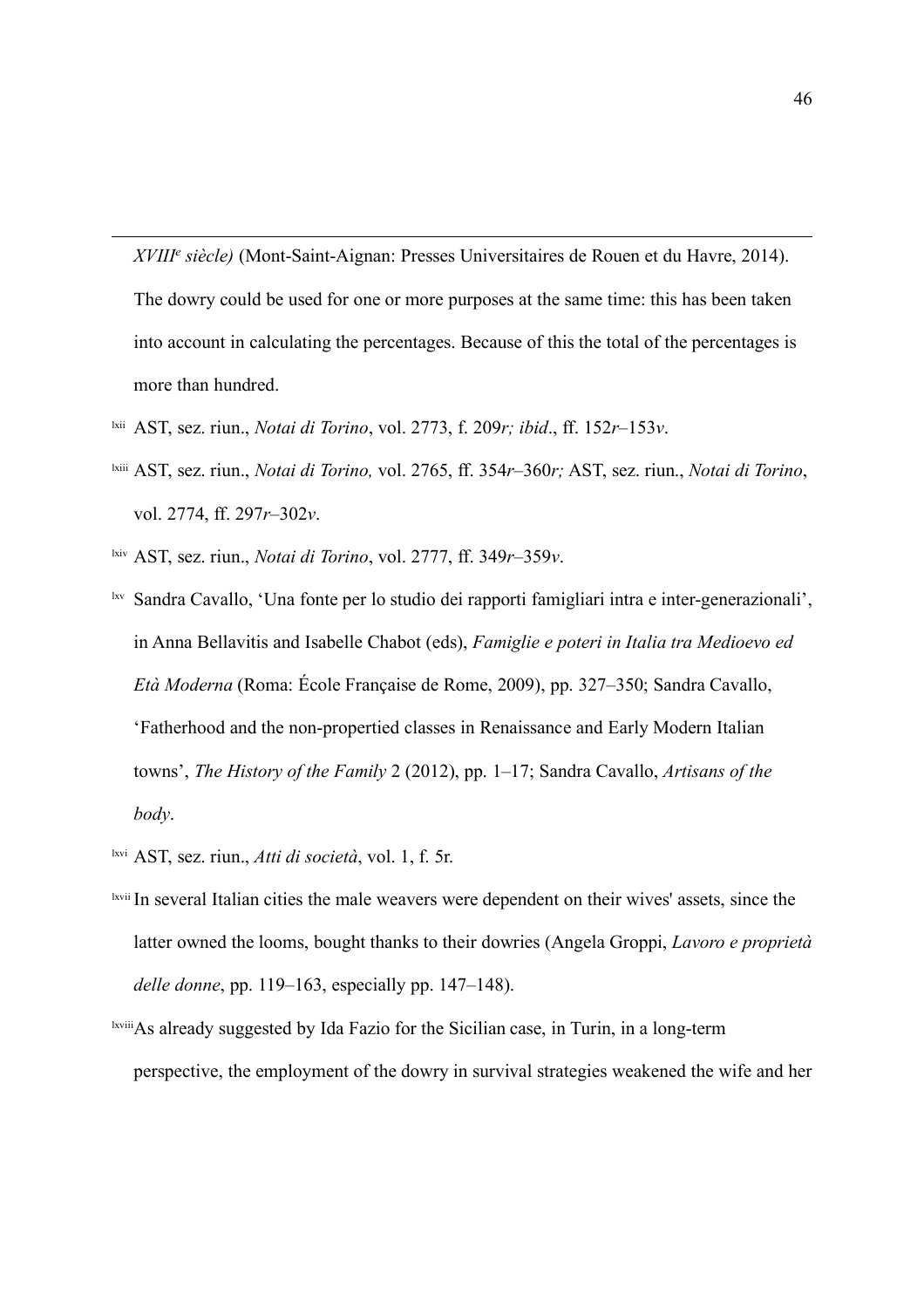assets. Of course, the dowry invested in the family business was guaranteed but after the husband's death, the widow could hardly recover her capital. My research on the notarial deeds shows that among artisans the dowry remained invested in the shop and that widows had to make arrangements to take advantage of it (Beatrice Zucca Micheletto, *Travail et propriété des femmes*, chap. 3).

- lxix Lydia Morris, *The workings of the household* (Cambridge: Polity Press 1990).
- lxx Beatrice Zucca Micheletto, *Reconsidering women's labor force*.

- lxxi *Deliberazione della congregazione dell'ospedale della Carità di Torino, colla quale, stante un dono fattosi da SAR, determina di accettarvi tutti i poveri mendicanti in Torino, e stabilisce le regole pella loro accettazione ed occupazione, per impedire la mendicità e per l'economia della casa,* in Felice Amato Duboin, *Raccolta per ordine di materie delle leggi, cioè patenti, manifesti ecc.. pubblicate sino all'8 dicembre 1789 sotto il felicissimo dominio della Real Casa di Savoia (…)* (Torino: Marcio Tip., 1818–1869)*,* Libro VII, Titolo XIX, cap. I, pp. 271–275.
- lxxii AST, sez. riun., *Consolato di Commercio*, *Registro de Privilegj e Patenti Erezione dell'Università de Confettieri e d'Acquavitai di questa città*, vol. 1, ff. 66r–74r.
- lxxiiiAST, sez. riun., *Consolato di Commercio*, *Registro de Privilegj e Patenti Erezione dell'Università de Confettieri e d'Acquavitai di questa città*, vol. 1, ff. 96r-v.
- lxxivGian Savino Pene Vidari, *Ricerche sul diritto agli alimenti. I. L'obbligo 'ex lege' dei familiari nei giuristi dei secc. XII-XIV* (Torino: Giappichelli, 1972). The topic has been